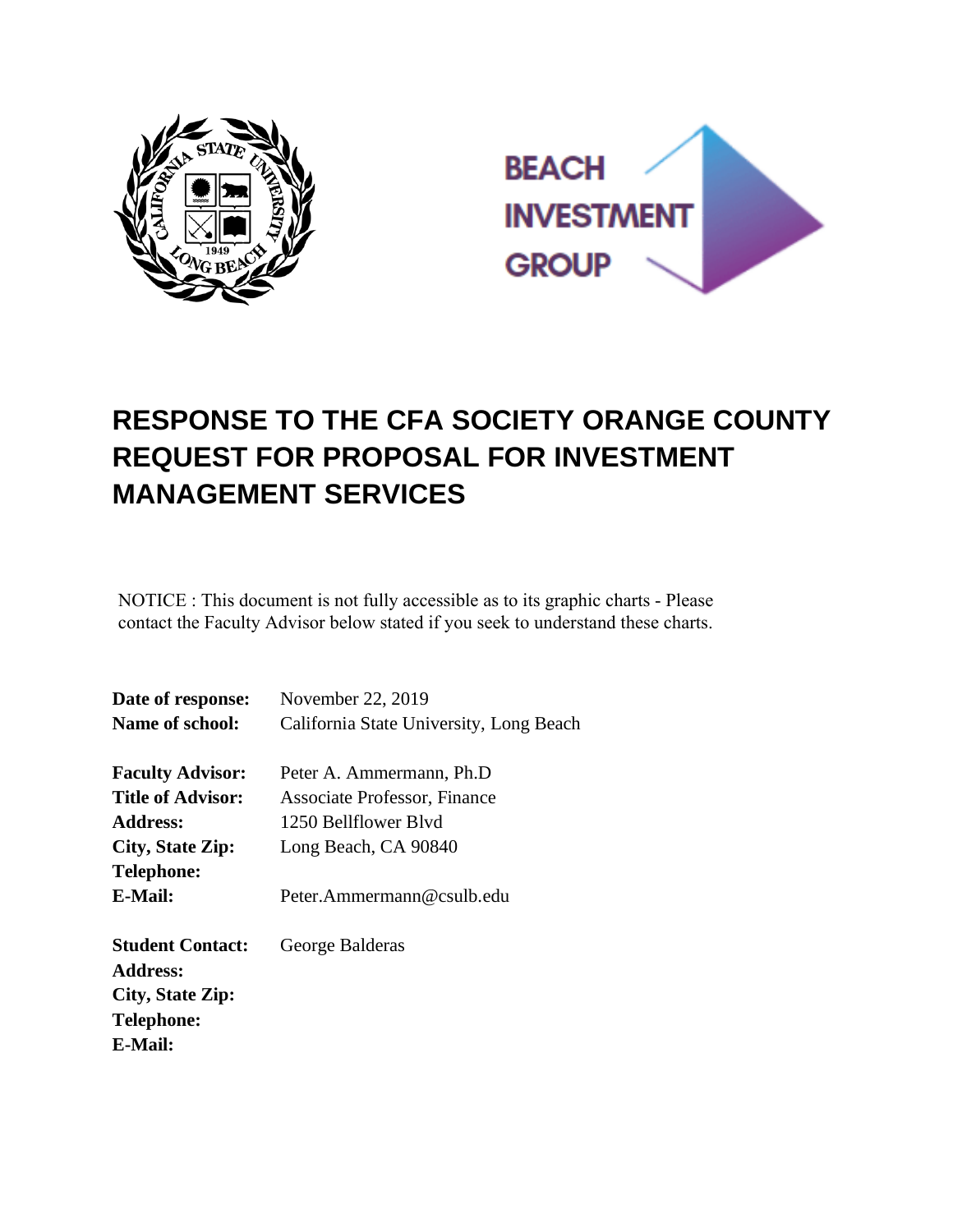

# **CFA SOCIETY ORANGE COUNTY**

# **REQUEST FOR PROPOSAL**

# **FOR**

# **INVESTMENT MANAGEMENT SERVICES**

Any questions or requests for clarification should be directed to either of the following:

**Paisley Nardini, CFA Chad A. Noorani** 

PaisleyNardini@gmail.com ca.noorani@gmail.com

*Investment Policy Committee Chairperson Director, Education Committee Co-chairperson* 

# **Key Dates**

Written Reports Due: Friday, November 22nd, 2019 at 8:00 PM

Oral Presentations: Friday, December 6th, 2019 at 12:00 PM

Oral Presentations to be held at:

To Be Confirmed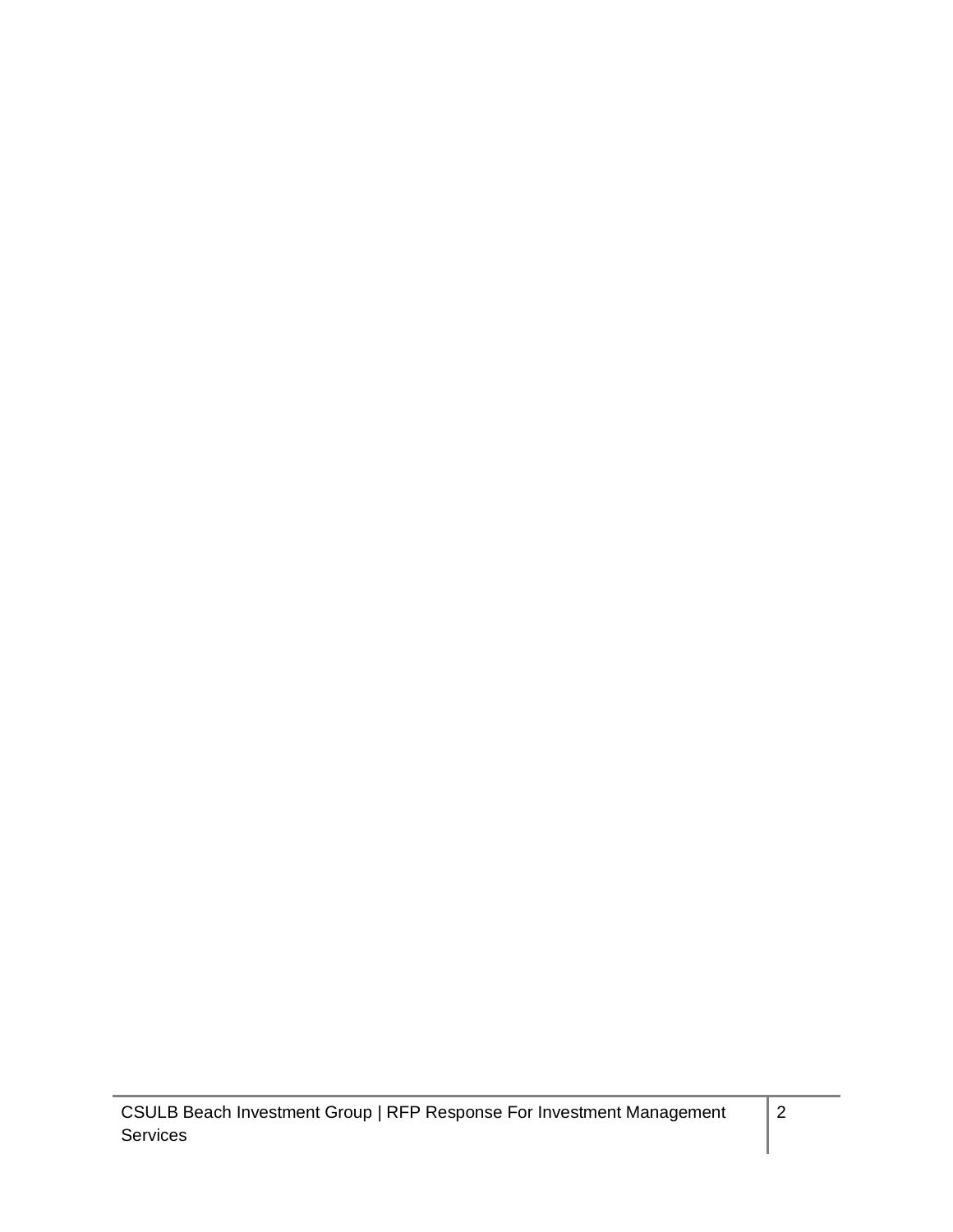## **TABLE OF CONTENTS**

| II. SPECIFICATIONS OF THE REQUEST FOR PROPOSAL ("RFP") -------------------- 4 |  |
|-------------------------------------------------------------------------------|--|
|                                                                               |  |
|                                                                               |  |
|                                                                               |  |
|                                                                               |  |
|                                                                               |  |
|                                                                               |  |
|                                                                               |  |
|                                                                               |  |
|                                                                               |  |
|                                                                               |  |
| APPENDIX V. CFA Society Orange County SMIF Investment Policy Statement 177    |  |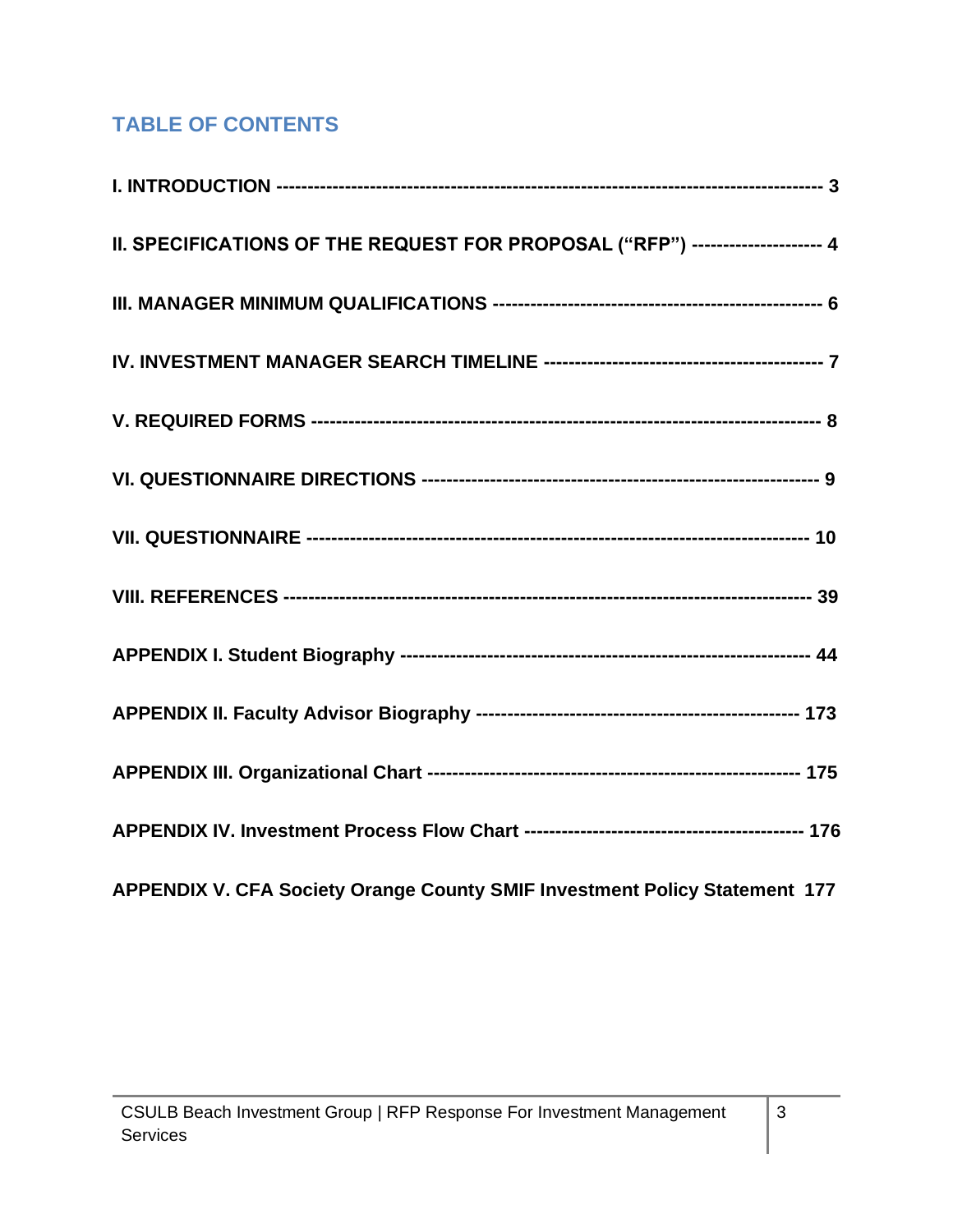## **I. INTRODUCTION**

The CFA Society of Orange County ("CFAOC") is requesting proposals from qualified student management teams for the management of a portion of the CFAOC's investment portfolio. CFAOC is the premier association for financial analysts and investment professionals in Orange County. With over 600 members, most of whom hold the Chartered Financial Analyst (CFA) designation, CFAOC plays a vital role in advocating continuing education and ethical practices for professional excellence in the growing Orange County investment community.

CFAOC is one of over 150 connected local societies across the world that are affiliated with CFA Institute, the global not-for-profit organization of nearly 160,000 investment professionals that awards the CFA and CIPM designations. Society membership creates a valuable link between CFA charter holders and investment professionals.

The purpose of this proposal is to identify and select a student team to provide investment management services to assist the CFAOC Board of Directors (the "Board") to meet its objective of managing the funds in accordance with sound investment management policies, practices and procedures and in compliance with State and Federal regulations.

In selecting the student investment management team, the Board will take into consideration the team's experience, depth of resources, and level of personal commitment toward the investment management process. The selected team must demonstrate capability in the areas of asset allocation, security selection, and compliance.

The portfolios to be managed pursuant to this RFP have the following characteristics:

- There are currently four portfolios managed under the supervision of CFAOC.
- All CFAOC portfolios are benchmarked to a blended benchmark of 70% equity and 30% fixed income. The benchmark is comprised of 50% Russell 3000, 20% MSCI All Country World ex US Index and 30% Barclays Capital U.S. Aggregate Bond Index. Please also see optional use of one "customized benchmark."
- The management of all portfolios must follow the CFAOC SMIF Program Investment Policy Statement guidelines (see Appendices A and B).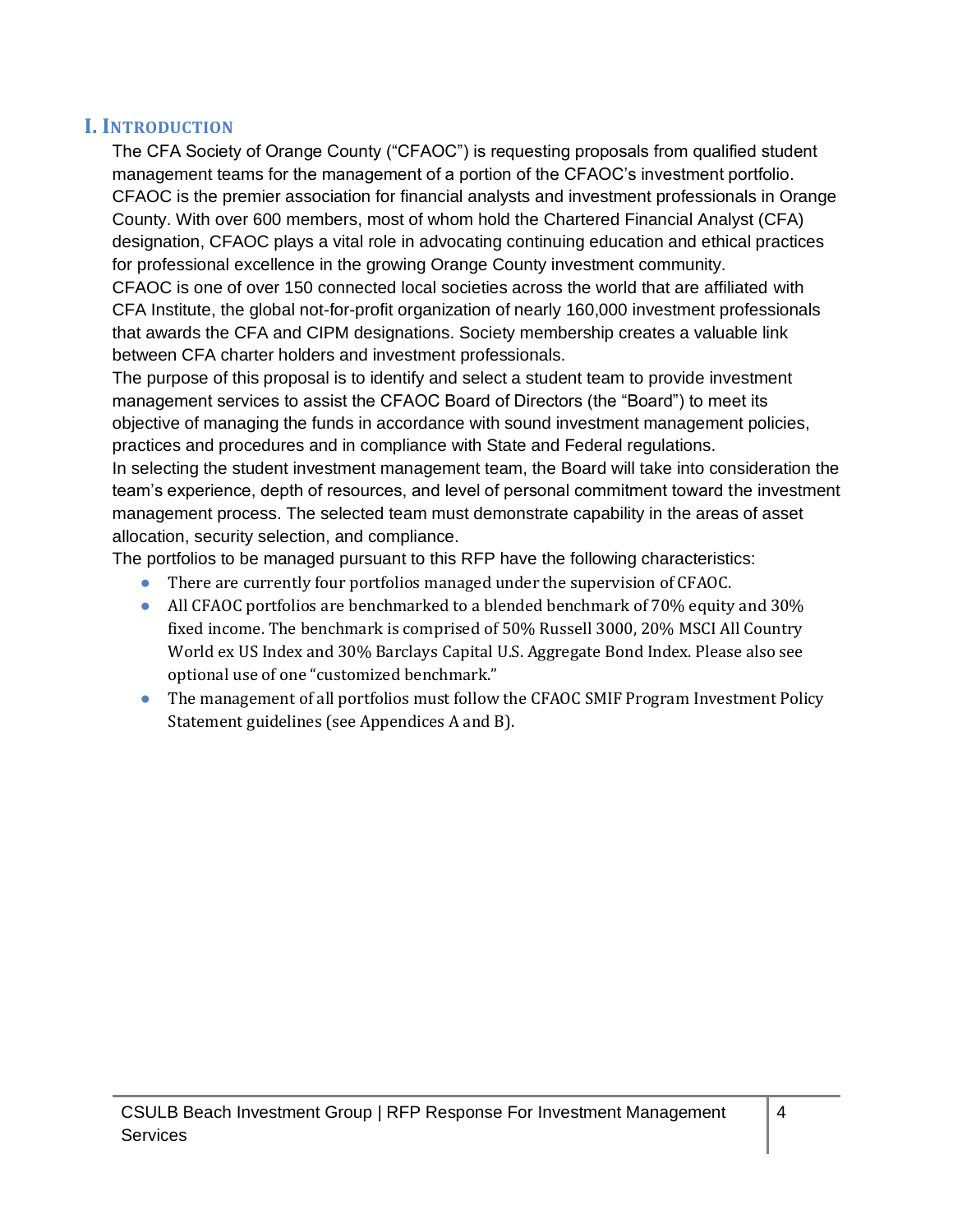#### **II. SPECIFICATIONS OF THE REQUEST FOR PROPOSAL**

#### **RESPONSE DEADLINES**

8:00 PM on Friday, November 22nd, 2019 – SMIF Teams will e-mail in PDF format a completed RFP to the Chair of the Investment Policy Committee (PaisleyNardini@gmail.com) for subsequent distribution to the IPC. Any RFP not meeting this deadline will NOT be accepted.

12:00 PM on Friday, December  $6<sub>th</sub>$ , 2019 – Five (5) printed presentations are due and Oral presentations made to the Investment Policy Committee of the CFAOC. Please do not print out the full RFP response. Any submission not meeting this deadline will not be accepted.

#### NO AMENDMENTS WILL BE ACCEPTED AFTER THE DEADLINES STATED ABOVE.

#### **REQUIRED ATTACHMENTS AND ENCLOSURES**

In addition to the responses to the RFP questions, the forms referred to in Section V, below, must be attached to the proposing team's response.

#### **WITHDRAWAL/IRREVOCABILITY OF RESPONSES**

A proposing team may withdraw and resubmit a Proposal prior to the Response Deadline. No withdrawals or resubmissions will be allowed after the Response Deadline.

#### **WAIVER/CURE OF MINOR INFORMALITIES, ERRORS, AND OMISSIONS**

The Board reserves the right to waive or permit cure for minor informalities, errors, or omissions prior to the selection of finalists, and to conduct discussion with any qualified proposing teams and to take any other measures with respect to this RFP in any manner necessary to serve the best interests of CFAOC and its beneficiaries.

#### **INCURRING COSTS**

Neither the CFAOC or its Board of Directors will be liable for any costs incurred in the preparation of a proposal in response to this request.

#### **REJECTION OF PROPOSALS**

The Board reserves the right to reject any non-qualifying Proposal. The Board also reserves the right to reject in part or in its entirety any Proposal received in response to this RFP if it is in its best interest.

#### **AWARD SUBJECT TO APPROVAL**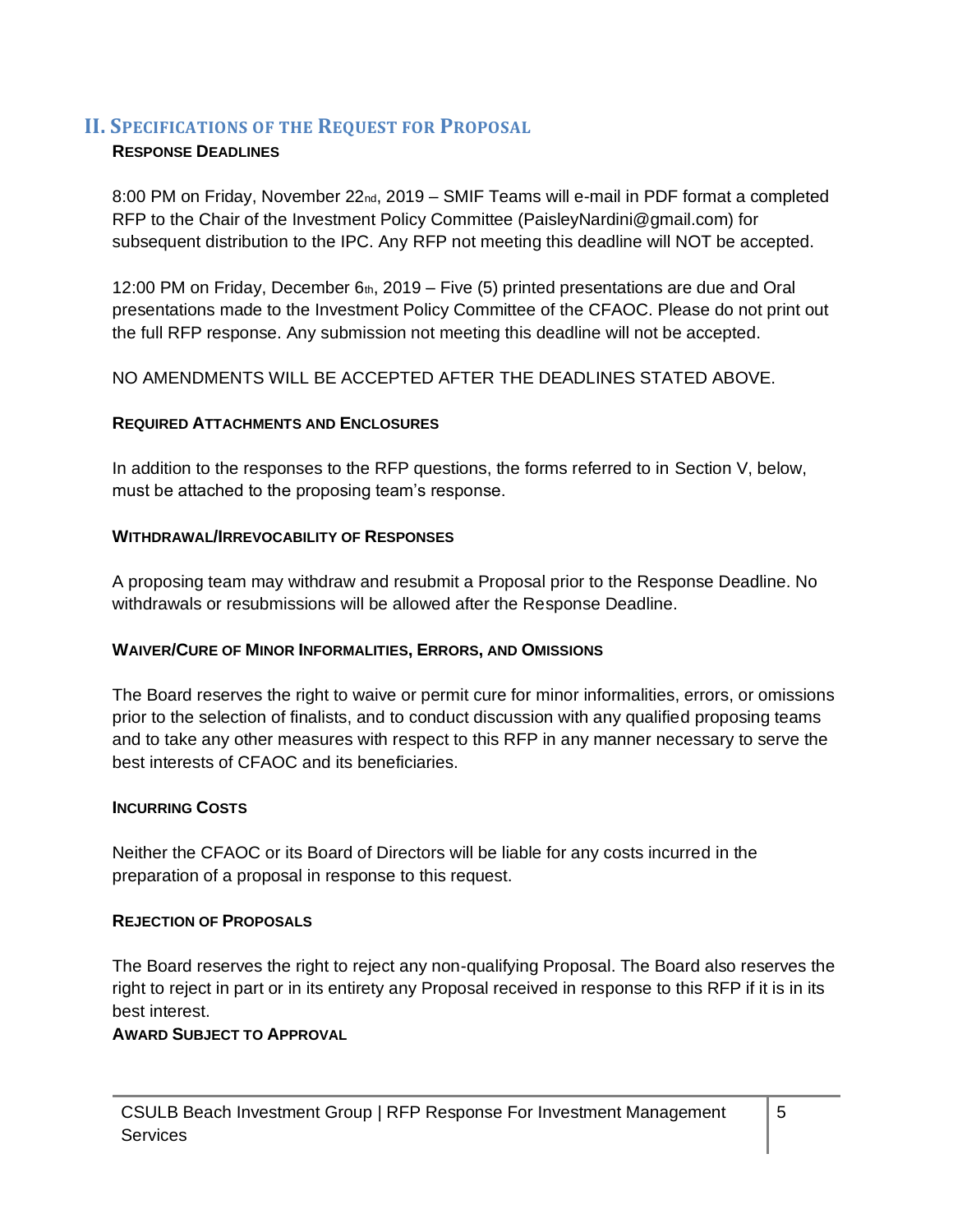All proposing SMIF teams are hereby advised that any Proposal that is selected will be subject to the approval of the Board. The CFAOC Board of Directors has the sole discretion of final approval.

#### **CANCELLATION OF RFP**

The Board reserves the right to cancel this process or terminate the search at any time.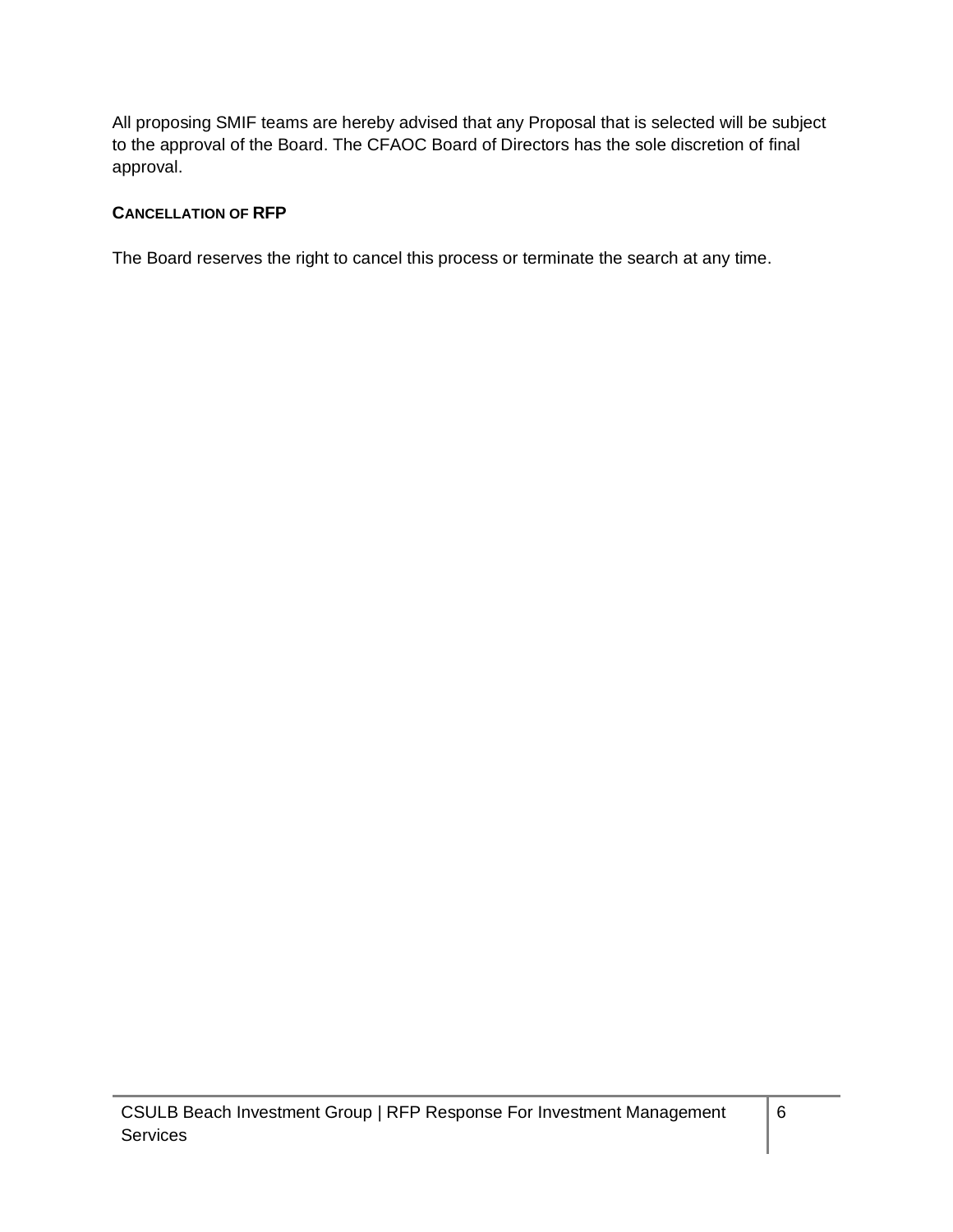## **III. Manager Minimum Qualifications**

A proposing team must meet the following minimum criteria to be given further consideration in the Board's search for a student investment management team pursuant to this RFP. Failure of a team to meet the minimum criteria will result in the Proposal's immediate rejection.

The sponsoring college or university must be accredited and have a substantial presence in Orange County;

- The proposing team must include a minimum of five (5) team members;
- Each of the team members must be a currently enrolled student;
- Each of the team members must be interested in investment management and must have completed or be currently enrolled in investments-related coursework;
- The team must have a committed faculty advisor; and
- Each team member and the faculty advisor must sign statements of commitment to the term and the project.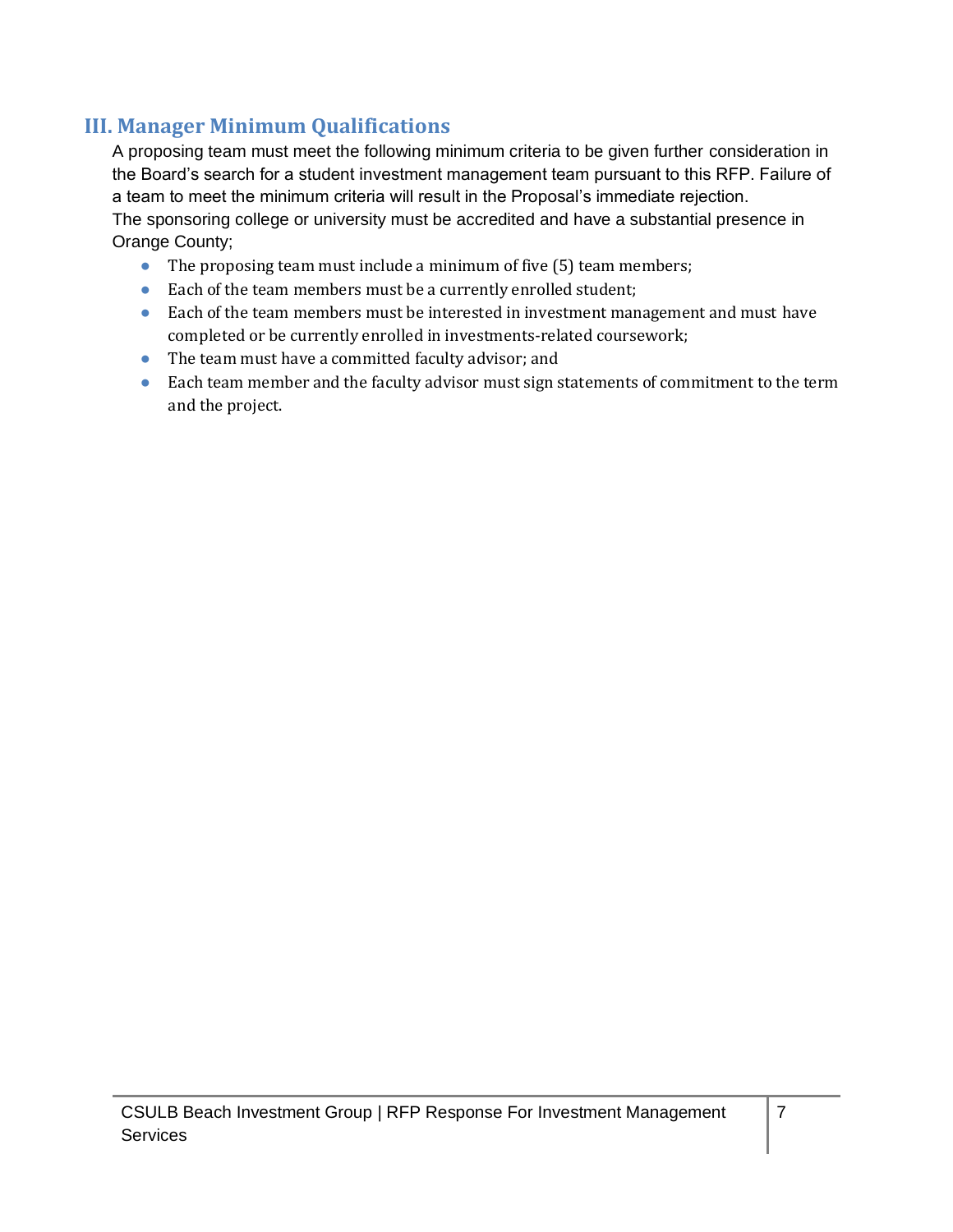# **IV. Investment Manager Search Timeline**

| November 22nd, 2019<br>8:00 PM                                        | Written Responses Due Notes: PDF format submitted to the<br>IPC Chairperson, Paisley Nardini (PaisleyNardini@gmail.com)<br>AND the Education Committee Chairperson, Chad Noorani<br>(ca.noorani@gmail.com) for distribution to the IPC Committee.<br>Should a response be received after the deadline, the<br>timestamp on the Education Committee Chairperson's email<br>inbox will serve as confirmation for time of receipt.                                                                                                                                                                                                                                                                                                                                                                                 |
|-----------------------------------------------------------------------|-----------------------------------------------------------------------------------------------------------------------------------------------------------------------------------------------------------------------------------------------------------------------------------------------------------------------------------------------------------------------------------------------------------------------------------------------------------------------------------------------------------------------------------------------------------------------------------------------------------------------------------------------------------------------------------------------------------------------------------------------------------------------------------------------------------------|
| December 6th, 2019<br>12:00 PM to 5:00 PM<br>Location to be confirmed | <b>Oral Presentations</b><br>Notes:<br>• Five (5) printed copies of the presentation are due at the<br>time Oral Presentations are made to the IPC. Bring an<br>electronic copy of your presentation to facilitate your Oral<br>Presentation.<br>• Each team will have a maximum of 30 minutes to make their<br>Oral Presentations to the IPC. Time indications will be provided<br>at the 5 and 1-minute marks. The IPC Chairperson will keep<br>official time, and will cut the presentation off when time expires<br>(even if mid-sentence).<br>• Questions from the IPC Committee will be conducted<br>throughout after each team's presentation. Feedback will be<br>given directly after.<br>• IPC will award RFP assignments at the conclusion of the<br>event after a closed-door deliberation session. |
| December 9th, 2019 -<br>December 31st, 2019                           | Performance holiday allowing for rebalancing and aligning<br>portfolio to stated allocation.                                                                                                                                                                                                                                                                                                                                                                                                                                                                                                                                                                                                                                                                                                                    |
| December 31st, 2019                                                   | Transfer of assets or accounts to SMIF teams (if necessary).<br>Completed by the CFAOC after market close.                                                                                                                                                                                                                                                                                                                                                                                                                                                                                                                                                                                                                                                                                                      |
| <b>January 1, 2020</b>                                                | SMIF teams will <b>commence management</b> of their respective portfolios for the 2020 calendar year.                                                                                                                                                                                                                                                                                                                                                                                                                                                                                                                                                                                                                                                                                                           |
| Mid-April, 2020<br>Location to be confirmed                           | <b>Quarterly Update Presentations</b>                                                                                                                                                                                                                                                                                                                                                                                                                                                                                                                                                                                                                                                                                                                                                                           |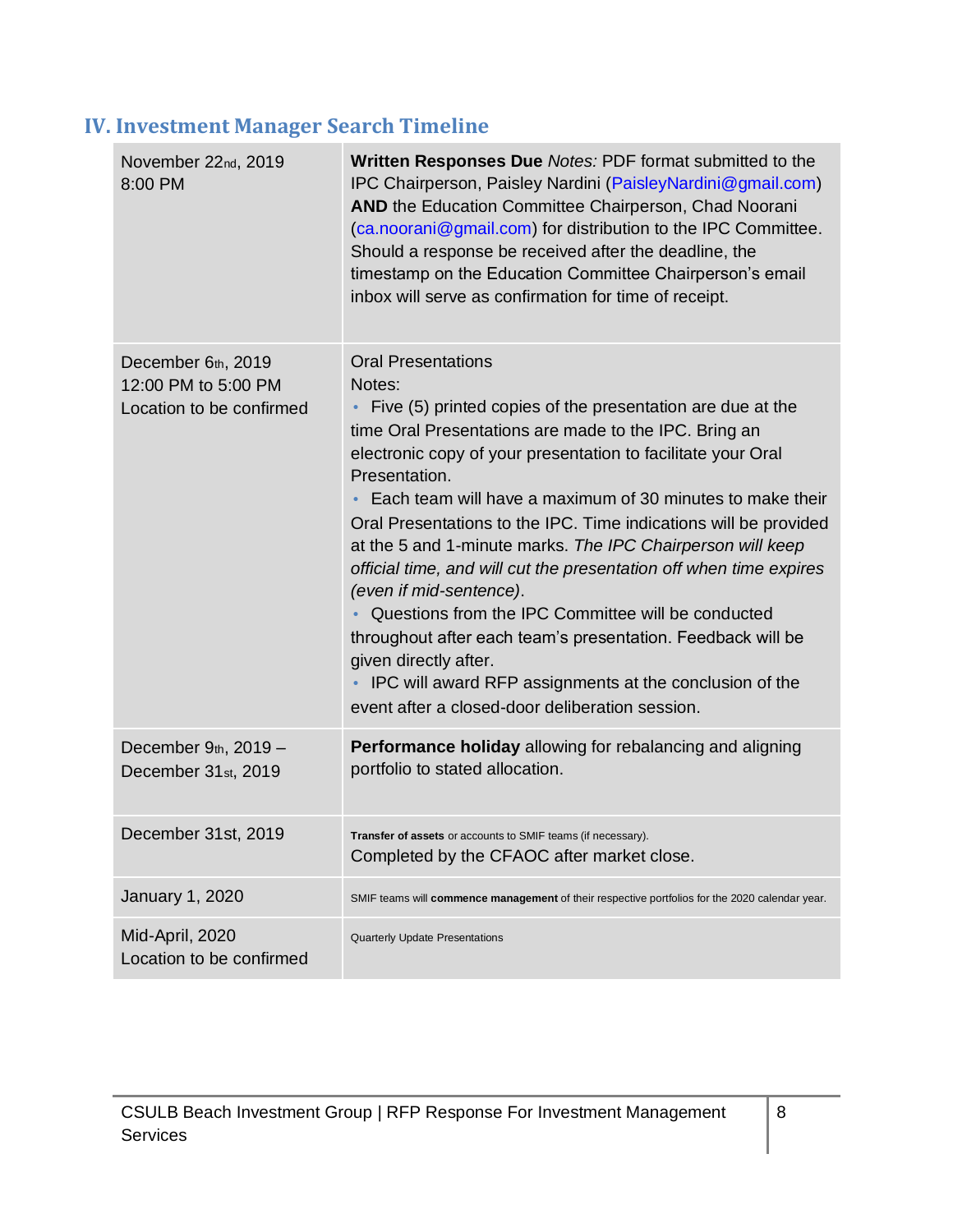## **V. Required Forms**

- The team must complete the following questionnaire (Section VI). In addition, Appendices I, II, III, and IV must also be completed.
- Each student team member is required to complete the biographical form found in Appendix I: Student Biography.
- The faculty advisor must complete the form found in Appendix II: Faculty Advisor Biography.
- The team, as a whole, must complete Appendix III Organizational Chart and Appendix IV Investment Process Flow Chart.

RESPONSES MUST BE MADE ON THE ENCLOSED FORMS WITH NO MODIFICATIONS. INCOMPLETE FORMS OR MISSING FORMS WILL RESULT IN THE PROPOSAL BEING REJECTED.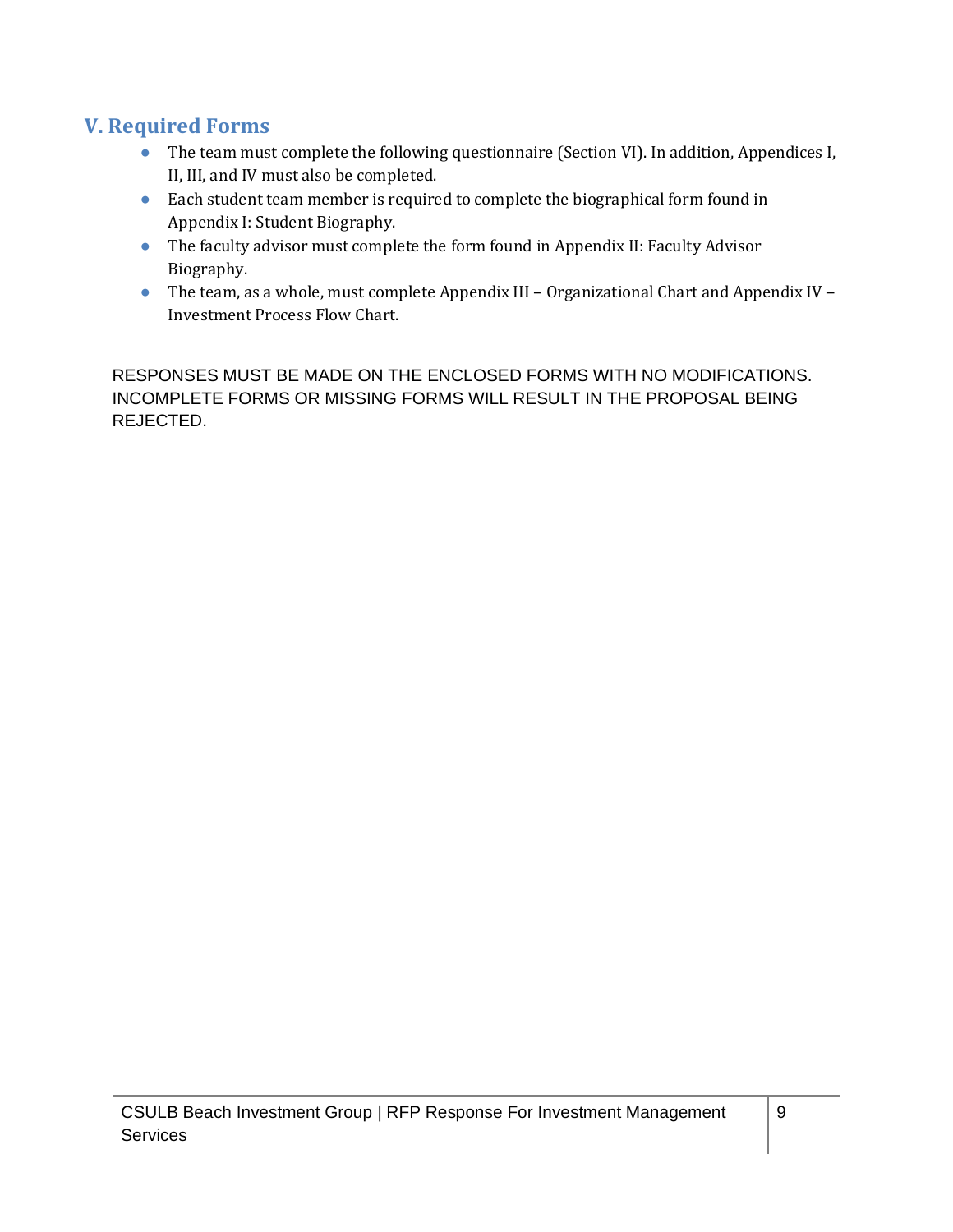## **VI. Questionnaire Directions**

To achieve a uniform review process and obtain the maximum degree of comparability, it is required that the proposal be organized in the following manner:

*Title Page: Please present the information requested in the above table on the title page. State the question in bold font with your answers stated in regular font. Responses should be thorough and answer the specific question asked (including the issues addressed in the bullet points).*

*Adhere to the same numbering scheme used in the questionnaire. Answer the questions in the same order in which they were asked.*

*Answers should be thorough but concise.*

*Adhere to page and style formats. The responses must be submitted in PDF format, single-spaced with 1" page margins. Font should be 12 point, preferably Times New Roman.*

*Save the document and submit it electronically to CFAOC in PDF format. Responses must be sent as attachments by e-mail as described above in the Search Timeline.*

Note that the questionnaire includes three (3) subsections: (A) Contact Information, (B) Organization & People; and (C) Investment Philosophy & Process.

Also note that many of these questions may be difficult to answer, especially in view of the fact that you are students who have had a limited amount of experience and prior academic preparation. If you are not sure how to answer a given question (or if you are not sure what the question is asking in the first place), you are welcome to ask your assigned CFAOC representative for advice. Our goal is to enhance the educational opportunities available to Orange County investment students, and we view this Request for Proposal not only as a means for eliciting information from potential student investment-management teams, but also as an educational instrument in its own right. As such, the questions will challenge what you know (and what you think you know) about the investment analysis and portfolio management process. So, do your best to answer your questions to the best of your ability, and you may learn something before it is done!

Good luck! We look forward to reading your response!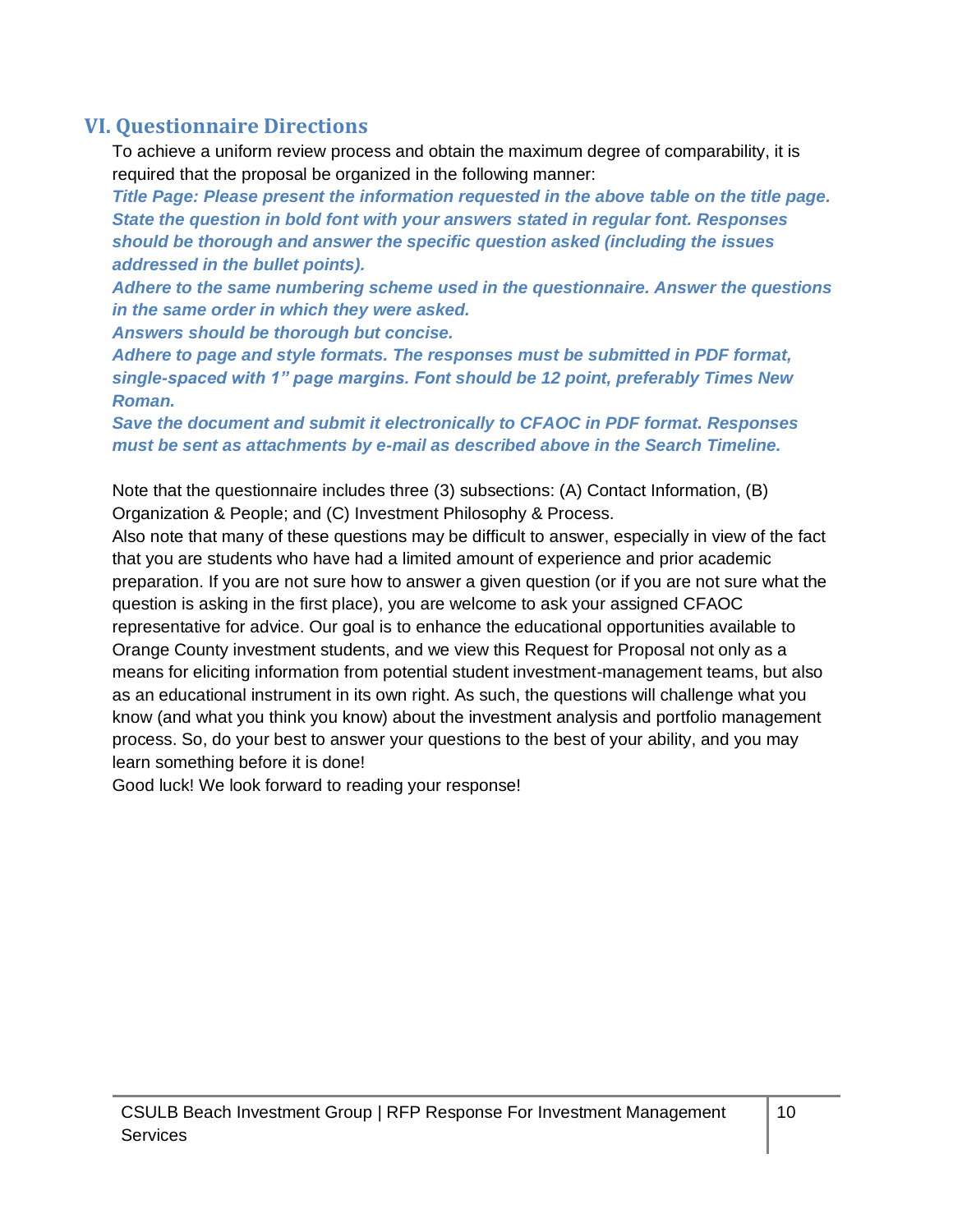# **VII. Questionnaire**

## ● **A. Contact Information**

| Date of response:       | November 21, 2019                       |
|-------------------------|-----------------------------------------|
| Name of school:         | California State University, Long Beach |
| <b>Faculty Advisor:</b> | Peter A. Ammermann                      |
| Title of Advisor:       | Associate Professor, Finance            |
| Address:                | 1250 Bellflower Blvd                    |
| City, State Zip         | Long Beach, CA 90840                    |
| Telephone:              |                                         |
| E-Mail:                 | Peter.Ammermann@csulb.edu               |
| <b>Student Contact:</b> |                                         |
| Address:                |                                         |
| City, State Zip         |                                         |
| Telephone:              |                                         |
| E-Mail:                 |                                         |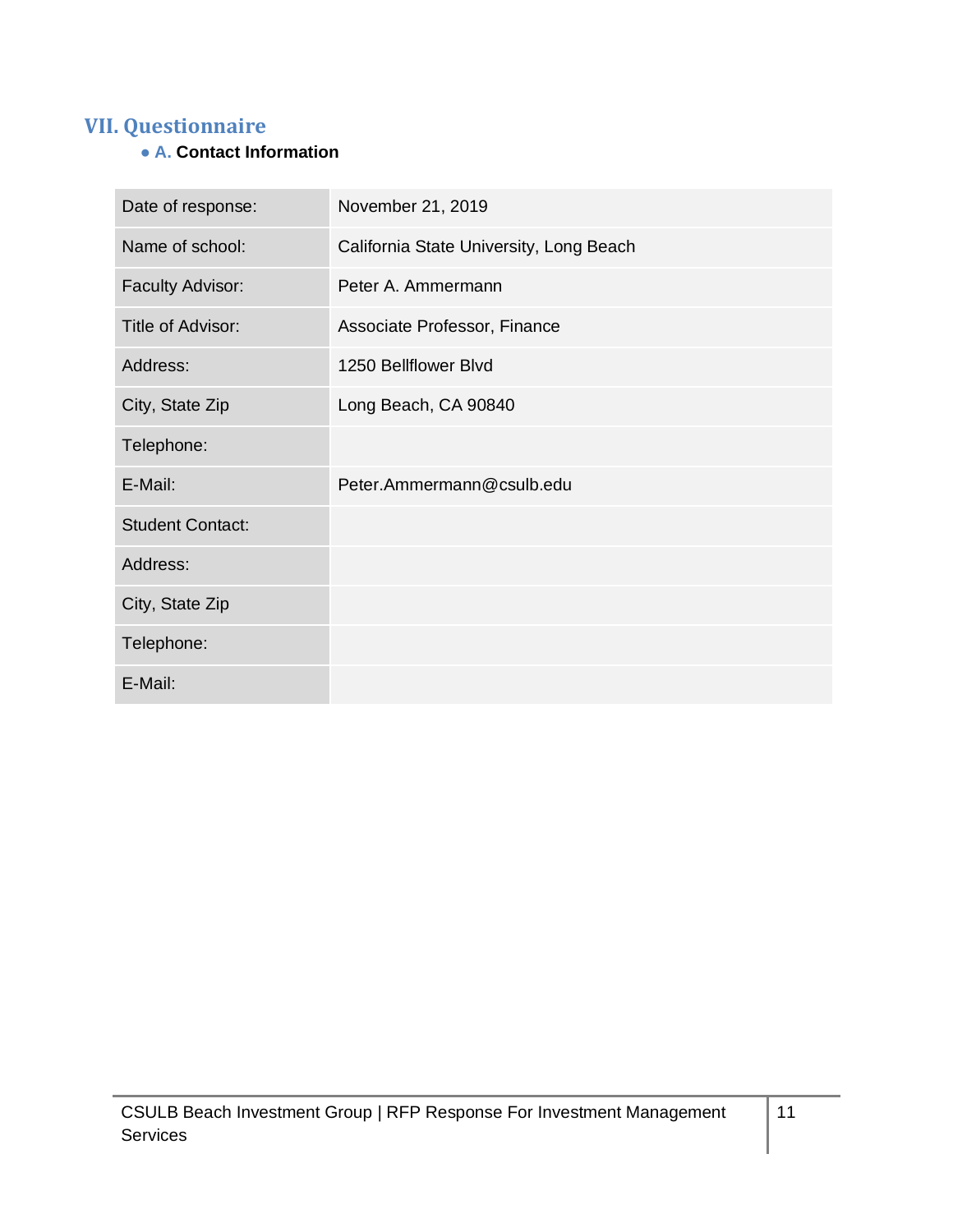#### ● **B. Organization & People**

## **a.Describe the background of your University and the investment-related education it provides. Include in your description the following information:**

Established in September 1949, California State University, Long Beach (CSULB) serves a student population of nearly 37,000 undergraduate and graduate level students, the 6th largest university in California. CSULB earned the distinctions of being the "*No. 10 Best Public School in the Nation"* by Money.com and "*No. 7 in the West for Promoting Social Mobility"* by U.S News and World Report. The university's mission is "Providing highly valued undergraduate and graduate educational opportunities through superior teaching, research, creative activity and service for the people of California and the world. The University places value on educational opportunity, excellence, diversity, integrity and service."

The College of Business (COB), one of the original colleges in 1949, has grown to include over 4,500 students, 153 faculty members, and 15 undergraduate and advanced degree programs. The COB's mission is to graduate highly valued, ethical business professionals prepared to excel in a dynamic global business environment by providing high-quality teaching and support programs that develop and assess students' business functional knowledge, critical thinking ability, and communication, ethical, interpersonal, and quantitative skills. The COB facilitates faculty's continuous commitment to research, professional development and service to strengthen the resource base and ensure continued excellence.

The finance department offers an undergraduate degree program focusing on three interrelated areas, financial management, investments, and money and capital markets to prepare students for successful careers in the disciplines of corporate finance and investments. For graduate students, the department offers the Master of Science in Finance program, which is aligned with the Chartered Financial Analysts (CFA) curriculum to equip students with the knowledge needed for CFA certification. The department also offers a minor in Finance for undergraduate students in other majors and a concentration in Finance for MBA candidates.

Undergraduate Investment Related Coursework: Investment Principals (FIN 350) Capital Markets (FIN 360) Intermediate Financial Mgmt (FIN 400) Portfolio Analysis (FIN 450) Mgmt in Financial Institutions (FIN 460)

Graduate Investment Related Coursework: Financial Mgmt Concepts (FIN 501) Seminar in Business Finance (FIN 600)

Seminar in Financial Mgmt (FIN 470) Derivatives (FIN 480) Fixed Income Securities (FIN 485) International Finance (FIN 490) Applied Portfolio Mgmt (FIN 499 A/B)

Financial Analysis and Ethics (FIN 610) Capital Budgeting (FIN 620)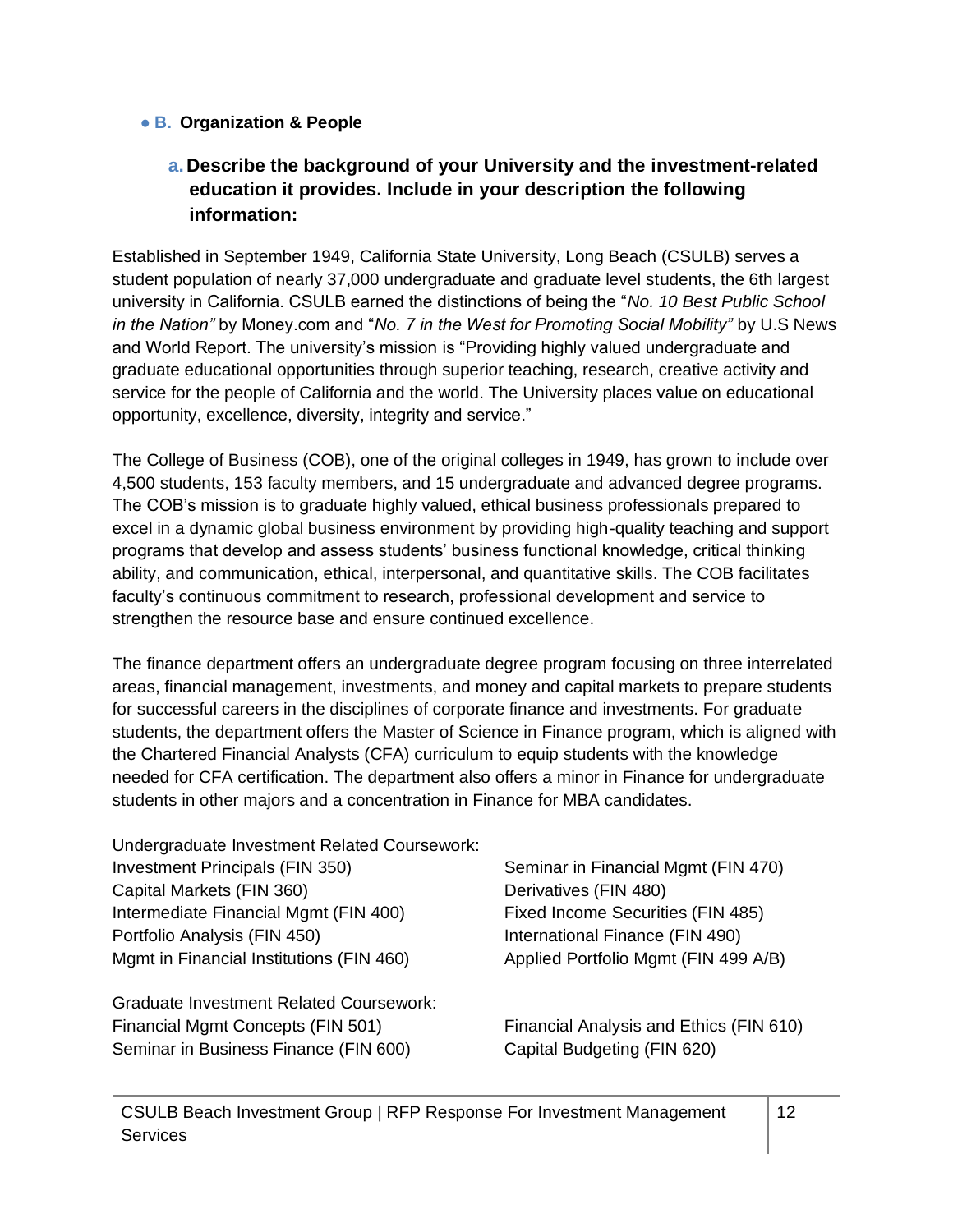Seminar in Financial Forecasting (FIN 630) Economic & Quantitative Analysis (FIN 640) Seminar in Investments (FIN 650) Seminar in Financial Institutions (FIN 660) Equity Securities & Valuation (FIN 670)

Seminar in Derivatives (FIN 680) Fixed Income Securities (FIN 685) Seminar in International Finance (FIN 690) Applied Portfolio Mgmt (FIN 699 A/B)

#### Student Managed Investment Fund

CSULB's student-managed investment fund, known as Beach Investment Group (BIG), was established in 1995 and is offered as an elective to CSULB junior, senior, and postbaccalaureate level students with majors, minors or concentrations in finance, economics and other business disciplines. Beach Investment Group has approximately \$670,000 AUM from two CSULB endowment funds. Entrance into the program is highly selective, requiring completion of prerequisite investment courses and participation in a summer boot camp and strategy competition.

The COB, finance department, faculty, and alumni fully support Beach Investment Group's educational and research efforts. Faculty regularly offer extracurricular advising and mentorship to Beach Investment Group team members, attend class meetings, and assist team members with strategy related research. Alumni regularly attend team meetings, provide professional development workshops and mentoring to support the program. The COB Finance department proudly opened the Bloomberg Lab in Spring 2019, providing students access to 10 Bloomberg Terminals for research and experiential purposes. Two additional mobile Bloomberg Terminals are accessible to Beach Investment Group students for additional research during off-hours. In addition to the Bloomberg Lab, CSULB provides students access to ABI/Inform, Hoovers, Moody's/Mergent, and ValueLine to further supplement financial research needs.

#### Financial Management Association (FMA)

The Financial Management Association (FMA) at CSULB is recognized as a "Superior Chapter" by the FMA International headquarters. It offers students exposure to financial markets and employment opportunities in the finance industry, enhancing students' college experience and understanding of finance. FMA members benefit from internship/job opportunities, workshops with speakers, networking, and professional/social events. The FMA's extensive alumni network includes professionals from various industries and firms including Comerica Bank, UBS, TCW, Northrop Grumman, Raytheon and beyond. Alumni support FMA efforts by returning as speakers, giving members career advice, offering internship opportunities, and donating. The CSULB FMA chapter is constantly expanding thanks to the efforts of current members and alumni and continues to foster successful careers in finance.

#### **b. Describe the structure of your student investment-management team. In your description, address the following issues:**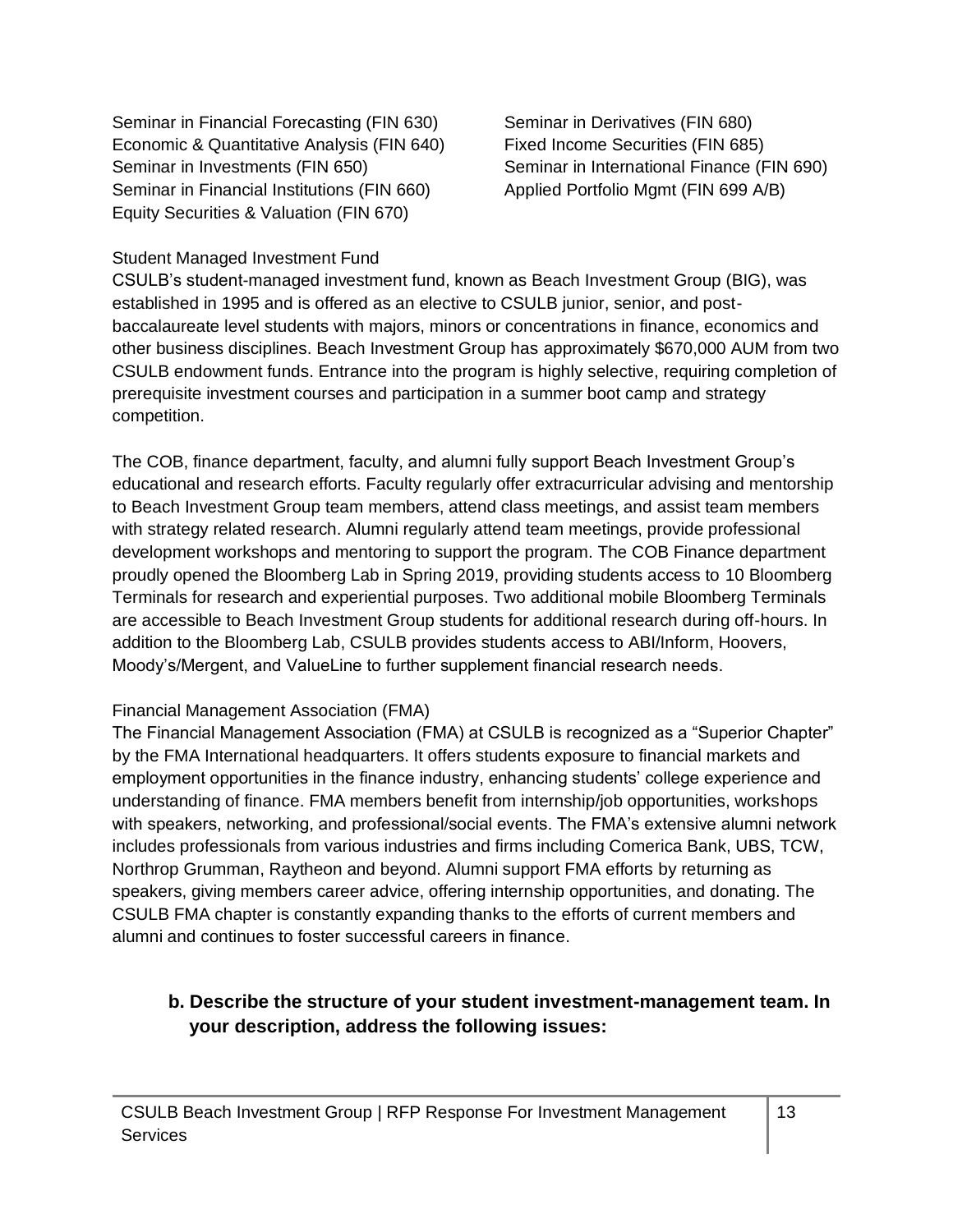The 2019-2020 Beach Investment Group team is comprised of 32 students, 30 undergraduate and 2 graduate, with diverse backgrounds and varying levels of investment management and financial market experience. Students are assigned to one of five teams focused on research and analysis of specific investment-related areas: economic analysis and asset allocation, fixedincome, equity momentum, equity value, and portfolio analysis. Teams meet weekly sharing research and findings to further enhance the group's collective knowledge and understanding of investment management practices. Students' collective efforts and shared information help to establish a holistic market view and guide informed trade decisions for the portfolios under management.

Beach Investment Group leadership includes a class president, executive vice president, and five vice presidents. The class elects leaders using a democratic style voting process. The president is responsible for developing the strategic vision and ensures the group's adherence to the investment philosophy throughout the analysis and decision-making process. The executive vice president works closely with team vice presidents to coordinate efforts, ensure communication lines are open and support the implementation of the strategic vision and investment philosophy. The president and executive vice president, collectively, facilitate class communication and meet weekly with the program director to develop weekly goals and agendas. Team vice presidents coordinate the efforts of the analyst teams, assigning and monitoring duties of individual team members and act as the liaison between the team and the class. Equity and fixed income team vice presidents act as portfolio managers for the respective segment of the portfolio.

#### *Economic Analysis and Asset Allocation Team*

The economic analysis and asset allocation team analyze the macro- and microeconomic environment to determine capital market projections, develop sector profiles, set asset allocation targets, and provide regular economic updates and implications to the investment strategy. The team is comprised of market analysts who focus on the equity and bond markets, respectively, and asset allocation analysts who apply economic forecasts to develop sector profiles and the optimal asset allocation strategy. The vice president of the team is responsible for coordinating the team's efforts, holding team members accountable, and sharing findings with the class.

#### *Fixed-Income Team*

The fixed-income team is responsible for the development and implementation of the fixedincome portfolio strategy and security research. The team consists of fixed-income security analysts specializing in 2-3 fixed-income asset classes. Fixed-income analysts research asset class characteristics, apply economic outlooks to identify areas of opportunity through exposure or avoidance of their respective asset classes, and research and recommend fixed-income security holdings. The vice president acts as both the team leader and fixed-income portfolio manager, overseeing portfolio construction and identifying and managing portfolio risk.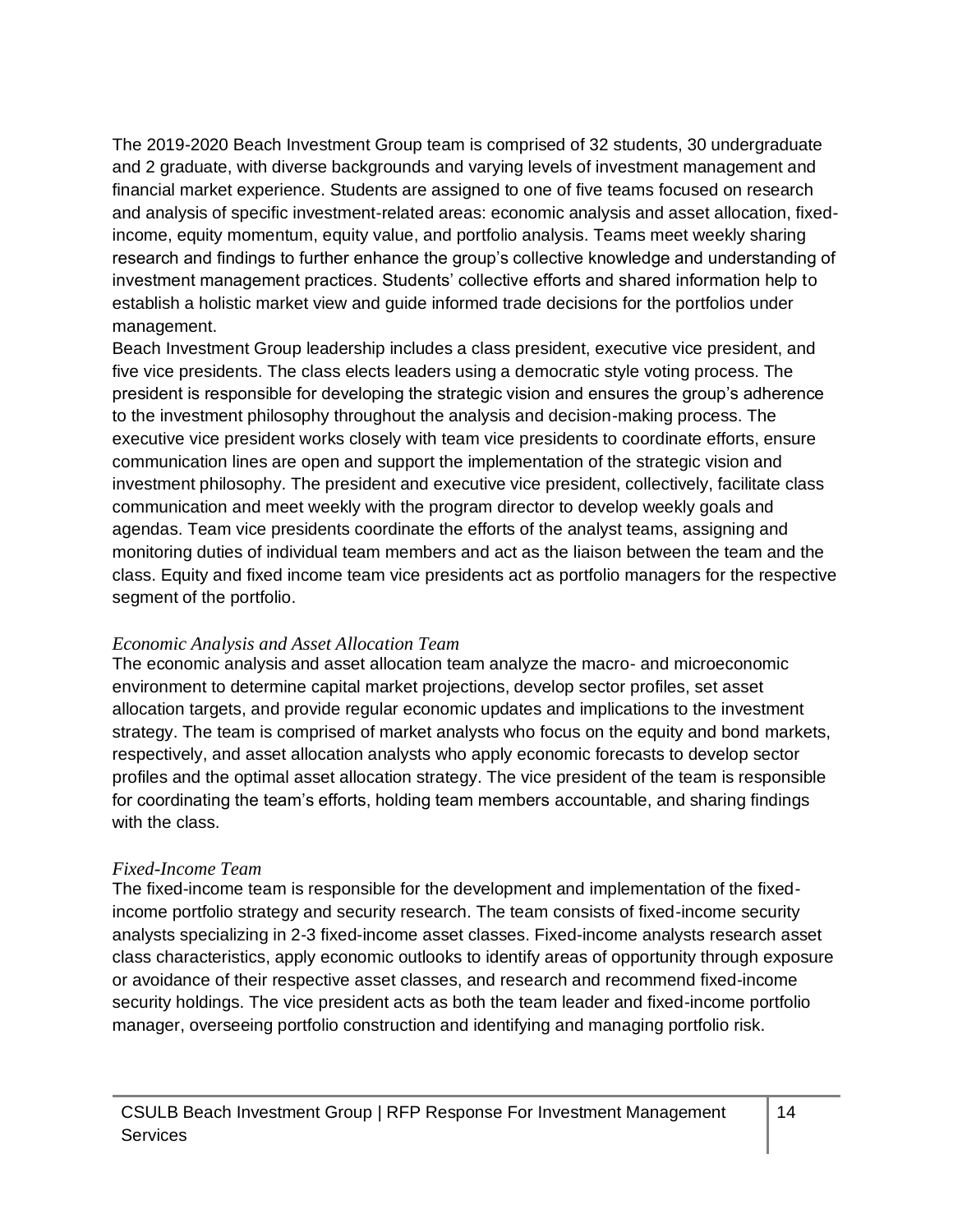#### *Equity Value Team*

The equity value team is responsible for the development and implementation of the value strategy. Value security analysts conduct in-depth fundamental security analysis to identify value opportunities. The vice president acts as the team leader and as the value portfolio manager, overseeing portfolio construction and ensuring proper diversification amongst value and momentum holdings.

#### *Equity Momentum Team*

The equity momentum team is responsible for the development and implementation of the momentum strategy. Momentum security analysts utilize quantitative strategies to identify sector ETF momentum and manage the monthly sector rotation. The vice president is responsible for overseeing team efforts, ensuring portfolio construction adheres to the momentum strategy, and monitoring the risk and diversification across momentum and value holdings.

#### *Portfolio Analysis Team*

The portfolio analysis team is responsible for portfolio reporting, compliance, and trading activities. Compliance officers present portfolio performance and compliance reports at weekly meetings, review security buy/sell recommendations, and report portfolio attributes given the proposed trades. Traders are responsible for the timely submission and confirmation of trade requests and recommendations. The vice president is responsible for oversight of the reporting, compliance and trading operations.

## *Team Meetings*

Beach Investment Group holds weekly class meetings on Monday evenings from 7:00 p.m. to 9:45 p.m. Attendance of weekly class meetings is a requirement of all Beach Investment Group participants. Weekly meetings are structured to allow discussion of various topics including economic and market updates, portfolio performance updates, and trading recommendations. Each team provides regular updates pertaining to their areas of expertise to provide the group with up to date information, implications and strategy revisions. Meetings are presided over by the president and vice president. Meeting minutes are recorded and distributed by a rotating student chair. Minutes are also housed on a cloud drive for ready access to historical meeting topics and decisions.

Strategy, portfolio, and administrative decisions are voted on during class meetings. The decision process follows Robert's Rules of Order, requiring a minimum 75% percent class attendance to bring motions to a vote. Administrative decisions require a simple majority for approval, while strategy adjustments, portfolio construction, and trade decisions require a supermajority of 60% for approval. The program director provides mediation should the need arise.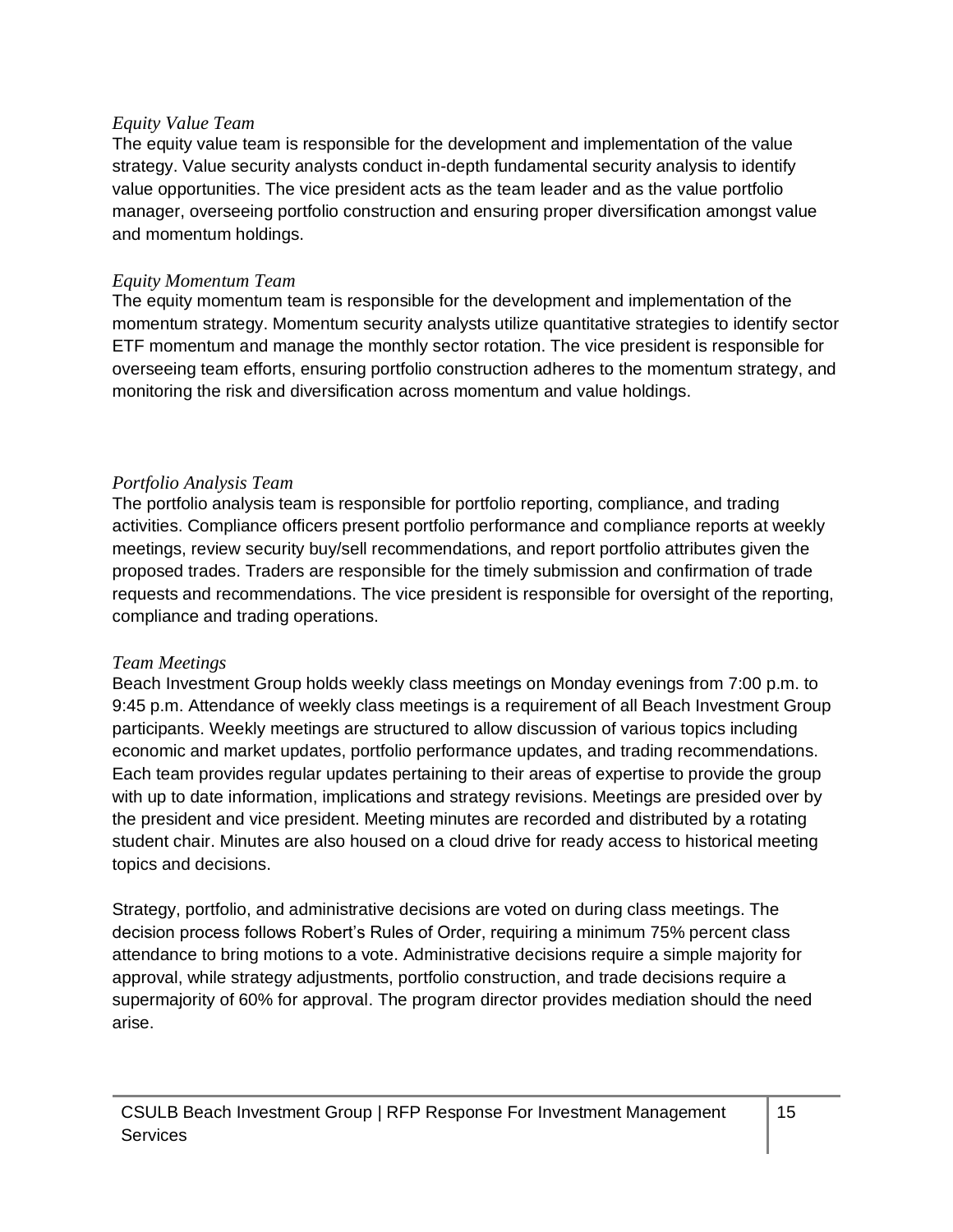In addition to regular class meetings, team vice presidents, the executive vice president, and president meet weekly to review group performance objectives, approve meeting agendas and discuss team and portfolio management. The president and executive vice president also meet weekly with the program director to evaluate progress, review investment strategies, and develop weekly meeting agendas.

## **c. Describe the benefits and incentives for students to participate in this program:**

Participation in the Beach Investment Group program is highly selective, requiring commitment before and during the academic year, while providing exceptional benefits for students. Successful completion of investment-related coursework is a prerequisite besides participation in the Beach Investment Group summer boot camp and strategy competition. Students selected to participate must demonstrate an interest in and dedication to advanced investment management theory, as well as the ability to understand and develop portfolio construction strategies.

Beach Investment Group applicants include juniors, seniors and post-baccalaureate COB students with academic concentrations in finance or economics and the desire to apply investment theory in active portfolios. In addition to investment-related coursework prerequisites, applicants must attend the Beach Investment Group summer boot camp and strategy competition designed to test the applicant's investment knowledge and prepare them for the responsibilities of the Beach Investment Group team. During the 3-part boot camp, applicants attend strategy workshops and participate in a team strategy competition. Students are selected based on performance during the summer boot camp and interviews with the program director.

Once admitted to the Beach Investment Group program, students receive a total of 6 semester units for the year-long program commitment. These units apply directly to the applicant's degree program as elective finance courses. Participants also receive the added benefits of practical knowledge and experience in portfolio management not available through traditional theorybased coursework.

In addition to the academic benefits, Beach Investment Group participants have the unique opportunity to interact with clients and develop professional communication skills. While managing multiple clients' portfolios, Beach Investment Group conducts quarterly and annual reviews for multiple investors and occasionally, approaches potential investors with the goal of increasing AUM. Each interaction with potential investors requires Beach Investment Group participants to not only create and deliver customized presentations, but also to communicate research and performance attributes clearly and concisely.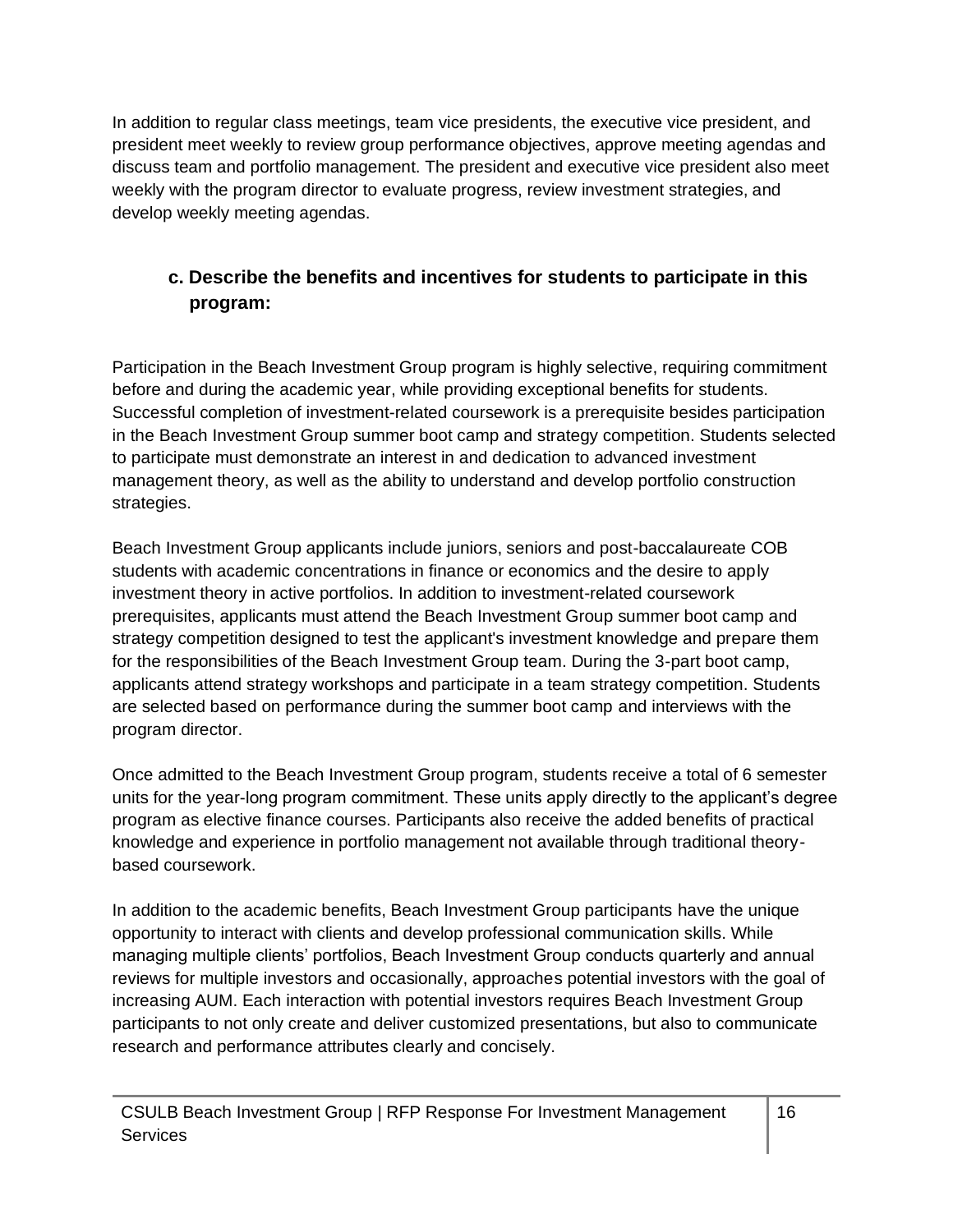Networking is another benefit to participation in Beach Investment Group. Participants are encouraged to attend industry networking events, with the requirement of attending a minimum of two per semester as a part of the curriculum. CFA and other professional organization events are a key part of the Beach Investment Group experience and help students make connections that ultimately help develop a successful career in finance.

IN ADDITION TO PROVIDING THE ABOVE ANSWERS, THE TEAM MUST COMPLETE APPENDIX III – ORGANIZATIONAL CHART

## **d. Describe the background of the students and faculty advisor of the team:**

Beach Investment Group team members include junior, senior and post-baccalaureate level COB students with academic concentrations in finance or economics. Students have varying levels of professional and investment-related experience, based on their personal backgrounds.

Dr. Peter Ammermann serves as the faculty advisor and program director of the CSULB Beach Investment Group program. Dr. Ammermann holds a Ph.D. in Finance from the Virginia Polytechnic Institute, continues coursework toward a Ph.D. in statistics, and is a founding member of the CFAOC Investment Policy Committee.

Please refer to appendices I & II for detailed information regarding the CSULB Beach Investment Group student team and faculty advisor.

IN ADDITION TO PROVIDING THE ABOVE DESCRIPTIONS, EACH STUDENT TEAM MEMBER MUST COMPLETE APPENDIX I – STUDENT BIOGRAPHY, AND THE FACULTY ADVISOR MUST COMPLETE APPENDIX II – FACULTY ADVISOR BIOGRAPHY.

## **e. Why is your team uniquely qualified to manage the investment portfolio of CFAOC?**

CSULB Beach Investment Group's commitment to the program, pursuit of academic excellence, and passion for research and education make it uniquely qualified to manage the investment portfolio of the CFAOC Foundation. Through its highly selective recruiting process, the support of faculty, alumni, the investment community, and the resources provided by the university, Beach Investment Group creates a highly research-driven learning environment with a culture of professionalism and success.

Beach Investment Group recruits individuals who exhibit exceptional dedication to an education in portfolio management and the drive to perform. Through the recruiting process, Beach Investment Group members gain valuable strategy development experience in a competitive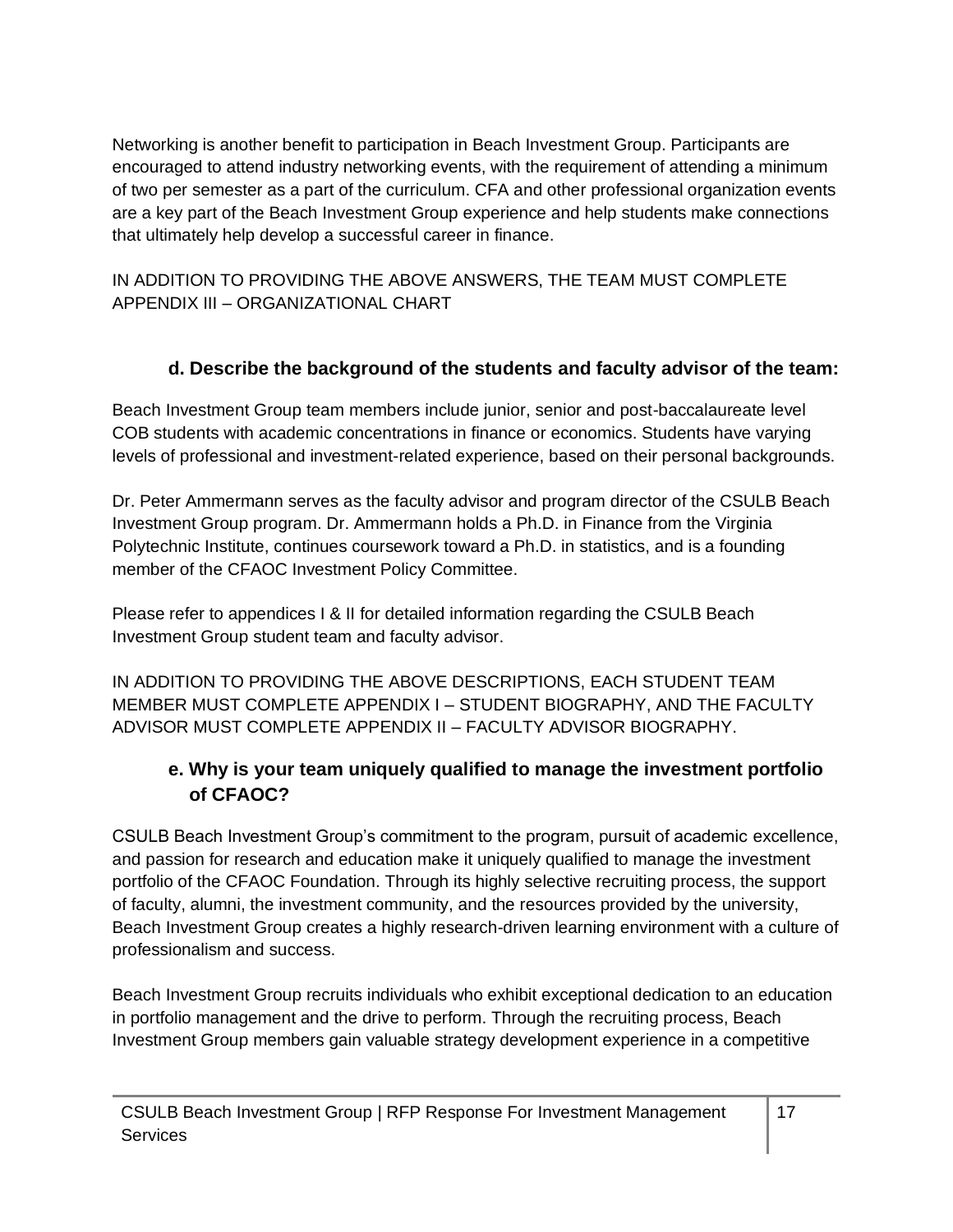setting and receive feedback from alumni, faculty, and industry professionals. These experiences all take place prior to entry into the program, providing a valuable springboard into the responsibilities of the academic year. Candidate interviews, which are conducted by the program director, further refine the participants to those who possess a high level of motivation and the ability to collaborate in diverse team settings in order to enhance the overall program.

Once admitted to Beach Investment Group, students regularly meet outside the confines of class, conducting market research, developing presentations, and monitoring economic environments to understand the implications of changes in strategy and portfolio performance. Non-class meetings and research equate to 20+ hours per week dedicated to the management of the portfolios Beach Investment Group is accountable for. Beach Investment Group transcends the academic calendar, meeting regularly during school holidays, between academic semesters and during summer sessions.

The combination of a rigorous selection process that focus on research, education, and steadfast dedication to the management of the portfolios under its purview qualify CSULB Beach Investment Group program to manage the CFAOC Foundation portfolio.

## ● **C. Investment Philosophy & Process**

## PHILOSOPHICAL AND ECONOMIC OVERVIEW

## **a. Describe your team's investment philosophy:**

Beach Investment Group believes the capital markets are mostly, but not perfectly efficient (Eugene Fama et. al), creating growth opportunities through the opportunistic identification of risk and reward regularities.

The tenets of our philosophy are:

#### *Client-Centered*

Beach Investment Group's principal objective is to satisfy the return and risk objectives of our investors. More than just a fiduciary duty, we believe our responsibility is to understand our client's investment goals and provide transparent, ethical and responsible portfolio management strategies that meet and exceed those goals.

#### *Fundamentally Sound*

Beach Investment Group employs a fundamental approach to combining top-down, bottom-up, and quantitative processes to guide our investment decisions and manage risk. Throughout our process, a heavy emphasis is placed on the combination of top-down and bottom-up analysis and identification of long-term risk premia. We believe a basis in fundamentals helps us identify opportunities and manage underlying risks for our clients.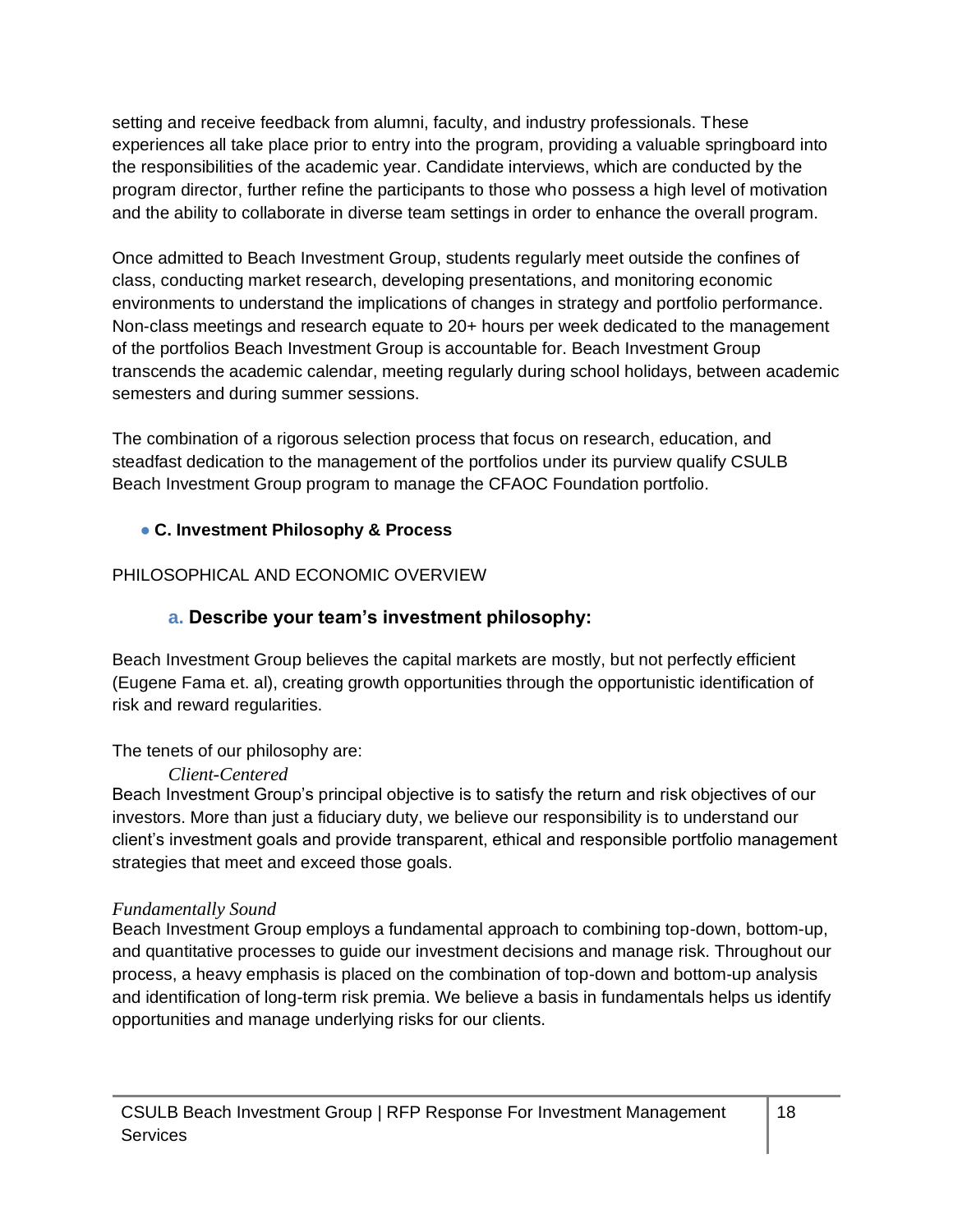#### *Diversification*

We believe diversification provides an effective tool to help manage the risk profile of a portfolio. Idiosyncratic risk can be difficult to identify, leaving opportunities for investors to take on more risk than they are aware of. Through proper diversification, investors have a more clear and transparent understanding of their risk exposure and, more importantly, the return for that risk exposure.

#### *Research Oriented*

There is no shortcut for identifying opportunities and risks. The Beach Investment Group team engages in relentless research to understand the economic, sector, industry, and idiosyncratic conditions during each step of the decision-making process. We believe our dedication to conducting in-depth research gives Beach Investment Group the best opportunity to meet client objectives and expand our knowledge of sound investment principles.

Through these core investment beliefs, Beach Investment Group looks to capitalize on the research and identification of long-term risk premia that provide return opportunities. The market risk factors we see as most quantifiable and exploitable include value and momentum, which form the basis of our equity strategies.

Environmental, Social, and Governance (ESG) factors are considerations we believe sets us apart from other firms. Research suggests ESG considerations have a neutral impact on longterm portfolio returns. Consequently, Beach Investment Group incorporates ESG considerations into the investment process as we can construct sustainability and responsible minded portfolios without risking return opportunities.

Beach Investment Group believes the combination of value and momentum strategies will continue to provide excellent return opportunities well into the future. The value-based approach, widely popularized by investment professionals like Warren Buffet, Peter Lynch, Joel Greenblatt, and Benjamin Graham, has remained successful through various economic cycles and market conditions. Furthermore, empirical evidence supports that over time, value outperforms growth, cheap outperforms expensive, and small-cap firms outperform large-cap firms (Fama, French et. al). As a result, Beach Investment Group focuses on small to mid-cap value securities as the core of value strategy holdings while attempting to capture illiquid premiums (Ibbotson et. al) with betas below market averages. Applying top-down economic analysis and bottom-up security analysis allows Beach Investment Group to identify macro performance barriers and drivers and work to understand how these forces may affect individual security performance.

While widely misunderstood, the momentum effect continues to be one of the most widely documented and persistent anomalies used to develop investment strategies. Empirical evidence supports the existence of momentum, specifically when found in trailing 3-12 month returns (Jegadeesh, Titman et. al). We acknowledge the risk of momentum crashes persists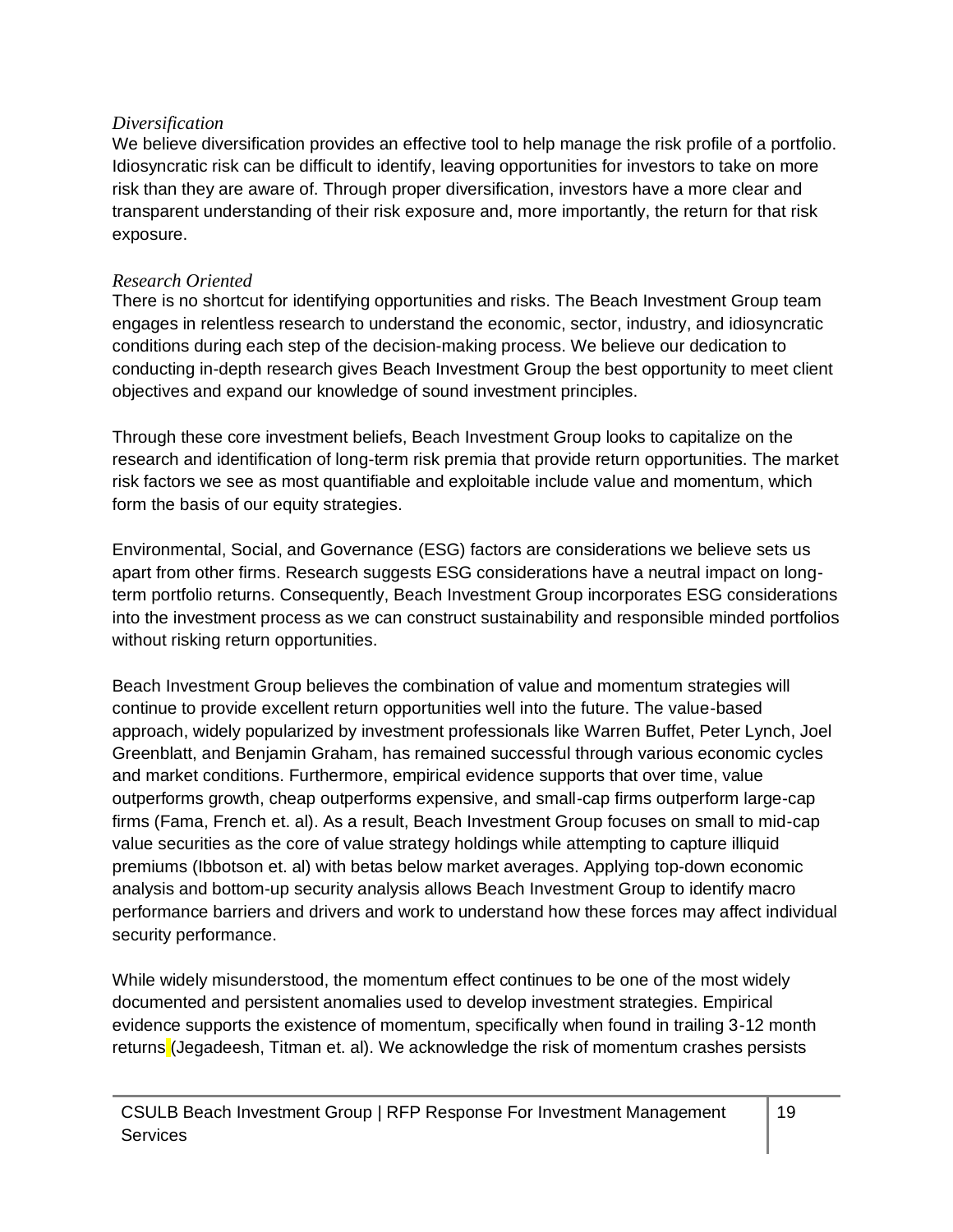within the strategy; however, the diversification properties and positive performance, when combined with value is well documented (Asness, Clifford S., 2009) and can potentially provide tremendous returns while providing excellent diversification for the overall portfolio.

## **b. Will your approach include passive strategies such as indexation? If so, please describe the role such strategies will play.**

Beach Investment Group utilizes active portfolio management strategies. The value strategy portfolio seeks to hold between 8-15 individual securities. While individual securities are researched, broad style, sector, or market ETFs may also be held. The momentum strategy portfolio holds up to five sector ETFs; holdings are actively managed with a monthly rotation strategy as outlined further in section K.

Fixed-income strategy portfolio utilizes an active approach. Fixed-income holdings are limited to broad ETF securities due to portfolio size and adherence to investor guidelines. The fixedincome team uses a top-down approach to selectively gain exposure to segments of the bond market through broad ETFs. While capturing broad exposure and providing diversification properties, ETFs also reduce the ability to target sectors, industries, and firms.

## MARKET OVERVIEW AND ASSET ALLOCATION

## **c. What is your capital market outlook for the coming year:**

Global and domestic capital markets faced many forces throughout the course of 2019. From trade wars and geopolitical concerns to declining capital investment and inverted yield curves, there are many factors to consider when generating near-term forecasts. Even though headwinds exist, high consumer sentiment, a strong labor market, accommodative monetary and fiscal policy, and continued, albeit slowing, GDP growth continue driving the US domestic economy into the 125th month of its historic expansion. While global economies remain a concern, recession does not appear imminent and the US appears well-positioned to continue its economic expansion into 2020.

Analyzing global and domestic economies begins with identifying key factors in the economic environment. These factors include the *Economic Cycle Stage*, *Inflation*, *Risk Sentiment* and *Financial Conditions*. Identifying and understanding these factors involves studying leading and lagging economic indicators such as GDP, CPI, unemployment and the FED rate target, among others. Understanding the interrelationships between and implications of these indicators form the basis for economic analysis and projections.

Bloomberg Terminals are the primary source for economic data. Bloomberg Terminals act as an aggregator of information, providing consensus estimates, news, and other market updates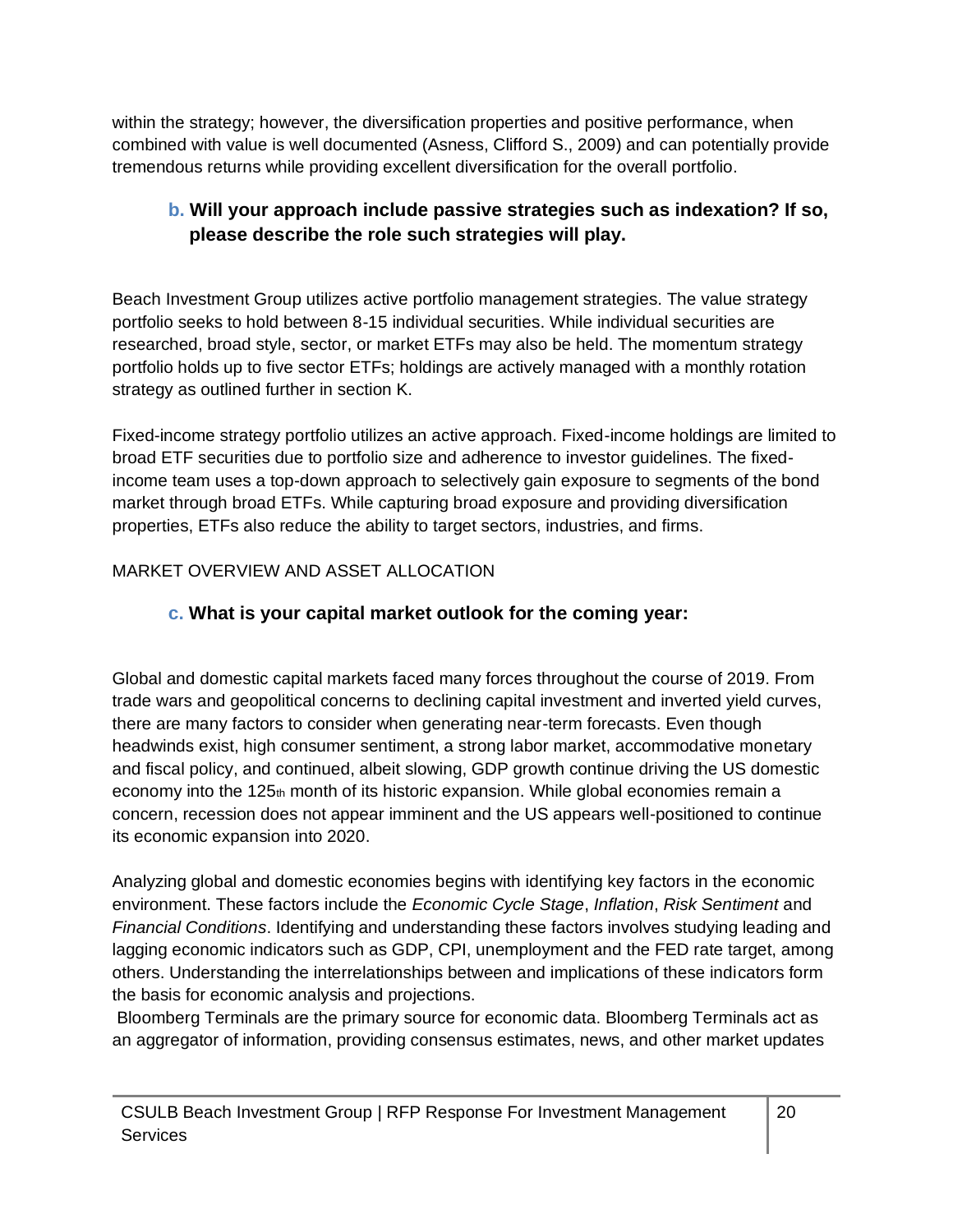from around the globe. Primary sources are also referenced to validate consensus estimates. Information sources include:

- Bloomberg Professional Services
- St. Louis Federal Reserve (FRED)
- U.S. Federal Open Markets Committee
- U.S. Bureau of Labor Statistics
- U.S. Department of the Treasury
- National Bureau of Economic Research
- Organization for Economic Cooperation and Development (OECD)
- Chicago Board Options Exchange
- World Bank
- International Monetary Fund
- Pacific Investment Management Company

Market projections are constructed using a combination of leading and lagging indicators, monetary and fiscal policy forecasts, and assessment of geopolitical environments. Beach Investment Group also uses Edward Yardeni's *Yardeni Model* as a secondary tool to construct forward estimates of the S&P 500, which is widely considered a proxy for the domestic equity market.

#### Global Economic Outlook

Global economic growth rates are projected to slow over the next 12 to 18 months in both developed and emerging markets. Slowing GDP growth rates, low unemployment levels, and falling central bank rates hint that global economies may be entering a late cycle trend. Global uncertainty, as a result of increased political unrest and waning consumer and business confidence, appears to be stifling global economic growth potential. During this turbulent time, a firm grasp of current global affairs is imperative to understanding the nature of the global economy and growth opportunities.

Economic uncertainties are clouding the global economic environment, making projections difficult to derive as geopolitical concerns remain a constant headwind to global economic growth. US-China trade tensions are driving much of the uncertainty as two of the world's largest economies impose tariffs and sent shockwaves through global markets. Recently, a Phase I deal involving tariff rollbacks was announced, signaling optimism over easing tensions. The UK's exit from the European Union (EU), Brexit, is also a major concern as a no-deal Brexit may be a drag on the Euro-area and on many global economies. These along with other geopolitical considerations are constantly monitored as updates quickly reverberate causing shifts in sentiment and outlooks.

Developed market GDP is projected to grow by only 1.5% in 2020, down from 2.3% in 2018, while emerging market GDP is projected to grow by 4.6%, down from 4.9% in 2018. Declining GDP growth rates support the assertion that global economies have entered the late stages of the economic cycle. Germany, the largest EU economy, has seen its manufacturing and production sharply decline, evidenced by manufacturing PMI. Germany narrowly avoided falling into a technical recession with its recent Q3 GDP growth reported at 0.1%. China is also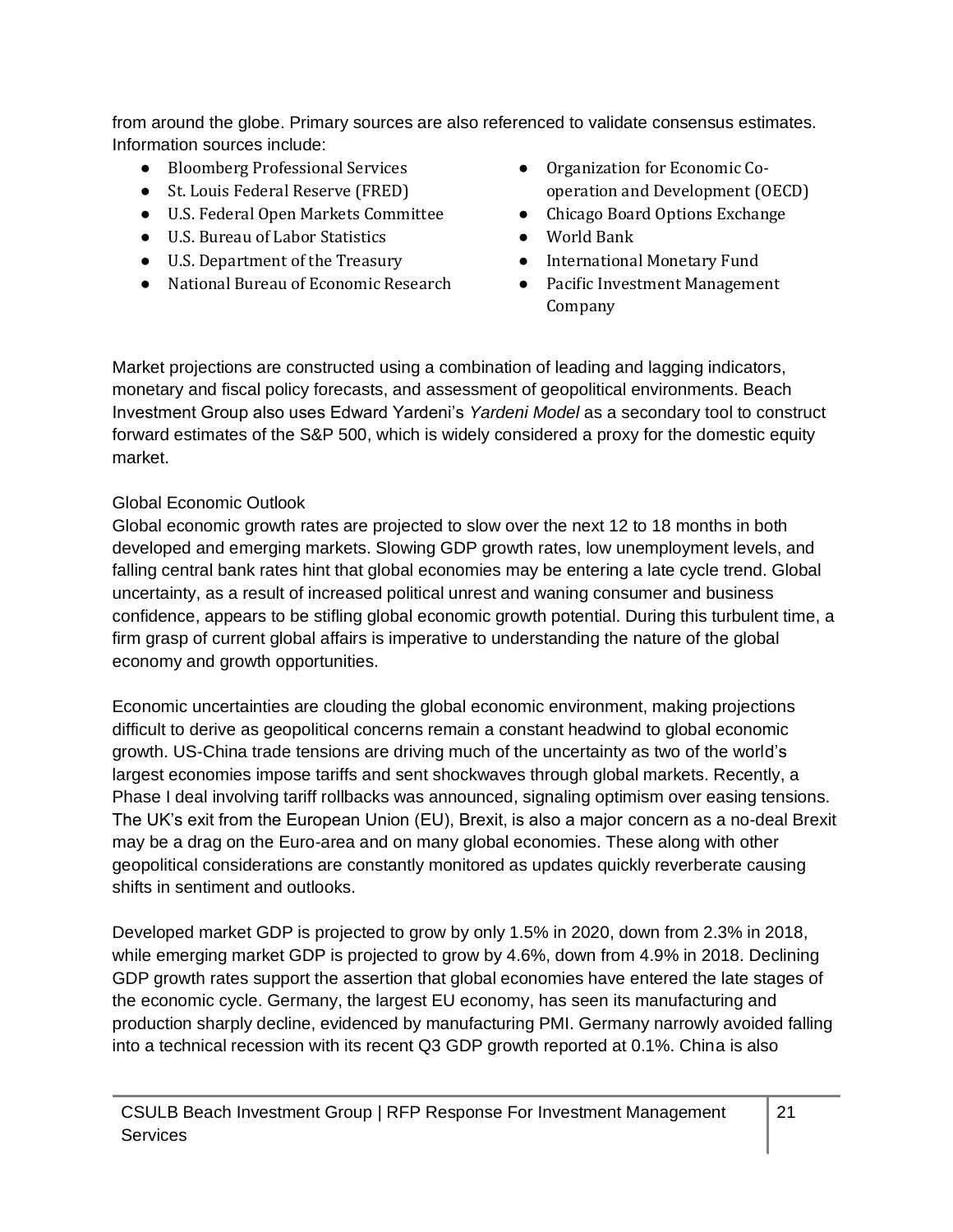experiencing economic headwinds and struggling to reach GDP growth targets, slightly missing Q3 estimates. China reported 6% Q3 GDP growth, slightly below 6.1% targets. Germany and China, as two of the largest developed and emerging market economies, respectively, illustrate the impacts trade tensions and other economic uncertainties are having on the global economic environment. Germany and China epitomize global growth concerns given the headwinds faced by both developed and emerging markets.

Developed market inflation is projected at 1.9% in 2020, down from 2.3% in 2018, but slightly above 2019. Below target inflation rates have persisted as an ongoing concern in recent months, however, low inflation has also allowed central banks to continue their accommodative monetary and fiscal policy stances in efforts to boost economic activity. The European Central Bank (ECB) recently cut rates to -.5% and reinstituted quantitative-easing, providing a boost to EU sentiment. Overall, global central banks are expected to continue cutting rates in 2020, attempting to stimulate further growth, with rates expected to decline to 1.13%. Unemployment rates in developed economies are projected at 4.9% in 2020, slightly improving from the 5.1% mark in 2019.

Emerging markets saw strong growth patterns overall in 2018 and 2019; however, expectations have cooled recently. Inflation is projected to decline to 3.7% and unemployment is expected to continue declining to 5.3% in 2020. Economic headwinds have turned most central banks dovish with more accommodative monetary policy stances and rate cuts expected in 2020. Rates are expected to slide from 5.91% in 2019 to 5.49% in 2020 in efforts to support further growth. While accommodative policies provide a boon to growth potential, exposure to uncertainties such as the US-China trade war and Brexit leaves an uncertain future for many emerging markets. Selective opportunities are available; however, as global supply chains are reconfigured and a further decoupling from China progresses.

Slowing global inflation may signal a troubling trend where a decline in consumer demand further stifles growth prospects as consumers wait for prices to fall. The concern over deflation has led many central banks to continue cutting interest rates, evidenced by record low, and a growing number of negative, rates. As explained above, accommodative policies are helping to dampen the decline, but headwinds from global uncertainties remain at the forefront of forecast considerations. Global capital markets offer select upsides; however, slowing growth patterns are expected to persist barring significant changes in the geopolitical environment.

| Global Real GDP Growth Rates (%) |      |      |      |      |      |  |
|----------------------------------|------|------|------|------|------|--|
|                                  | 2017 | 2018 | 2019 | 2020 | 2021 |  |
| Global                           | 3.81 | 3.61 | 3.01 | 3.41 | 3.56 |  |
| Developed                        | 2.53 | 2.31 | 1.68 | 1.48 | 1.68 |  |
| Emerging                         | 4.90 | 4.93 | 4.45 | 4.58 | 4.72 |  |

CSULB Beach Investment Group | RFP Response For Investment Management **Services**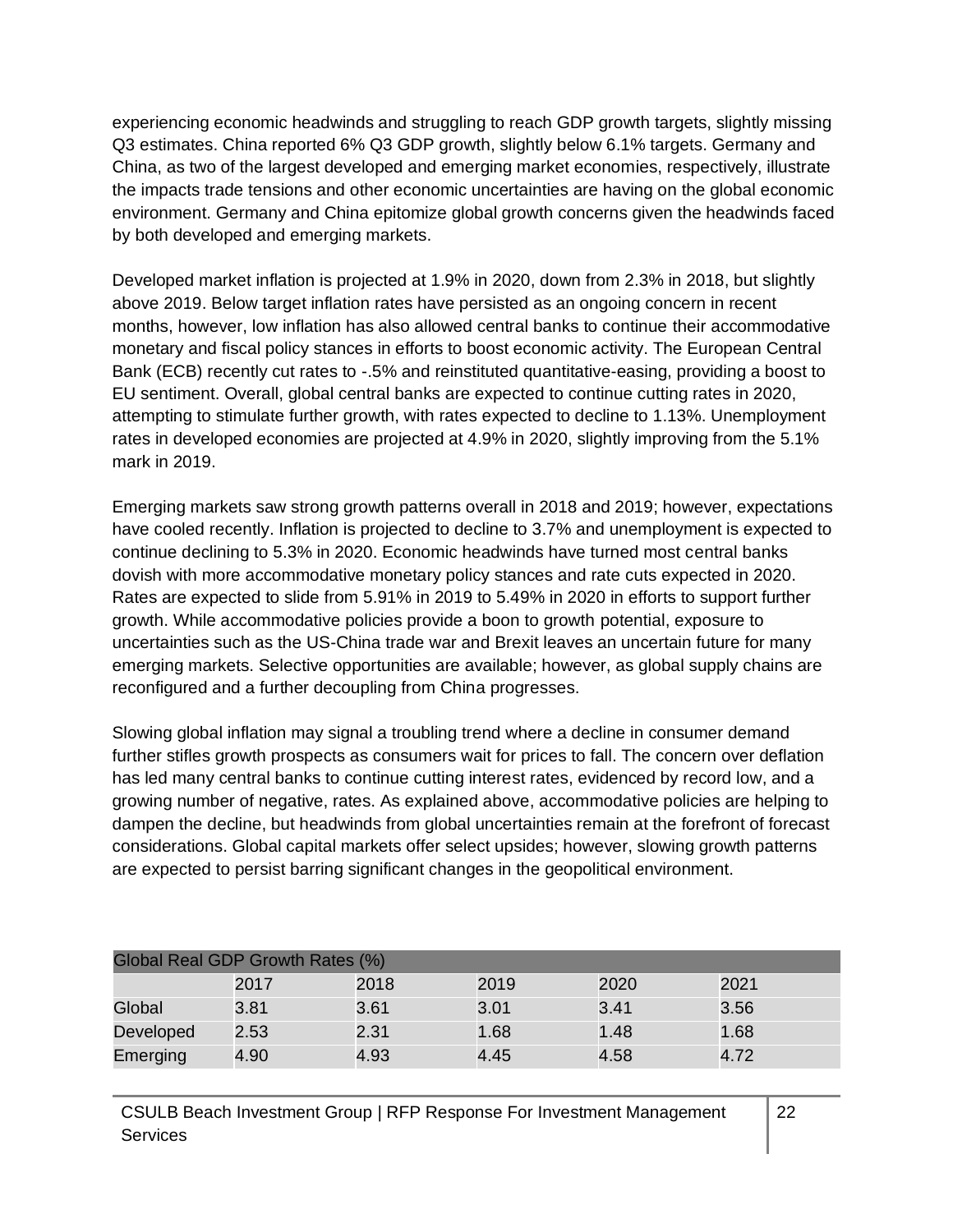| Global Consumer Price Index (%) |      |      |      |      |      |
|---------------------------------|------|------|------|------|------|
|                                 | 2017 | 2018 | 2019 | 2020 | 2021 |
| Global                          | 3.20 | 3.62 | 3.41 | 3.56 | 3.48 |
| Developed                       | 2.01 | 2.29 | 1.74 | 1.86 | 1.89 |
| Emerging                        | 3.37 | 3.60 | 3.77 | 3.71 | 3.42 |

#### Global Unemployment Rates (%)

|           | 2017 | 2018 | 2019 | 2020 | 2021 |
|-----------|------|------|------|------|------|
| Global    |      |      |      |      |      |
| Developed | 5.60 | 5.07 | 4.86 | 4.83 | 4.76 |
| Emerging  | 6.10 | 5.90 | 5.27 | 5.25 | 5.14 |

#### Central Rank Rates (%)

|           | ________ |      |      |      |      |
|-----------|----------|------|------|------|------|
|           | 2017     | 2018 | 2019 | 2020 | 2021 |
| Global    |          |      |      |      |      |
| Developed | 1.19     | 1.95 | 1.27 | 1.17 | 1.25 |
| Emerging  | 5.06     | 5.16 | 5.79 | 5.44 | 5.14 |

Source: International Monetary Fund & OECD

#### *Domestic Economic Outlook*

The US economy has entered its  $125<sub>th</sub>$  month of economic expansion, setting a new record for the longest economic expansion in US history. High levels of consumer confidence, a strong labor market, continued GDP growth, and accommodating monetary and fiscal policy are projected to fuel growth. As do global economies, the domestic markets must overcome headwinds, primarily the US-China trade war and a sluggish domestic manufacturing and production environment. Overall, the domestic economy is projected to weather global uncertainties far better than economies abroad as domestic economic expansion continues into 2020.

Domestic GDP is projected to continue its pattern of slow and persistent growth in 2020. Bloomberg estimates Q4 2019 real GDP to grow at a rate of 2.3%. GDP is projected to grow between 1.7% - 2.3% in 2020. While the slowing growth rate suggests a late stage cycle, positive economic indicators point to a continuation of the current growth cycle. Consumer sentiment also remains quite positive, considering the rise of recession fears and uncertainty, with consumer spending increasing by 2.9% and continuing to bolster economic growth. Making up greater than 2/3 of overall GDP, strong consumer sentiment also supports the notion of continued economic expansion.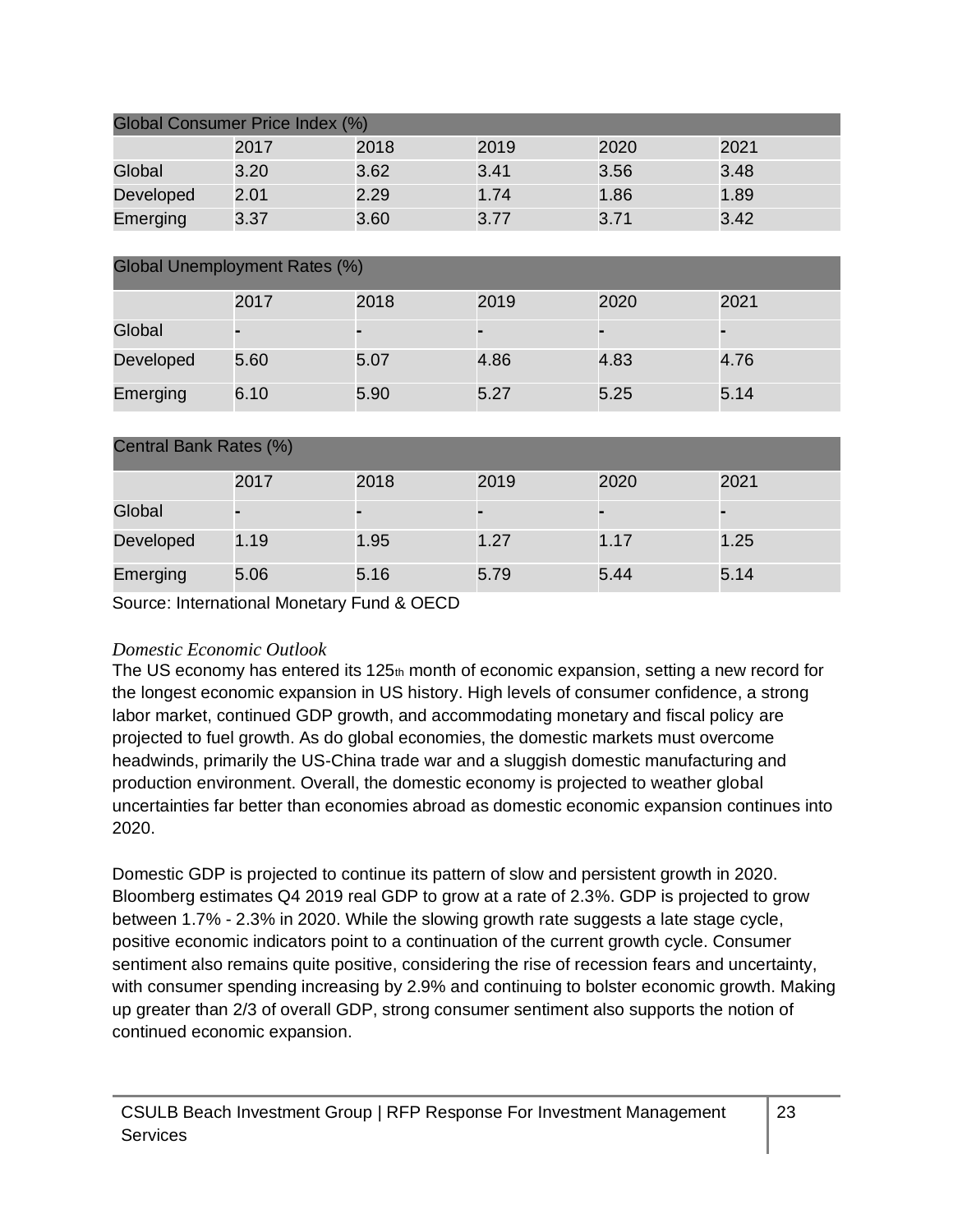While projections call for continued GDP growth, growth rates have slowed in recent years. A flattening and briefly inverting treasury yield curve also projected uncertainty. As a result, the Federal Open Market Committee (FOMC) reversed its hawkish policy outlook and cut rates in July, September and October of 2019. The current FOMC's federal funds rate now sits at 1.5% - 1.75%. Jerome Powell's commentary indicated rate cuts were a mid-cycle adjustment and the FOMC would remain data dependent, adjusting policy as new economic data is published. Powell also alluded to solid economic data indicating the US economy is on stable footing. As a result of the rate cuts, markets have continued to rally, the treasury yield curve steepened, and consumer sentiment remains high. Bloomberg estimates the FED's upper bound will be further cut to 1.5% by Q4 2020, indicating policy will remain accommodating to support economic expansion.

Domestic Inflation has fluctuated between 1.7% - 2% for most of 2019, with Q3 ending at 1.7%. Accommodative policy, tariffs and low interest rates are expected to gently increase inflation to the target 2% in 2020, a level widely considered normal for a modern economy. Low inflation also allows the FED to continue supporting economic expansion with low federal funds rates without the immediate fear of an overheating economy.

Domestic manufacturing and production are areas of concern in the U.S. economy. The August 2019 PMI index posted a 49.1, the first reading below the neutral 50.0 threshold since Q3 2016. September was the second consecutive month of PMI contraction indicating a decrease in business confidence. Coupled with declining fixed investment levels by businesses, manufacturing and production remain an ongoing concern to the economic expansion. Trade war implications and anomalies, such as Boeing's halt of 737 MAX production, contribute to these less than ideal economic figures. Continued monitoring of business sentiment is necessary to understand if this decline will become an ongoing trend or is simply a short-term fluctuation, as was the case in 2016.

The U.S. labor market remains solid with unemployment reaching 50 year lows in 2019. Unemployment is projected to fall to 3.5% by year end and remain at 3.5% through 2020, indicating a healthy economy with at or near full employment. Coupled with rising wage rates, the U.S. worker has much to be happy about and is translating that sentiment into increased consumer spending. This, again, supports the projection of a continuation of the economic expansion in 2020.

The domestic economy's sustained expansion has continued for more than a decade and is poised to continue into 2020. Solid economic factors including growing GDP, strong labor markets, and supportive FED policy appear reassuring to continued expansion. While the deterioration of the fragile Phase I agreement with China, further declines in business sentiment, or surprises form the presidential election or impeachment proceedings may alter this outlook, projections for the 2020 domestic economic outlook are quite positive.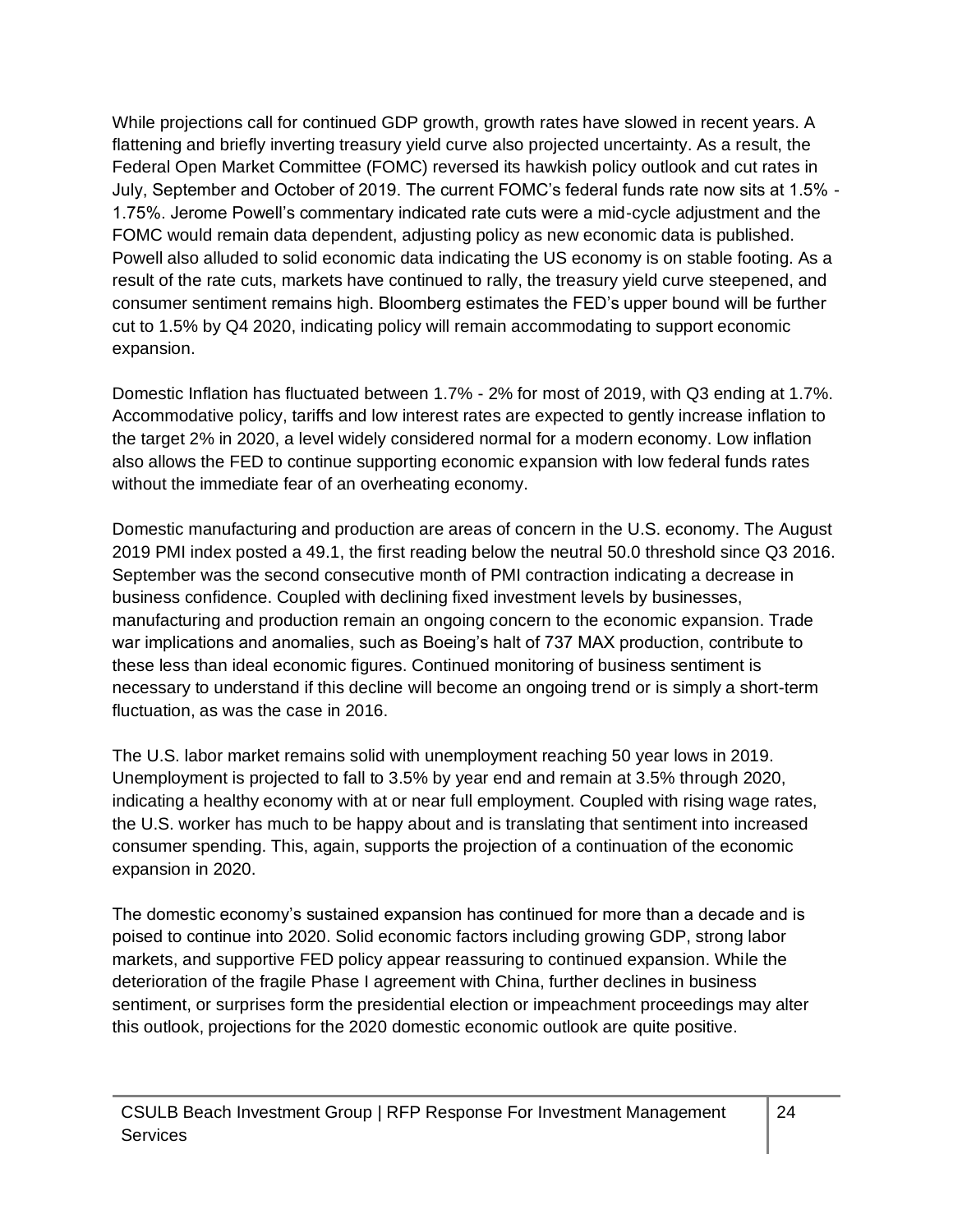|                  | 2019 | 2020 | 2021 |
|------------------|------|------|------|
| Real GDP (YoY%)  | 2.30 | 1.75 | 1.90 |
| CPI (YoY%)       | 1.80 | 2.0  | 2.0  |
| <b>PMI</b>       | 50.7 | 51.1 | --   |
| Unemployment (%) | 3.70 | 3.70 | 3.80 |
| Central Bank (%) | 1.75 | 1.60 | 1.70 |

Source: Bloomberg

#### *Equity Market Projection*

Beach Investment Group uses forward projections of the S&P 500 as a proxy for equity market performance. The *Yardeni Model,* from Yardeni Research, Inc, uses forward estimates of earnings and price targets to project estimates of future S&P 500 performance. By combining Yardeni's projections with Bloomberg's consensus estimates and internal economic analysis, Beach Investment Group derives forward estimates of the equity markets.

Beach Investment Group estimates the S&P 500 Index to reach a target range of 3400 - 3500 in 2020. This estimate implies a 2020 equity market growth rate of approximately 9% - 11%, slightly above the S&P's long-term historical average growth rate of 8%.

#### *Fixed-Income Market Projection*

Fixed-income markets are heavily influenced by the target federal funds rate, inflation expectations, and the overall risk levels of market participants. Recent FED funds rate cuts, uncertainties over deteriorating global economic conditions, trade disputes, and other geopolitical concerns early in 2019 resulted in a risk off scenario. As a result, the treasury yield curve flattened and inverted for a short time and yields and spreads compressed toward historic lows.

More recently, positive economic data, easing trade tensions, and further supportive monetary policy have resulted in a return to risk, a steepening yield curve, and an overall increase in yields across tenors. Though inflation is expected to remain low, yields are expected to climb through 2020 as the expectation of continued domestic economic expansion and low yields and spreads leads investors to risky assets. Bloomberg analysts project treasury yields to increase as shown below.

| 2020 Treasury Yield and FED Target Rate Projections |         |        |         |                                        |  |
|-----------------------------------------------------|---------|--------|---------|----------------------------------------|--|
| <b>Time Period</b>                                  | 3-Month | 2-Year | 10-Year | <b>FED Funds</b><br><b>Target Rate</b> |  |
| Current                                             | 1.57%   | 1.6%   | 1.81%   | 1.75%                                  |  |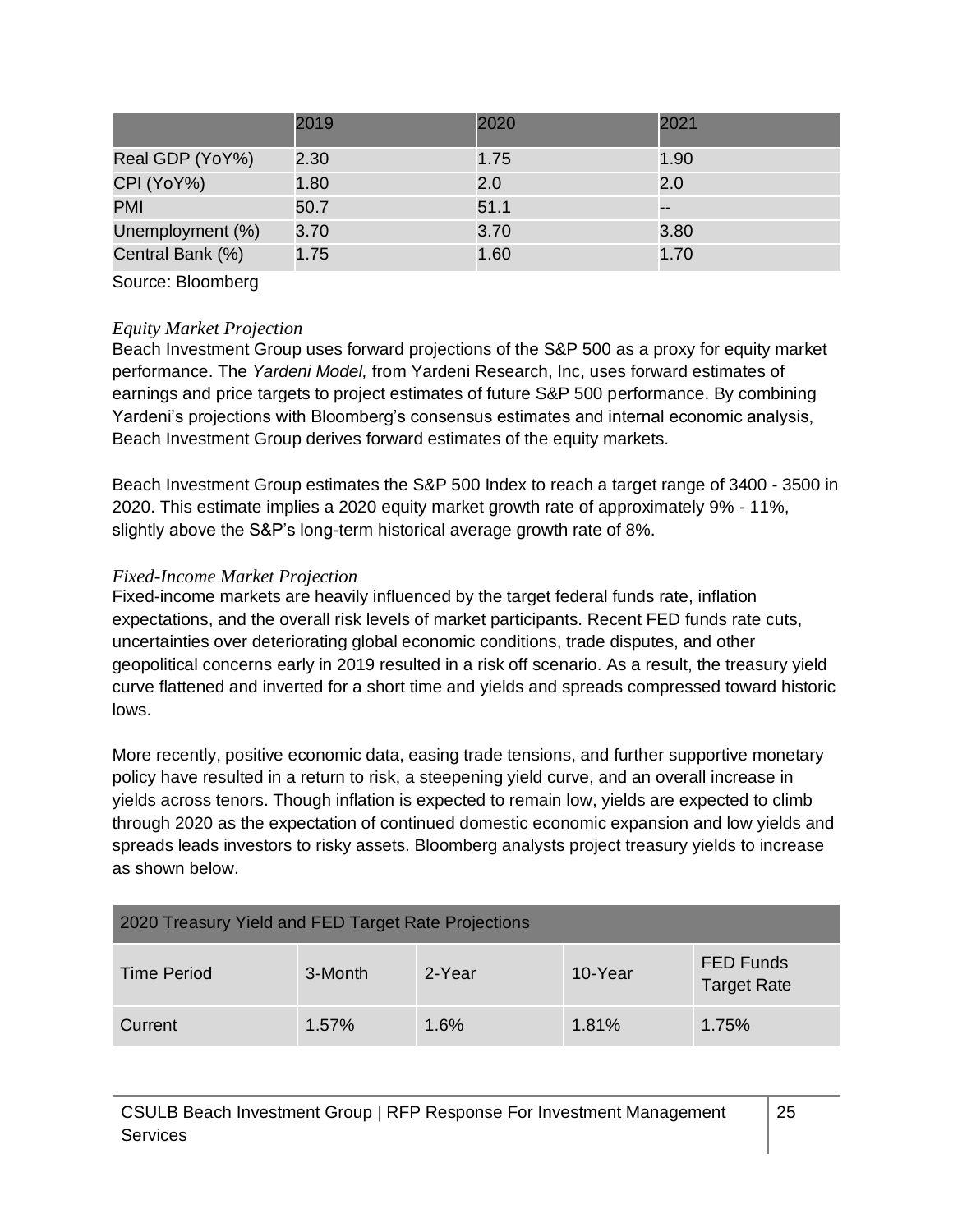| $Q4 - 2020(P)$ | $1.77\%$ | 1.66% | $1.95\%$ | 1.5% |
|----------------|----------|-------|----------|------|
|----------------|----------|-------|----------|------|

Source: Bloomberg

| 10-Year Treasury 2020 Consensus Yield Estimates |       |        |       |  |  |
|-------------------------------------------------|-------|--------|-------|--|--|
| Period                                          | Low   | Median | High  |  |  |
| Q1 - 2020                                       | 1.15% | 1.80%  | 2.27% |  |  |
| $Q2 - 2020$                                     | 1.05% | 1.90%  | 2.75% |  |  |
| $Q3 - 2020$                                     | 1.00% | 1.93%  | 3.03% |  |  |
| Q4 - 2020                                       | 1.00% | 1.95%  | 3.00% |  |  |

Source: Bloomberg

Given these forward projections and the Bloomberg Barclays Aggregate Bond Index's average modified duration of 6.176 years, fixed-income market returns are estimated to range between -7.23% to 5.13% in 2020 based on consensus yield to maturity forecasts.

#### **d. What is your target asset allocation?**

Based on projections for continued economic expansion and a positive outlook for equities markets, Beach Investment Group is setting the portfolio target asset allocation at 75/25, equities to fixed-income. Compared to the blended benchmark allocation of 70/30, the portfolio will be more heavily weighted in equities as estimates of continued expansion bode well for increased exposure to risk assets. Notwithstanding uncertainties identified during the analysis of the economic environment, Beach Investment Group remains bullish on the equity markets while maintaining a moderate risk level. Material changes in economic conditions, domestic political events, or geopolitical considerations may require revisions to asset allocation targets as new information becomes available.

## **e. What do you think are reasonable performance goals for the coming year?**

Based on capital market projections and the proposed portfolio construction, the 2020 CFAOC portfolio's expected return ranges from 6.5% - 10.5%. The median expected return of 8.5% satisfies the CFAOC's stated annual return objective equal to the spending rate of 6% plus 2% for tuition inflation at major universities serving Orange County.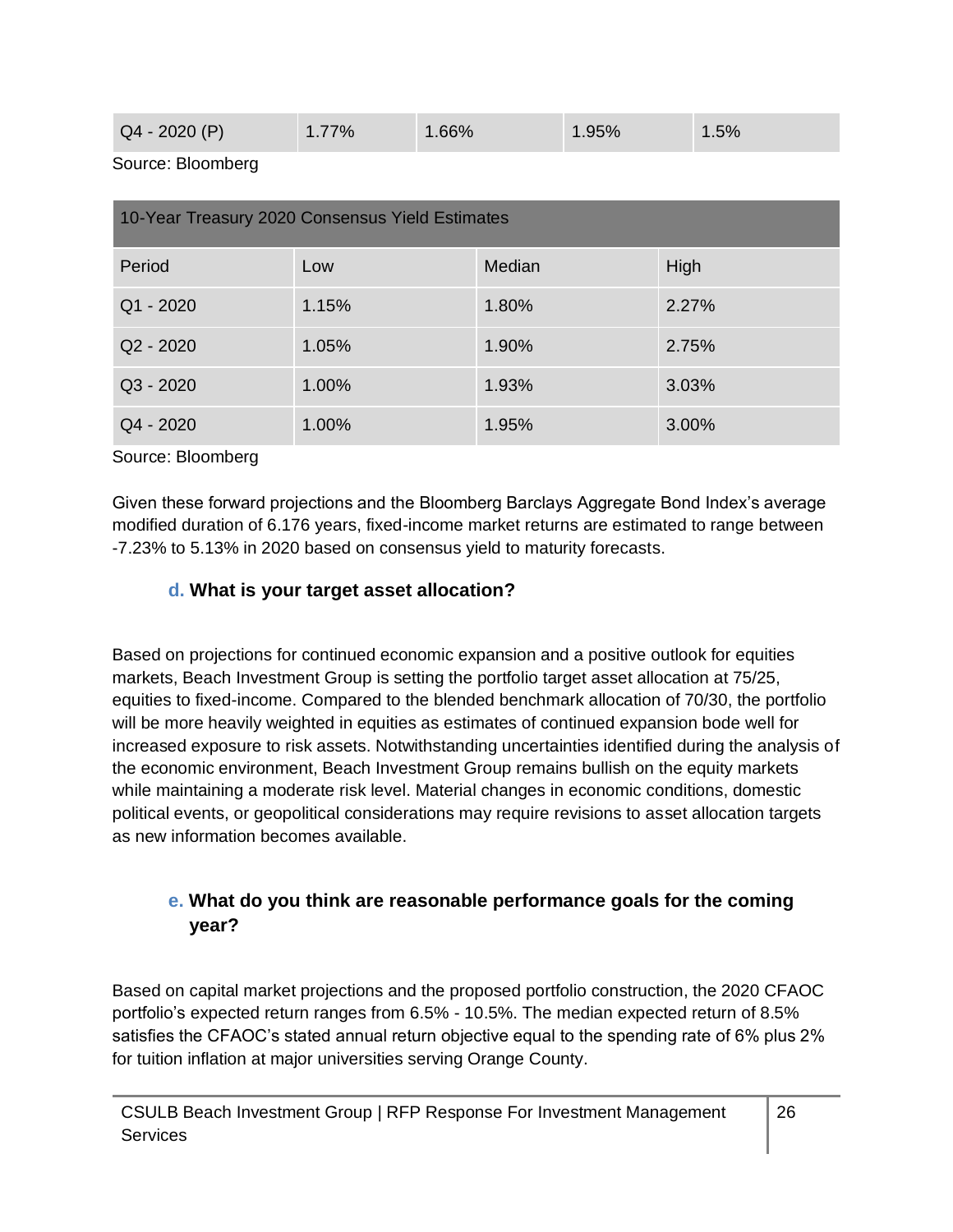## **f. Apart from the assigned blended benchmark, does your team utilize a different internal benchmark?**

Beach Investment Group utilizes a composite of the S&P 500 and Bloomberg Barclays Aggregate Bond Index weighted 70/30 respectively as an internal benchmark for portfolio performance. Considering the S&P 500's nearly universal use as a proxy for the domestic equity market, this composite provides an excellent benchmark to the heavily domestic proposed portfolio.

FIXED-INCOME VALUATION AND SELECTION

## **g. Which of the following instruments would you regard as appropriate for the fixed-income portion of your portfolio?**

|                                     | <b>Appropriate</b><br>(X) | Inappropriate<br>$({\sf X})$ |
|-------------------------------------|---------------------------|------------------------------|
| <b>Cash Equivalents</b>             | X                         |                              |
| U.S. Treasury Notes and Bonds       | X                         |                              |
| <b>Investment Grade Corp. Bonds</b> | X                         |                              |
| Mortgage-Backed Securities          | X                         |                              |
| <b>High Yield Corp. Bonds</b>       | X                         |                              |
| Developed International Debt        |                           | X                            |
| <b>Emerging Market Debt</b>         |                           | X                            |
| <b>Preferred Stock</b>              | X                         |                              |

## *Methodology*

The fixed-income portfolio acts as an anchor, reducing volatility and focusing on income generation. While rising recently, yields and credit spreads remain low compared to historical averages. To mitigate risk, given the economic environment, the fixed-income portfolio focuses on higher-quality investments while emphasizing sectors and industries that remain stable in the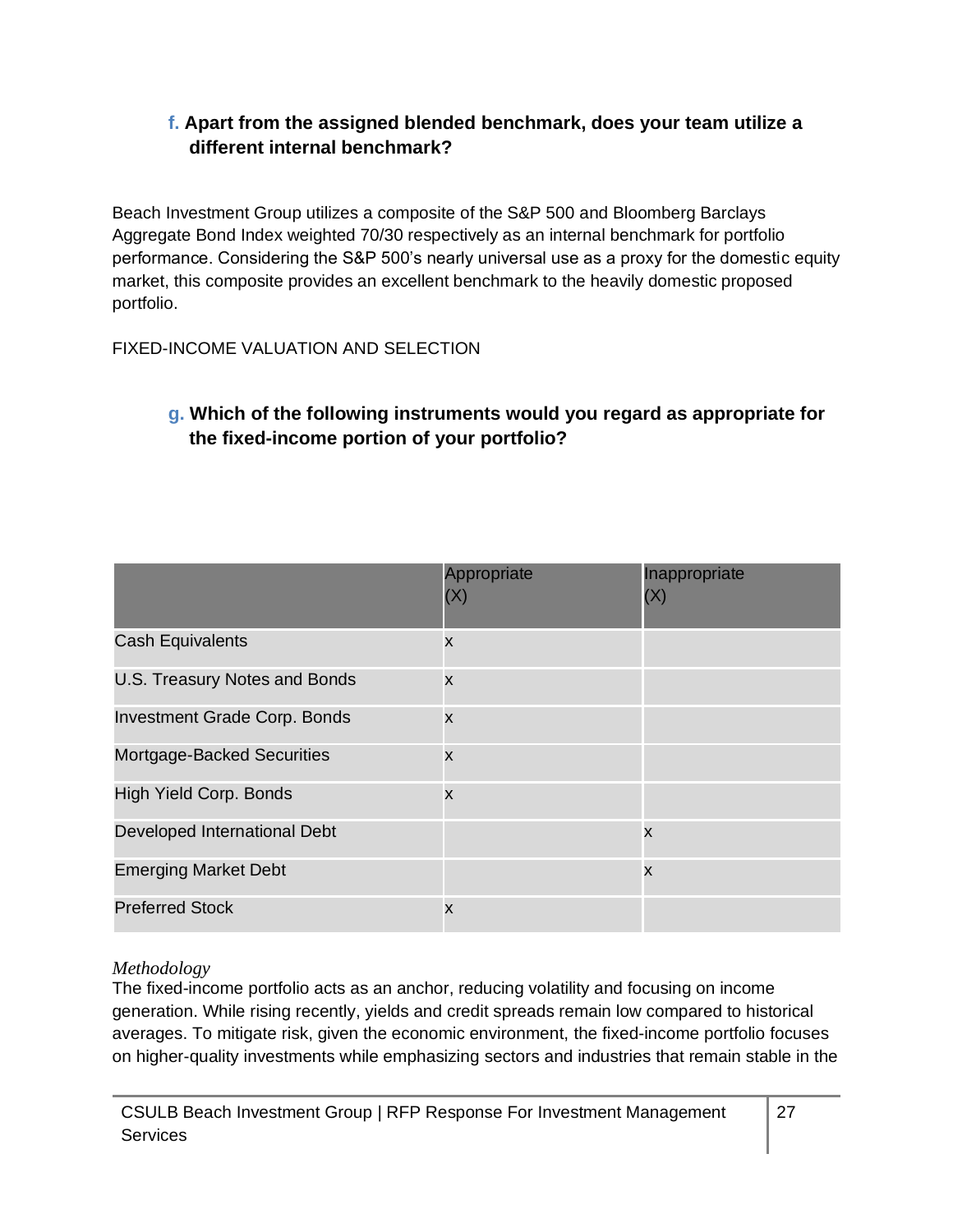event of an economic downturn, when possible. Duration and maturity targets seek to protect against upward movement in yields, match liquidity needs and reflect our current assessment of the fixed-income markets. It should be emphasized that this strategy reflects our position, given the current economic outlook and projections, and may require modifications should the economic outlook change.

#### *Cash Equivalents*

Short-term cash and cash equivalents provide liquidity and insulation from the expectation of a rising yield environment over the next 12-18 months. Similarly, cash and equivalents act as a risk reduction tool should uncertainties once again negatively impact markets. Due to yields below inflation, however, short-term bills will be used primarily for risk reduction purposes should market conditions require it. For these reasons, Cash and cash equivalents are deemed appropriate for the portfolio.

#### *U.S. Treasury Notes & Bonds*

Historically being one of the safest investment securities with essentially non-existent credit risk, U.S. Treasuries provide ultra-low risk yield to investors. While compressed, U.S. treasury yields remain higher than most developed economies, with some economies, notably Germany and Japan, with negative yields. In the event of further global economic deterioration, foreign capital may seek the safety of U.S. treasuries, specifically tenors near the 10-year, potentially putting downward pressure on intermediate yields and creating potential capital appreciation opportunities. Though global pressures may provide opportunities in the future, most treasury yields remain below current levels of inflation, therefore relegating the current value of treasuries to that of a diversification tool. The relative safety of U.S. Treasuries makes them appropriate for the portfolio as volatility reduction tool.

#### *Investment Grade Corp. Bonds*

Investment grade corporate bonds represent one of the best income opportunities, compared to risk, in the fixed-income market. Corporate bonds provide higher coupon rates and yields, when compared to treasuries, providing stable income with the added benefit of capital appreciation potential. While credit risk is a factor, expectations for continued expansion reduce the risk of default or rating downgrades. Low inflation expectations also allow the asset class to provide high-quality duration with higher coupon potential without excessive credit risk. Maturity and duration will be laddered to reduce exposure to single portions of the yield curve.  For these reasons, investment grade corporate bonds are appropriate for the portfolio.

## *Mortgage-Backed Securities*

Mortgage-Backed Securities (MBS) provide the potential for stable income from higher coupon rates with attractive yields, compared to treasury instruments, while maintaining a relatively low credit risk profile. Mortgage default rates continue declining as employment and wages continue strong growth. Prepayment risk is inherent with MBS securities; however, the analyst team concludes the recent decline in interest rates does not create enough incentive to push large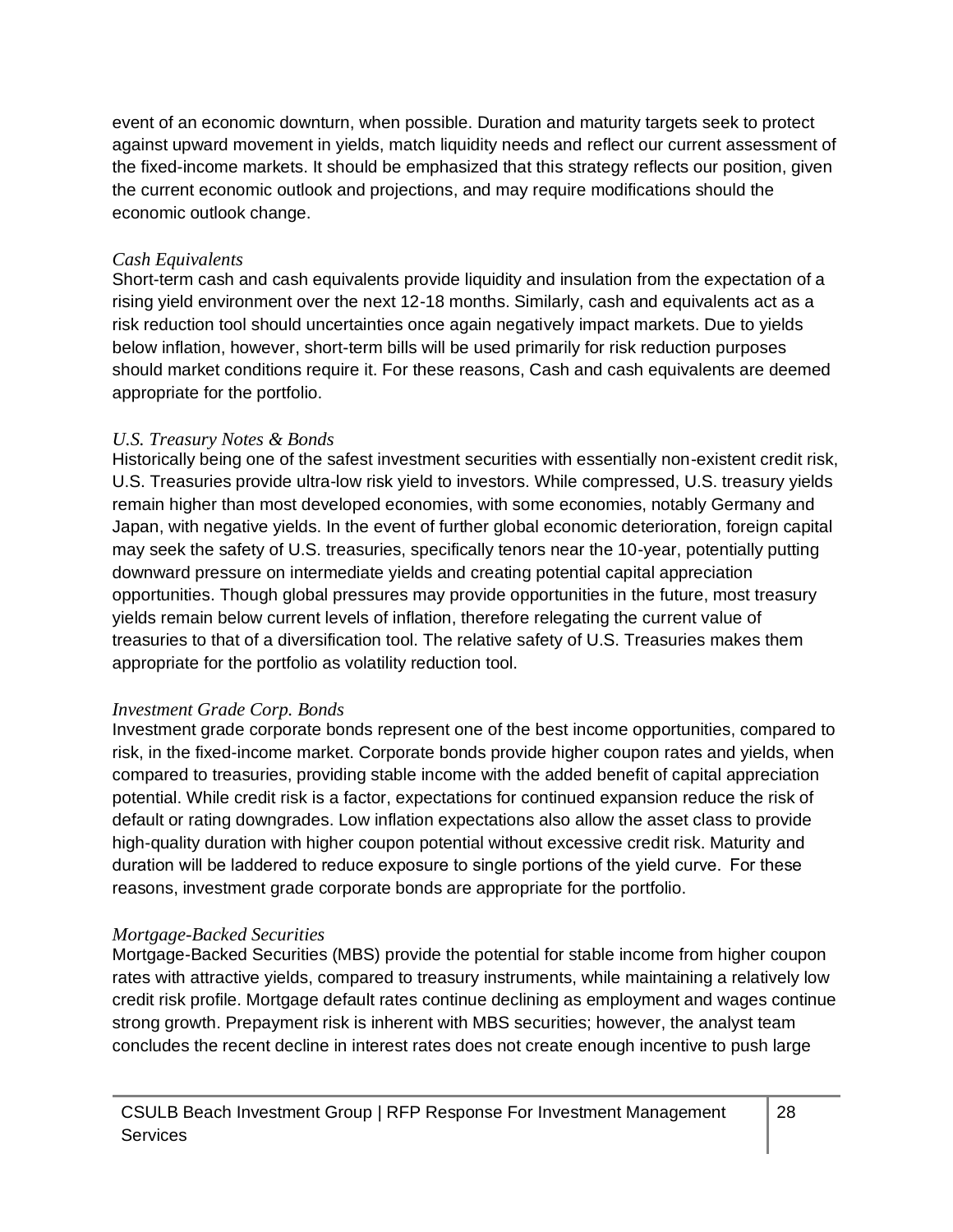numbers of homeowners into refinancing. Healthy growth in housing starts and mortgage loan originations remain steady giving stability to the MBS market. Duration of MBS securities fall into the intermediate term due to prepayment risk; however, maturities tend to be long. The varying tranches of MBS securities also allow the portfolio to gain exposure to higher credit quality instruments, thus increasing overall credit quality of the portfolio and reducing default risk. Mortgage-Backed Securities are appropriate for the portfolio.

#### *Non-Investment Grade Corp Bonds*

Credit risk is the primary consideration with non-investment grade credit instruments, both in terms of default risk and the risk of downgrades in credit ratings. The projection for continued economic expansion bode well for non-investment grade corporate credit's tighter correlation with equities, higher yields, and higher coupons. However, the low yields and credit spread compression across the fixed-income make the risk return profile less advantageous. Should economic conditions deteriorate, lower credit quality firms may see slashes to credit ratings in response to headwinds in their respective industries, creating substantial risk for the category. Notwithstanding the credit risk, non-investment grade credit offers the highest yields and coupons in the domestic bond market, therefore, while economic conditions remain positive, exposure to the category for the purpose of yield pickup is deemed appropriate. The analyst team will, however, continue to monitor economic conditions as changes may require a reduction or elimination of exposure to this asset category.

#### *Developed International Debt*

Developed markets are experiencing yields at or near record lows, including some economies with negative yielding debt. Central banks have also reaffirmed dovish stances to extend the growth cycle and in some cases, prevent recession. Foreign central banks such as the European Central Bank (ECB) and Bank of Japan (BOJI) recently reinstated stimulus programs, including quantitative easing and interest rate cuts, given sluggish economic forecasts and geopolitical events like the U.S. - China trade war. With the economic conditions in developed markets continuing to weaken, the overall return for the level of risk in most developed economies is difficult to accept. Therefore, developed market debt is deemed inappropriate for the portfolio.

## *Emerging Market Debt*

Depressed yields and dovish policies in developed economies led to a rally in emerging market debt over the past year. Although yields are higher than domestic debt, the recent rally has driven spreads on emerging market debt instruments down. As a result, investors are not being adequately compensated for the elevated risk of emerging market debt. While the U.S. - China trade war creates unique opportunities in Latin America and Southeast Asia due to the realigning of supply chains, broad global deceleration is anticipated as international trade deteriorates and uncertainties loom on the horizon. Emerging market debt remains a consideration and will be among the instruments added to the portfolio should geopolitical tensions settle and global growth projections revert to the positive. However, given the current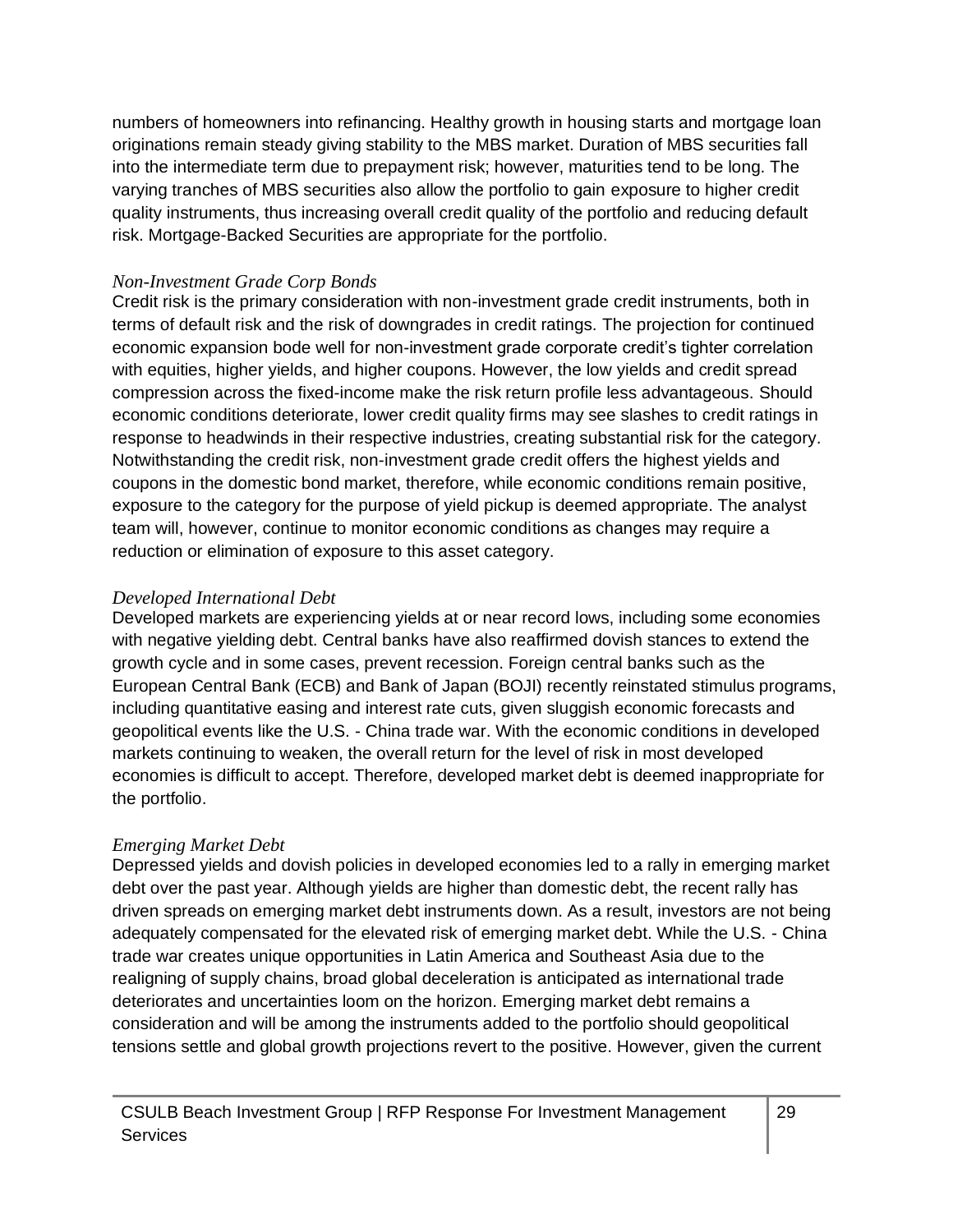global economic outlook and compressed credit spreads, emerging market debt is not considered appropriate for the portfolio.

## *Preferred Stock*

Given the low interest rate environment, preferred stock securities offer superior dividends compared to coupons of other fixed income asset classes of similar credit risk. Higher dividend payments give the asset class substantial upside in the current rate environment. Preferred stock, generally considered hybrid securities as they share characteristics of both equities and bonds, tend to also be more highly correlated to the equities market. This correlation makes returns on preferred stock slightly more volatile than traditional bonds, yet lower than common stocks, offering potential upside during economic growth cycles while adding diversification benefits. With steady, albeit slowing economic growth and rising bond yields forecasted, preferred stock brings in an attractive source of income, making them appropriate for the fixedincome portfolio.

## **h. What are the target maximum, minimum, and average maturities and durations for the fixed-income portion of the portfolio?**

|                 | <b>Maximum</b><br>(years) | <b>Minimum</b><br>(years) | Average<br>(years) |
|-----------------|---------------------------|---------------------------|--------------------|
| <b>Maturity</b> | 25 yrs                    | <1 yr                     | $4-7$ yrs          |
| Duration        | 10 yrs                    | <1 yr                     | $3-6$ yrs          |

The fixed-income portfolio is constructed to provide both an anchor to the volatility of equity markets and exposure to areas of the fixed-income market that are well-positioned for the forecasted economic environment. To accomplish both of these goals, taking the economic outlook and amount of uncertainty of today's markets into account, the fixed-income portfolio targets average duration and maturities slightly below the benchmark Barclays Aggregate Bond Index. A barbell strategy will be used to maintain close proximity to the benchmark's average duration while positioning the portfolio in multiple segments of the yield curve.

Duration and maturity targets were selected in response to forecasted persistent, albeit slowing, growth of domestic equity markets and overall economy. Fixed-income yields have recovered from near record lows in recent months and while the fed target rate is projected to remain mostly unchanged, consensus estimates project bond yields to continue increasing over the course of 2020. With economic indicators being relatively positive, the fixed-income portfolio will focus on exposure to asset classes to generate income rather than increasing exposure to interest rate sensitivity on the expectation of future target rate cuts.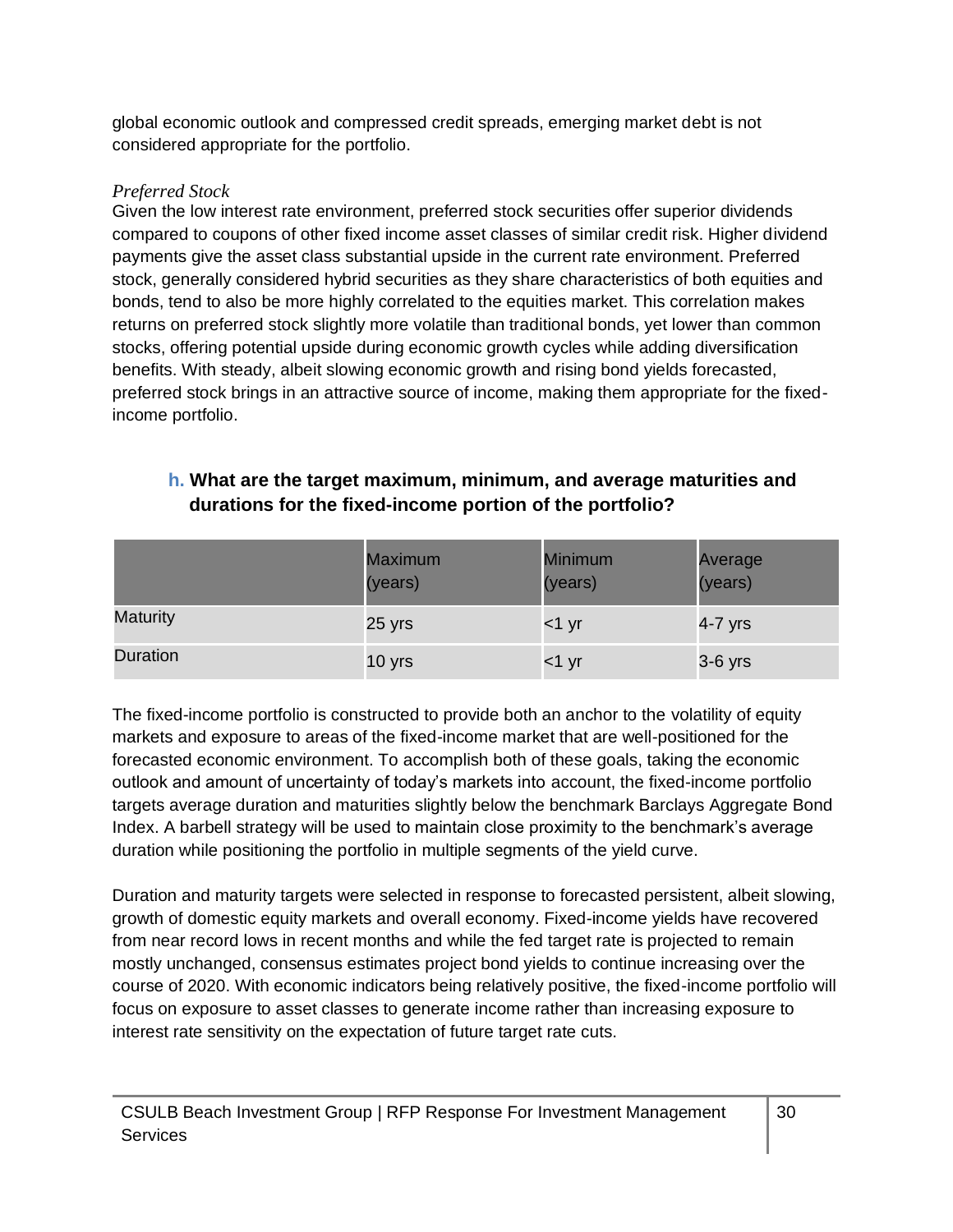To attain the desired average duration and maturity targets, the portfolio will be structured with a barbell strategy. This strategy positions portfolio holdings on the short and intermediate-long segments of the yield curve while keeping the average near the benchmark. The strategy allows the portfolio to capture the upside potential of longer maturity and duration instruments that may benefit from international capital inflows should global conditions worsen, while reducing interest rate risk and volatility with shorter durations and maturities. Should economic conditions continue to improve, interest rate sensitivity on longer durations and maturities may become problematic. Thus, the barbell strategy provides somewhat of a hedge against this kind of market movement.

The analyst team understands the current fixed-income environment is fluid and could change rapidly as economic and market conditions evolve. The current market environment has led to yield compression across the fixed-income security universe, changing the risk-reward profile of asset classes. The analyst team continues to monitor the changing economic environment with an understanding that the strategy may require modifications should the economic outlook change in the near future.

## **i. What is the target sector / industry allocation for the fixed-income portion of the portfolio?**

Portfolio sector and industry targets are evaluated similarly to equity holdings, emphasizing sectors and industries that are projected to outperform in the forecasted economic environment. The fixed-income analyst team finds global economic uncertainties, geopolitical concerns, and domestic election with impeachment proceedings to be risk factors for fixed-income securities, primarily due to potential changes to the economic outlook. As a result, the portfolio emphasizes higher quality debt from sectors and industries that have shown a propensity to weather changing economic conditions.

Keeping in line with the economic outlook, the fixed-income team is targeting debt securities from the real estate, healthcare, communications, and consumer staples sectors. Financial sector and mortgage securities are also targeted as they represent two of the largest portions of the debt market, outside of treasuries. While the low rate environment is not ideal for the financial sector, current liquidity and solvency requirements stemming from Dodd Frank and Basel III provide a positive and stable outlook for financial sector debt should the economic environment deteriorate. The overall sentiment for the fixed-income portfolio is to focus on higher quality debt from sectors and industries that will remain stable should the uncertainties in the economic environment changes to the outlook.

Due to the size of the portfolio, below \$500k, fixed-income securities will be limited to ETFs and mutual funds, making it difficult to target specific sectors and industries as outlined above.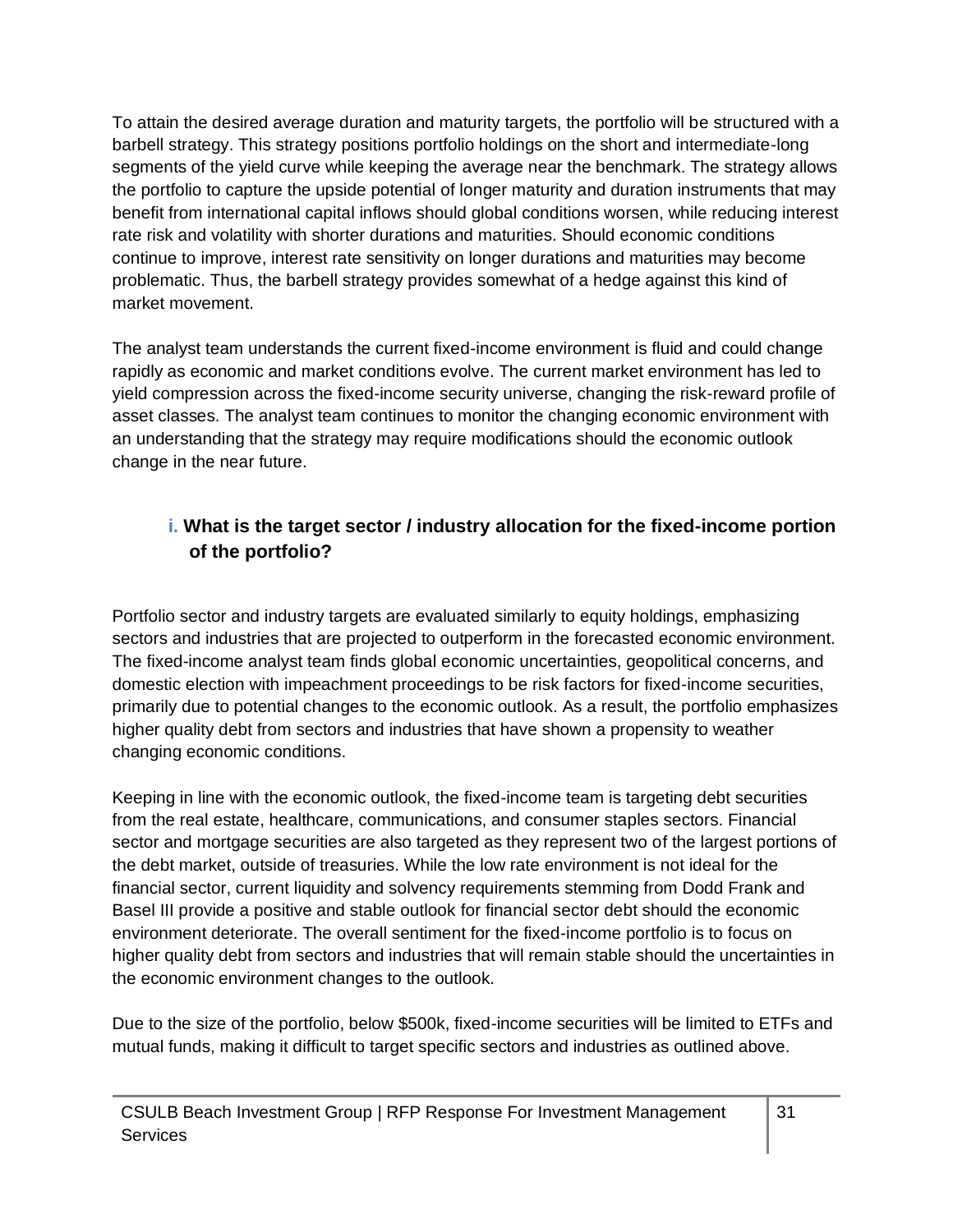Although difficult given this limitation, fund holdings and weighting are monitored in efforts to identify sector and industry exposure. Sector weighting is not the exclusive factor in fund selection; however, exposure through fund holdings is an important aspect of the decisionmaking process.

EQUITY VALUATION AND SELECTION

## **j. Describe your equity strategy, including whether your strategy will be using any of the following approaches:**

Beach Investment Group constructs its equity portfolio to capture well-documented long-term risk premia with a focus on capital preservation through active management and the combination of value and momentum strategies. Empirical research suggests the combination of these strategies produces superior portfolio returns, reduces portfolio risk, and ultimately generates higher Sharpe ratios when compared to the combination of other risk factors (Asness, Clifford S., 2009). Beach Investment Group equally weights the value and momentum strategies in the equity portfolio to maximize the diversification effects of the combined strategies.

The value strategy relies primarily on fundamental bottom-up qualitative analysis to identify individual securities showing value characteristics. Analyst teams conduct ongoing market research to identify and analyze potential value positions while monitoring current holdings to ensure strategy alignment. Top-down analysis is applied during the analysis process to identify potential risks and value triggers, which are found at the macro level that may impact sectors, industries, or individual firms. The value strategy uses a buy and hold approach as analyst teams attempt to find securities trading below intrinsic value that will appreciate over time as value triggers take effect. As detailed below, the value strategy focuses on small to mid-cap firms as research suggests superior performance compared to large-cap value firms (Piotroski, 2000). ESG considerations are taken into account during the value analysis process and applied to the investment decision.

The momentum strategy relies on a quantitative bottom-up approach based on sector returns. Quantitative and technical indicators, such as moving averages, trading volumes, and past returns are used to analyze broad S&P 500 sector ETFs and form investment recommendations. ETFs are selected to capture momentum in lieu of individual securities, as evidence suggests sector momentum to be more persistent and less volatile over time, compared to individual securities. The use of sector ETFs also reduces trading costs compared to individual momentum securities. Sector momentum is captured by rotating sector ETFs monthly. S&P 500 ETFs also provide excellent diversification qualities to value holdings as they are composed primarily of large-cap securities. ESG is not considered in the ETF analysis process since company specific holdings cannot be influenced.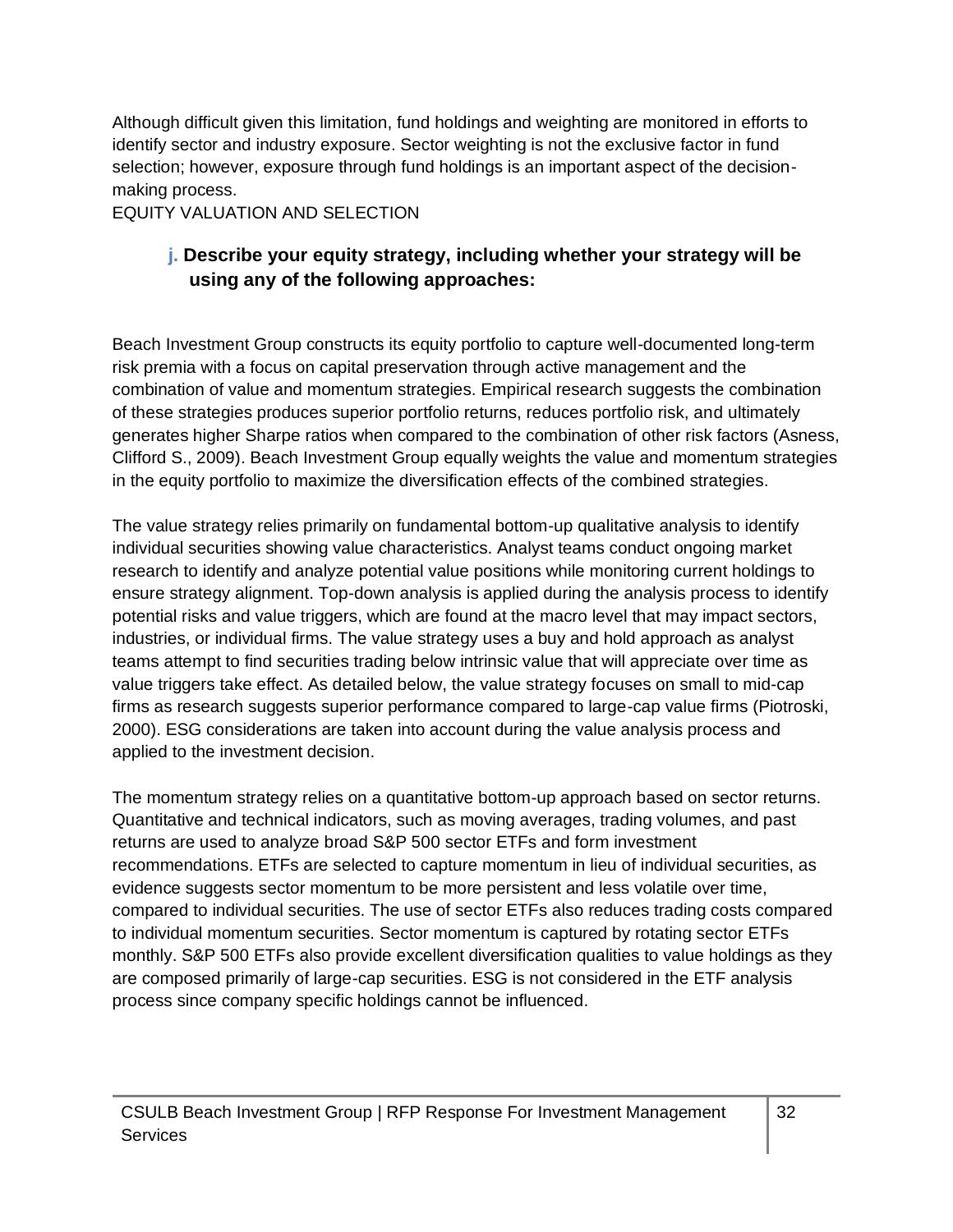The equity portfolio is heavily weighted toward domestic equity holdings as the economic forecast projects the U.S. economy to perform better than global economies over the next 12-18 months. In addition, an emphasis on domestic equity holdings is supported by projections for continued U.S. economic expansion, while global economic growth is expected to decline.

Construction of the equity portfolio relies on capturing the risk premia and diversification effects of the value and momentum strategies while focusing on capital preservation (Asness, Clifford S., 2009) As a result, individual equity holdings are selected for their long-term return potential and not for short-term trading profits. Momentum effects are captured in the short-term; however, trading costs and the persistence of momentum influences the decision to utilize sector ETFs as opposed to individual security holdings. The equity portfolio manages risk through the diversification properties of the strategies and by maintaining a conservative equity beta target, as detailed in the following section.

## **k. Describe your process for selection and valuation of specific securities:**

#### *Value Security Selection*

The value security selection process relies heavily on a bottom-up qualitative security analysis to identify firms exhibiting value characteristics while avoiding value traps. Top-down consideration is also used to identify potential value triggers and risk factors that may stem from the macro environment and affect either the firm, the industry, or the entire sector. Analysts use a variety of information sources during the analysis process including the Bloomberg Terminals, ValueLine, Moody's, and other financial analysis and news providers, as well as firm websites, strategy statements, and quarterly and annual filings.

The primary method for identifying value securities is through the Price/Cash Flow (P/CF) ratio. P/CF is used rather than Price/Book (P/B) as P/CF is less susceptible to distortions from variations in accounting rules and concomitantly has shown to be the most effective single measure of value (Lakonishok, Shleifer, Vishny, 1994). Low P/CF securities are considered to have value characteristics as investors are willing to pay considerably less for each dollar of free cash flows compared to other firms. Firms with a P/CF in the bottom 60% of the market are considered as value securities.

To further narrow the value security universe, P/CF is combined with other fundamental criteria. Criteria include a market capitalization of \$1B - \$10B, beta less than 1, and trading volume below the relative sector average. Large-cap firms tend to operate in rapid informationdissemination environments with extensive analyst coverage and high share turnover causing value opportunities to disappear (Piotroski, 2000). More importantly, fundamental analysis is found to be most effective at finding differentiating qualities in overlooked firms with lower volatility. Low beta also supports characteristics of value and further reduces portfolio volatility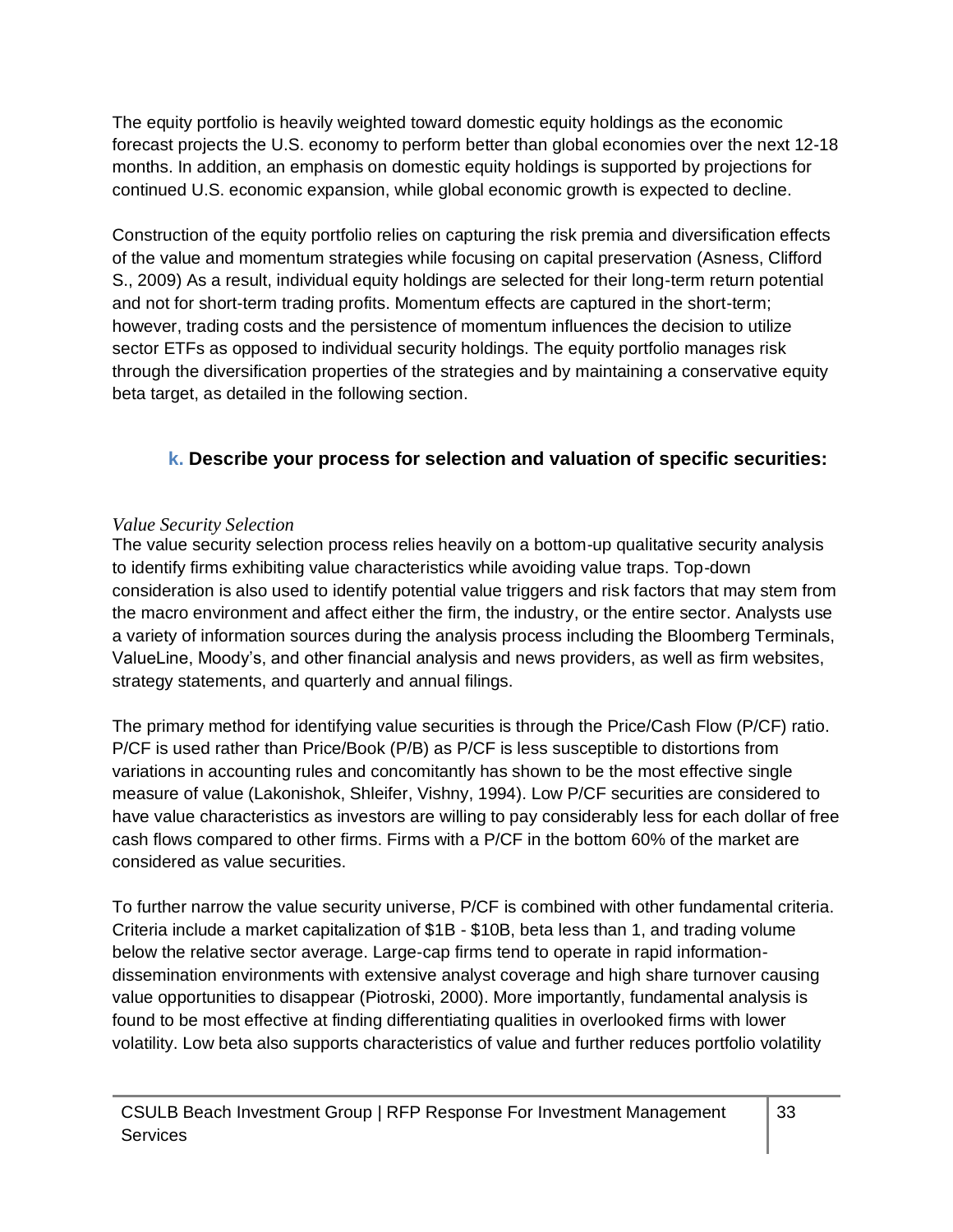(Garcia-Feijoo, Kochard, Sullivan, Wang, 2015). Empirical evidence supports the combination of low market capitalization, low beta, and low trading volume produces underlying value not included in a firm's share price (Ibbotson, Chen, Kim, Hu, 2013). Narrowing security analysis to small-cap and mid-cap securities also provides additional diversification benefits to the momentum strategy as S&P sector ETFs are primarily composed of large-cap firms.

Analysts, next, group potential value securities into sectors to identify value clusters. Sector characteristics are evaluated in relation to economic forecasts and factors. Additionally, sector clusters are compared to momentum helping to identify relative sector performance and to avoid undesired sector exposure. ESG considerations are also reviewed to ensure compliance. Analysts further compare price/book (P/B) and enterprise value/EBITDA (EV/EBITDA) multiples to peers, examine earning growth rates, debt/equity, and break down financial metrics including leverage, volume, margins, and capital and tax structure to understand the fundamentals of the company and where value triggers may be found. A breakdown of the DuPont equation is a common tool used to understand the driving force behind return on equity (ROE), while Porter's Five Forces and SWOT analysis are used to identify the firm's positioning, opportunities, and threats to future performance.

Once value security targets are identified, analysts develop intrinsic value calculations using a combination of the discounted cash flow (DCF) method, the industry multiples approach, and the dividend discount model (DDM), where applicable. Future projections are created using a combination of analyst estimates, company projections, and internal projections. Based on intrinsic value calculations and the overall security analysis process, analyst teams make recommendations for specific securities to be included in the portfolio. The decision to add securities to the portfolio is completed with a vote requiring a supermajority of 60%.

#### *Momentum Security Selection Process*

The momentum security selection process uses a bottom-up quantitative approach to capture the momentum effect. As previously stated, S&P sector ETFs are used, instead of individual securities, to reduce transaction costs, increase portfolio diversification, and to capitalize on research asserting more persistent momentum found in sector ETFs. SPDR ETFs were chosen as the ETF family is highly liquid, has low expense ratios, and eliminates overlapping holdings between ETFs.

The strategy utilizes a quantitative ranking system to identify sector momentum over a trailing twelve-month (TTM) period minus the most recent month. The most recent month's returns are omitted to avoid skewing results due to a potential mean reversion. Sector TTM returns are ranked and the top 5 performing sector ETFs are chosen for the portfolio. The broad market S&P 500 ETF (SPY) will be ranked alongside the sector ETFs. If ranked in the top 5, the SPY will be included in lieu of any sector ETFs ranked below. ETF holdings are equally weighted to maintain compliance with the non-broad ETF guidelines of the Investor Policy Statement.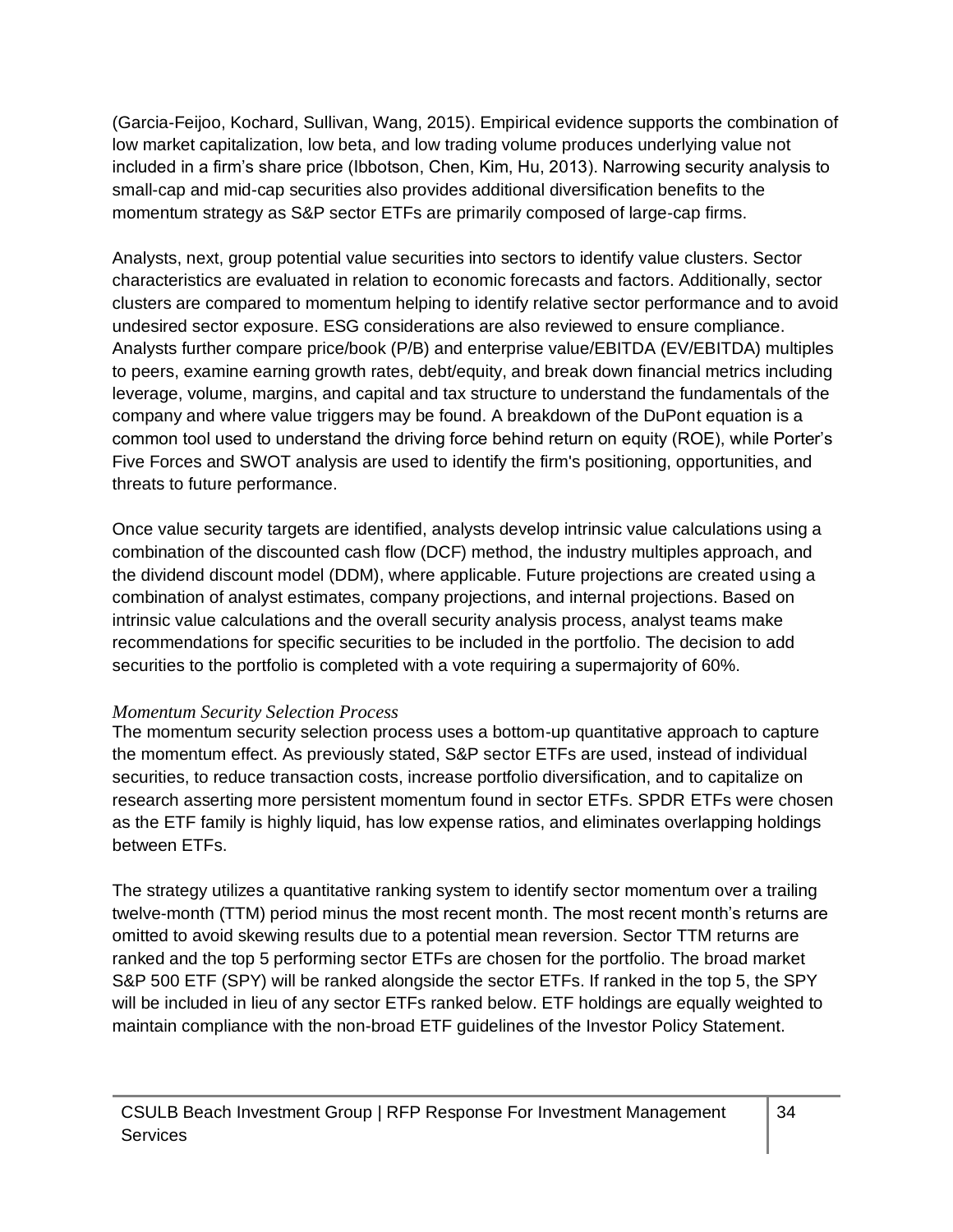Sector rankings are constructed monthly and portfolio holdings are rebalanced according to the new rankings. Rebalancing decisions are made on the first trading day of each month and voting to approve momentum holding changes occurs during the meeting prior to the first trading day of the month. Monthly sector rankings are also utilized as a complement to economic analysis efforts and for value security analysis.

The aforementioned value and momentum security selection and valuation processes are followed as diligently as possible. Should economic conditions change, the strategy may be altered as necessary. Furthermore, the degree to which a listed factor falls beyond the expressed range will be evaluated on a security by security basis to include all possible investment opportunities.

|                              | Less than | Approx. equal to | <b>Greater than</b> | <b>Varies widely</b> |
|------------------------------|-----------|------------------|---------------------|----------------------|
| <b>Market Capitalization</b> |           | X                |                     |                      |
| Portfolio Beta               | X         |                  |                     |                      |
| P/E Ratio                    | X         |                  |                     |                      |
| P/B Ratio                    | X         |                  |                     |                      |
| <b>Dividend Yield</b>        |           | Χ                |                     |                      |
| <b>Earnings Growth Rate</b>  |           |                  | X                   |                      |

## **l . How does your equity portfolio compare to the equity portion of the blended benchmark along the following dimensions?**

The above holding characteristics for market capitalization, equity beta, P/E, P/B, dividend yield, and earnings growth rates are portfolio targets that will be adhered to under the majority of circumstances. At times, current or proposed equity holdings may fall outside the targets listed above, due to either changes in underlying securities or changes in the macroeconomic environment. In such cases, securities will be evaluated on an individual basis to determine the proper alignment with the overall strategy. Should the portfolio target profile change materially from above, Beach Investment Group will notify the Investment Committee of such changes.

## **m. Discuss how you are achieving diversification within your equity allocation:**

Diversification is an important aspect of the portfolio management process and is imperative to managing the overall risk profile of the equity and the broader portfolio. Proper equity portfolio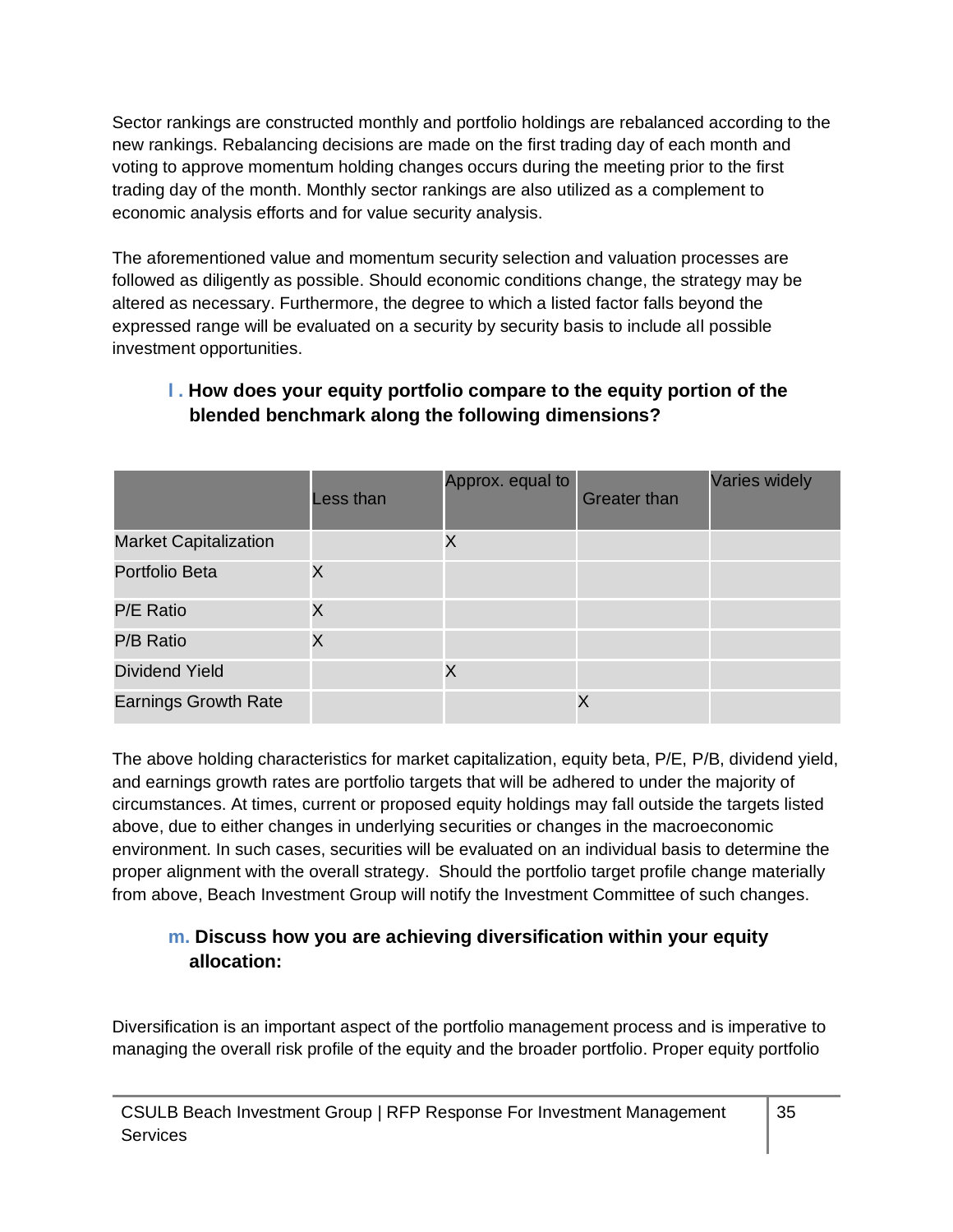diversification is achieved in two ways; first, through the combination of value and momentum strategies and second, through strategic weighting of equity holdings.

As discussed above, empirical research asserts the combination of value and momentum strategies produces superior portfolio returns, reduces portfolio risk, and generates higher Sharpe ratios when compared to the combination of other risk factors (Asness, Clifford S., 2009). Additionally, the two strategies aim to capture risk premia from separate segments of the market. Momentum targets market sectors whose price performance has exceeded the markets over time. In contrast, the value strategy looks to identify firms whose price performance has lagged the market. The value strategy also targets small-cap and mid-cap firms, whereas the momentum strategy focuses on S&P sector ETFs which are primarily composed of large-cap firms. Under normal circumstances, sectors carrying momentum tend not to contain a high concentration of securities exhibiting value characteristics. As a secondary measure, to ensure sector and industry diversification, value analysts regularly consult with momentum analysts and review monthly sector momentum rankings to understand where momentum is found in the markets and to ensure the portfolio is not overly exposed to specific sectors.

As required by Investor Policy Statement guidelines, individual equity exposures will not exceed 5% of portfolio holdings, industry exposures will not exceed 10%, and sector exposures will not exceed 30%. Additionally, broad market ETF exposure is limited to a maximum of 50% and nonbroad based ETF exposures are limited to a maximum of 10% of total equity holdings. Should any individual security surpass a 10% equity portfolio weight, it will be sold down to at least 5%.

The equity portfolio will remain, at a minimum, 80% invested at all times, with the goal of being generally fully invested. Equity holdings are equally weighted at the time of purchase and are adjusted periodically according to strategy guidelines. The equity portfolio will hold a minimum of 8 individual equity securities, with the goal of 10-15 positions when fully invested. Until the analyst team reaches the 8 security minimum, an appropriate value style based ETF will be purchased and sold down once individual equities are identified. Momentum holdings will range from 1-5 ETF securities. The total equity portfolio will target holding a combination of 13-20 equity and ETF securities to satisfy investor guidelines and provide adequate diversification.

## **n. Describe your sell discipline/risk management for individual equities:**

Individual equity securities are actively managed in order to analyze major price movements and economic impacts. A 30% stop-loss will be placed on all individual security positions. Should an individual equity market price decline more than 15% from the purchase price, an immediate security review is triggered to determine whether it will continue to fall, or if it has the potential to recover to the intended price target. In addition, positions are reviewed if long periods of price stagnation are seen. Position reviews confirm or reject the presence of a value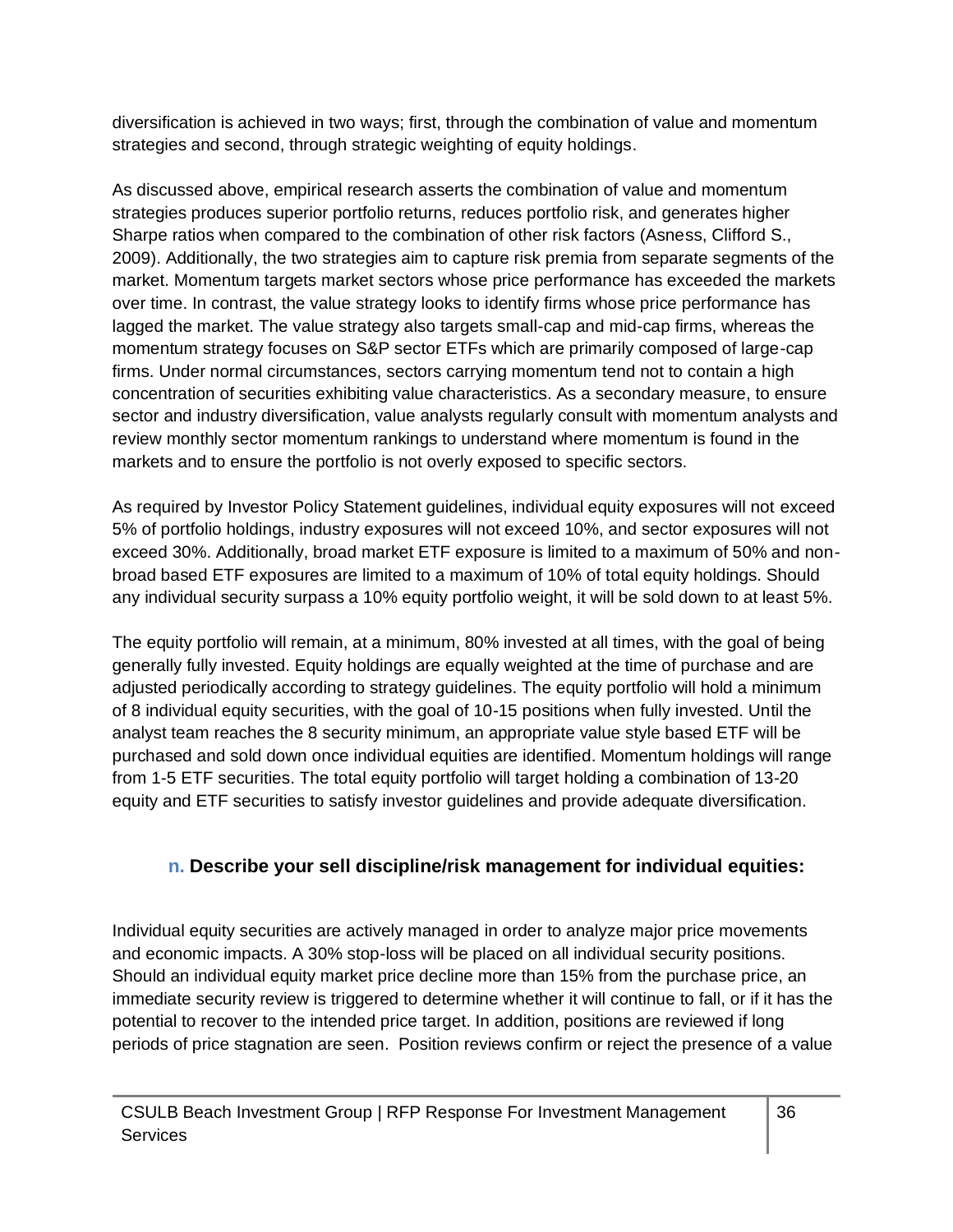trigger to push the security price to target levels. Finally, should a security reach the calculated intrinsic value, a security review is triggered to determine if the target value should be increased or if the position should be liquidated.

## MUTUAL FUND and/or ETF VALUATION AND SELECTION

## **o. What is your selection process for Mutual Funds and/or ETFs (fixedincome, balanced, or equity)?**

Mutual fund and ETF selection is based on the portfolio and/or strategy for which the fund is satisfying. ETFs are the primary instruments used as their passive strategies result in lower expense ratios and tracking errors. Funds are specific to equity or fixed-income holdings and are used for broad market or segment exposure. Blended funds are not considered appropriate. Funds using leverage, short strategies or other derivatives as a primary strategy function are excluded from the portfolio in accordance with the Investor Policy Statement.

In general, a combination of historical fund and manager performance, expense ratio, tracking error and underlying holdings are used to evaluate funds. Funds targeting the categories or market segment exposures identified by analyst teams are identified and compared. Expense ratios and Sharpe ratios are excellent for relative comparison and are the primary differentiators for fund evaluation. Underlying fund holdings, while not a primary decision tool, provide additional insight into the fund's exposure, relative to other portfolio holdings, and allow analysts and portfolio managers to better understand risk and potential return profiles.

## **p. What is your sell discipline for mutual funds and/or ETFs?**

Mutual fund and ETF sell discipline is based on the portfolio strategy for which the fund is satisfying. Momentum ETFs are rotated monthly in accordance with the strategy ranking cadence. Identification of additional value equity positions, generally, result in sell downs of value ETFs. Changes in the economic outlook, deeming current exposures inappropriate, trigger the sale of fixed-income funds.

Sell review triggers may include simple technical indicators. Such indicators may include a 50 day SMA moving below the 200-day SMA. Review triggers are used to manage downward price movements prior to changes in the economic outlook.

GENERAL ISSUES IN PORTFOLIO MANAGEMENT AND CONSTRUCTION

## **q. Describe your portfolio construction process:**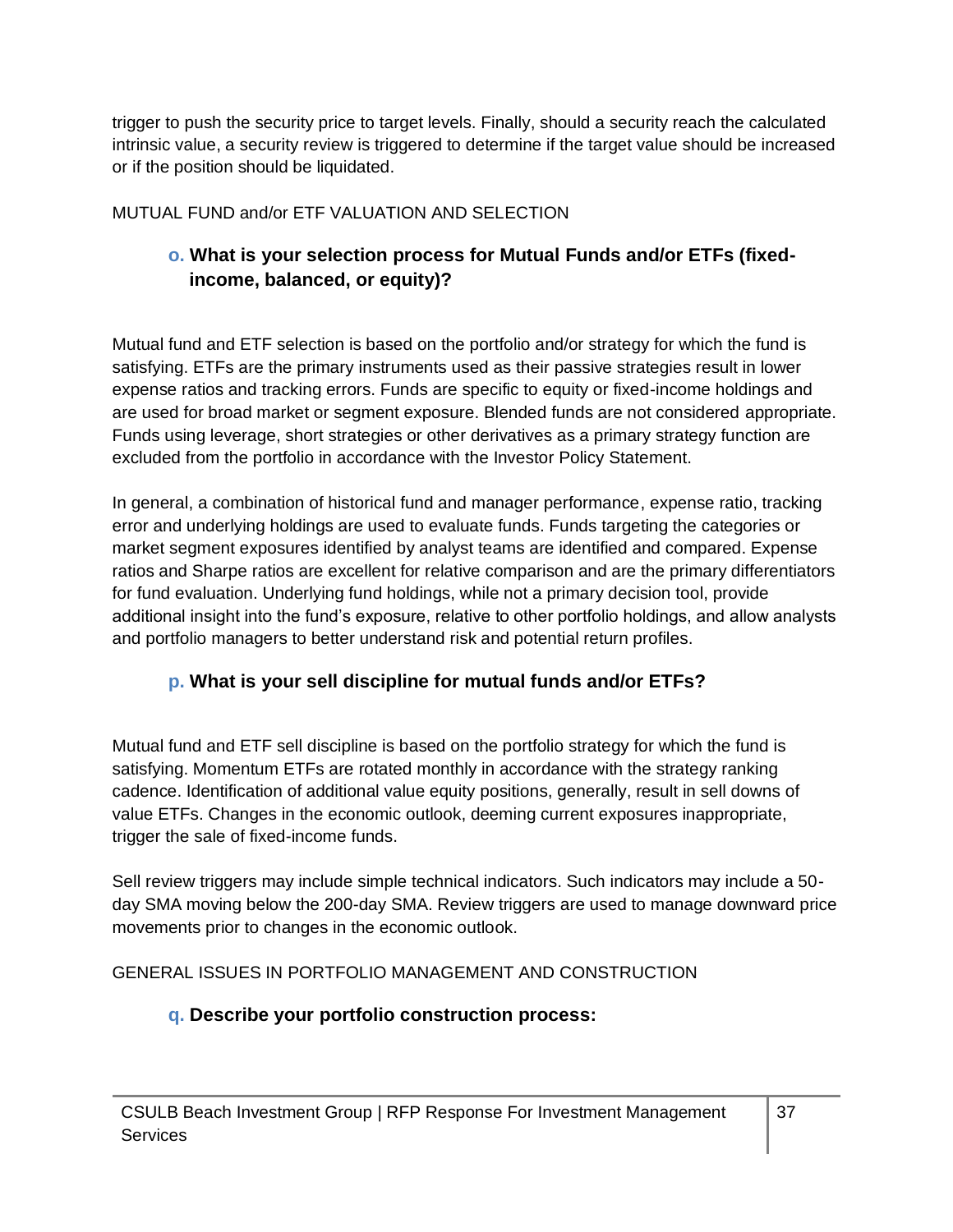Beach Investment Group constructs portfolios in adherence with investor guidelines and risk/return objectives. Only firms with market capitalizations of \$1B or greater trading on the NYSE, AMEX, NASDAQ or regional exchanges are considered. Exposure to foreign equities is limited to ADR's, U.S. traded foreign stocks or through Exchange Traded Funds (ETF). ETFs will generally be considered in lieu of mutual funds in consideration of fee structures, tracking error, and general liquidity considerations. Beach Investment Group does not utilize leverage, short strategies or derivatives and will avoid ETFs whose core strategy incorporates the use of these investment tools. Beach Investment Group may use insights from the derivatives markets to better identify risk and may present this information as a rationale for investment decisions.

Qualitative processes are the primary tools for portfolio construction. The 12-18 month economic outlook guides a top-down target asset allocation decision and helps create sector profiles. Analyst teams use these profiles to identify economic factors that may act as headwinds or tailwinds for sectors, industries, and individual firms. Teams further utilize both macro trends and sector characteristics to determine optimal sector exposures for their respective portfolio segments.

Equity portfolio construction equally weights value and momentum holdings. As previously referenced, research suggests the combination of these strategies provides superior returns and diversification benefits (Asness, Clifford S., 2009). Holdings target domestic firms and ETFs given the economic forecast depicting more advantageous domestic markets. Equity strategies also review current holdings to ensure proper diversification and avoid overexposure to sectors or industries. In compliance with portfolio guidelines, no single equity security will constitute greater than 5%, industry exposure will not exceed 10%, and sector exposure will not exceed 30% of the equity portfolio at the time of purchase. Should an individual equity position appreciate to exceed 10% of the equity portfolio, the position will be sold down to 5%.

The value equity strategy uses a combination of top-down and bottom-up qualitative process to screen for and analyze individual equity securities. Once security screeners are complete, value analyst team groups securities by sector and industry, applying sector profile information to better understand potential performance and value triggers. The value portfolio will consist of 8- 15 equally weighted value securities and may include broad-based index ETFs during the security analysis process.

The momentum equity strategy utilizes a quantitative approach to portfolio construction. As referenced above, the momentum strategy aims to capture the momentum effect through quantitative sector ranking. Sector rankings dictate momentum rebalancing decisions and helps further refine sector profiles. The momentum portfolio will consist of up to five equally weighted sector ETFs, which may include the broad-based SPDR index ETF.

Fixed-income security selection uses a combination of top-down and bottom-up qualitative analysis to screen for and analyze bond ETFs. The analyst team uses a top-down approach to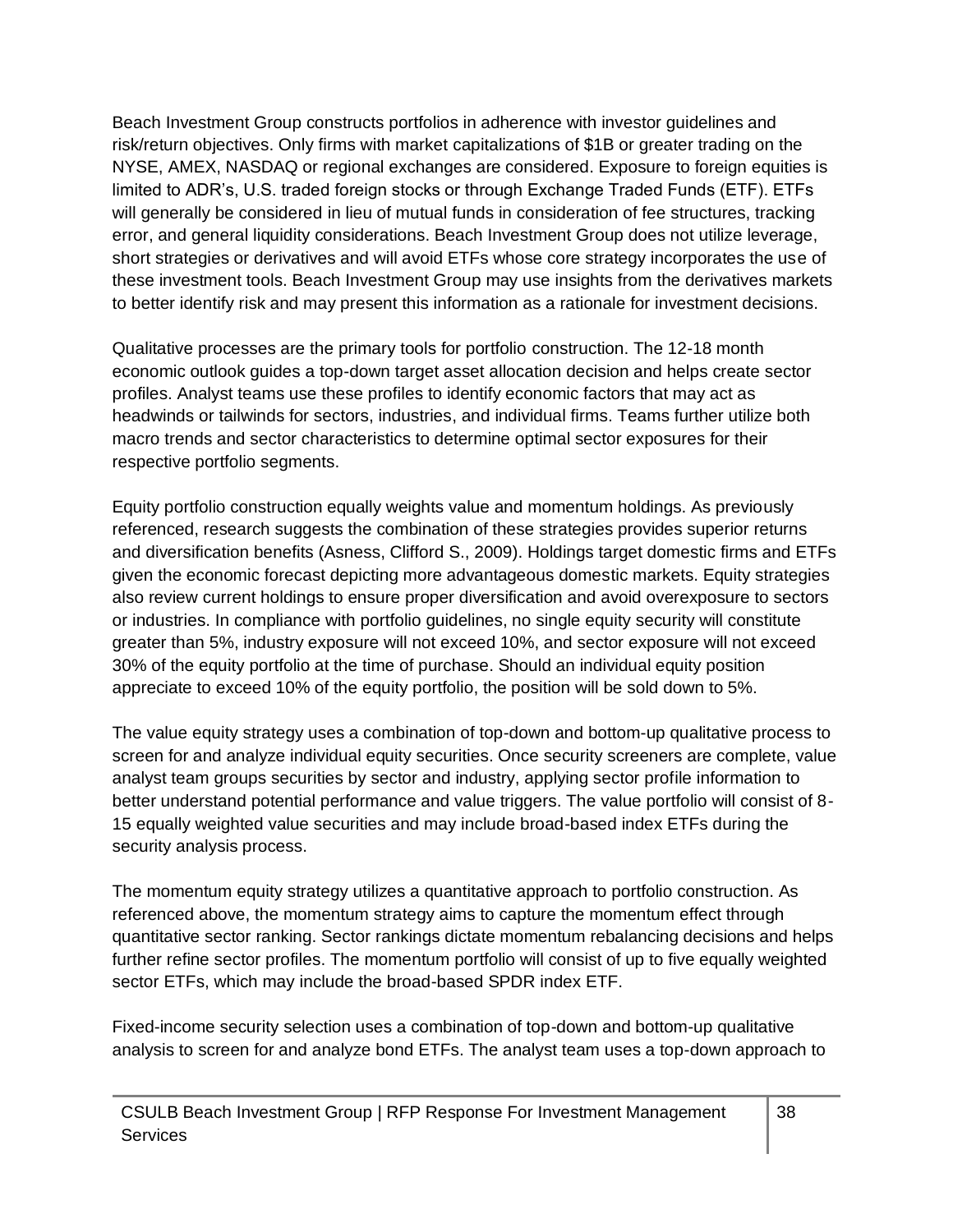determine bond asset category exposures. The analyst team then conducts bottom-up analysis to assess category ETFs for portfolio selection. Security weights are determined by over- and underweighting against the benchmark given the economic outlook and projections for the fixedincome category.

Once analyst teams have created their respective portfolio segment construction recommendations, the portfolio analysis team conducts a quantitative study to determine the proposed portfolio's expected return and volatility, as measured by standard deviation. Diversification properties are also measured by creating a covariance matrix to ensure risk across holdings is properly identified and managed.

Benchmark tracking error is an important facet of the portfolio construction and analysis process. Evaluating the underlying index for strategy fit is a critical step in evaluating ETFs during portfolio construction. Equally important is a thorough review of the funds benchmark tracking error to ensure the fund's manager effectively tracks index performance. Extreme variation from index performance may indicate unintended risks to portfolio returns. Beach Investment Group implements active management strategies; therefore, benchmark tracking error is an important metric for fund performance. Benchmark tracking error gives investors insight into the capabilities of the portfolio management team.

Beach Investment Group is constantly striving to expand our understanding of investment management concepts, regardless of their implementation in the current portfolio investment process. One such endeavor is the construction of a quantitative asset allocation model based on Markowitz's Modern Portfolio Theory. Expected returns for the equity and fixed-income markets, implied volatility, and historic correlations can be used to construct a Portfolio Possibilities Curve. Top-down asset allocation targets can be evaluated against the resulting set of optimal portfolio to better understand the risk and return profile of the portfolio. While not currently in use, Beach Investment Group looks to further develop the model to strengthen our asset allocation strategy in the future and enhance the educational benefits of the program for students.

## **r. What is your team's definition of risk with respect to this portfolio?**

Beach Investment Group broadly defines and manages portfolio risk in terms of volatility, measured by standard deviation of returns, and systematic risk, measured by portfolio beta. Keeping the goal of capital preservation at the forefront of investment management activity, Beach Investment Group attempts to reduce portfolio risk to the minimum level necessary to achieve return objectives. Beach Investment Group utilizes all risk management tools at its disposal and actively researches new techniques for risk identification and management that may ultimately lead to a greater risk/reward profile for the investor.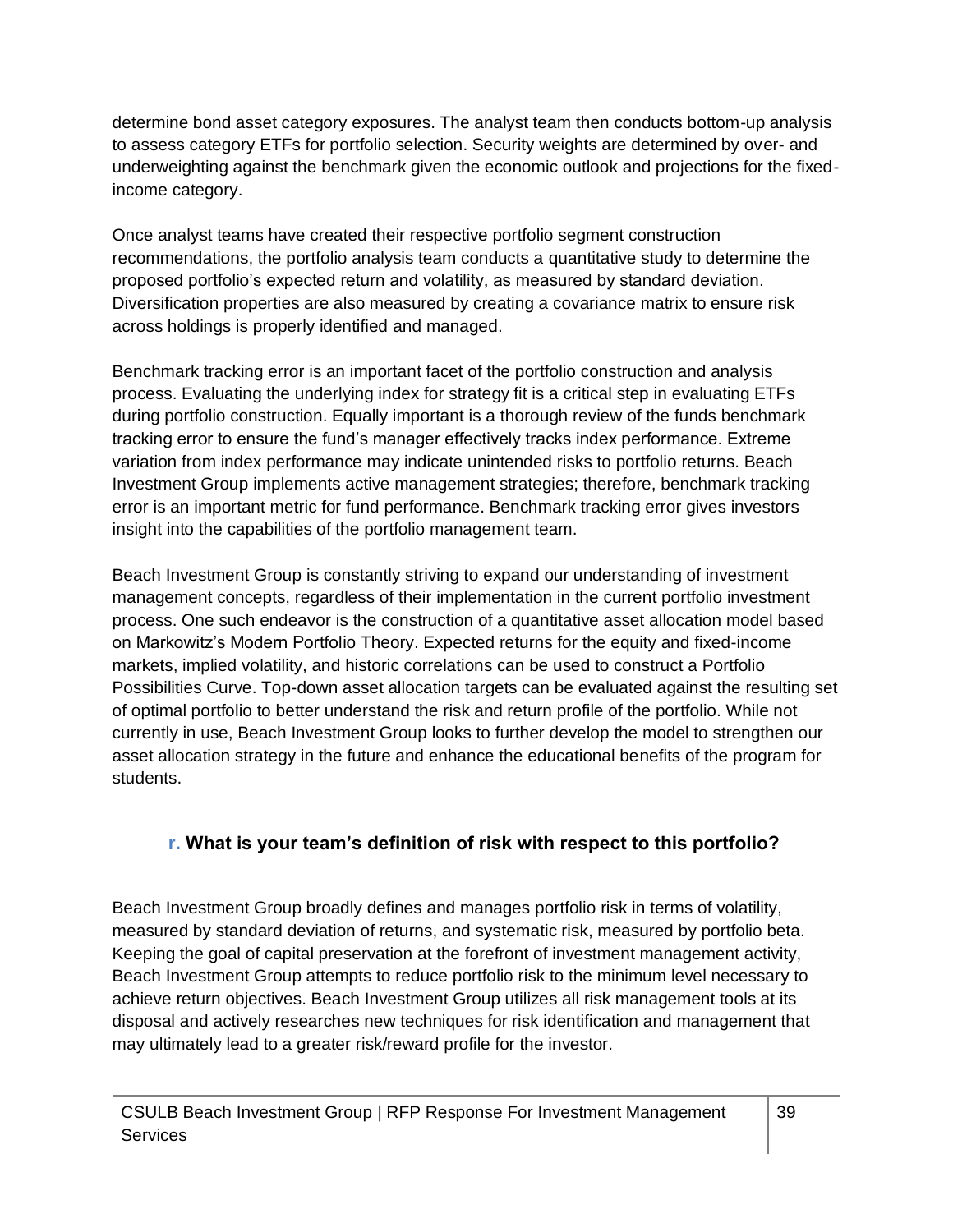The volatility of returns, as measured by standard deviation, is a widely accepted measure of portfolio risk as increasing uncertainty of future returns correlates to an increase in potential capital loss. Managing portfolio volatility involves analysis of individual holding return characteristics and correlation and covariance between holdings. Overall portfolio volatility is reduced by diversification; therefore, portfolio holdings are routinely analyzed to ensure proper diversification.

Systematic risk, as measured by portfolio beta, is the investors' exposure to market wide risk by simply participating in the market. Properly diversifying the portfolio allows Beach Investment Group to effectively mitigate idiosyncratic risk and focus more specifically on systematic risk undertaken on behalf of the investor. Actively managing portfolio beta manages systematic risk exposure. Portfolio construction, management of exposure weighting, and overall asset allocation strategy contribute to beta management efforts. Portfolio beta is targeted to remain in the range of .65-.85 relative to the S&P 500.

Beach Investment Group manages portfolio volatility and beta through a combination of advanced risk scenario functions and portfolio administration tools on the Bloomberg Terminal, Excel reporting and regular monitoring. Analyst teams monitor portfolio performance daily and distribute consolidated portfolio reports at weekly team meetings. Portfolio managers also monitor return volatility and beta measures of the portfolio components they are responsible for ensuring volatility and beta measures remain within acceptable ranges for the strategy.

In line with the educational goals of the CFAOC program, Beach Investment Group is attempting to develop an additional risk management tool based on the Chicago Board Options Exchange Volatility Index (VIX). This tool utilizes movements of the VIX to identify periods of increasing or decreasing market risk to trigger reviews of asset allocation. By setting bands around the VIX, spikes and crashes in implied market volatility can trigger reviews of underlying market conditions and potentially an alteration to the portfolio asset allocation target. Further refinement and backtesting of the underlying assumptions of this risk management tool are currently underway. While not currently used in the portfolio management process, Beach Investment Group looks to further develop this tool for potential use in the future and to further enhance the educational experience of team participants.

Cash reserves are not currently held as a method of risk control. The portfolio remains, generally, fully invested given the current economic outlook. Should economic conditions change or materially deteriorate, the decision to use cash reserves may be revised.

#### **s. How will the portfolio be monitored?**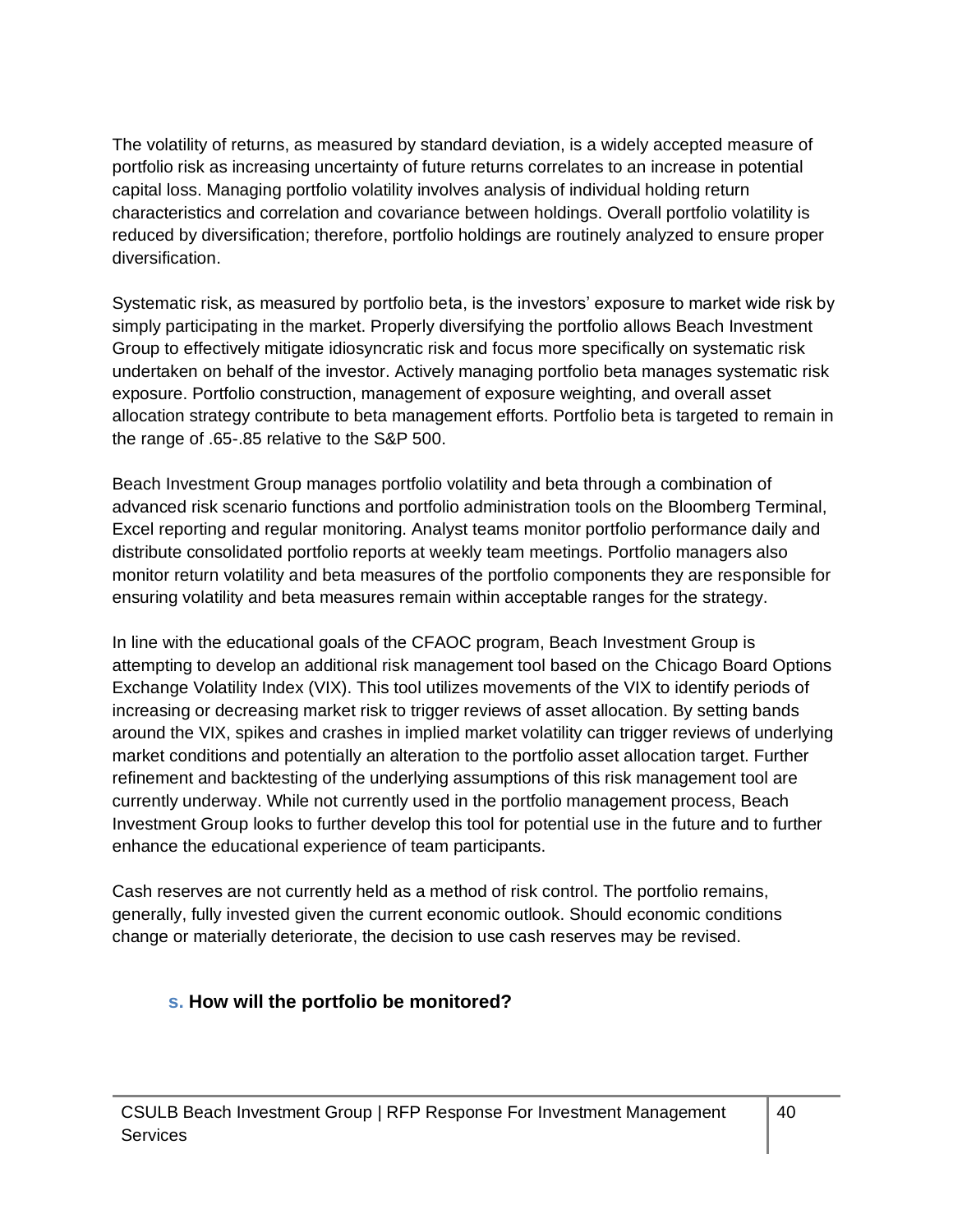The Portfolio Analysis team is responsible for monitoring and reporting on portfolio positions. Weekly team meetings include performance and compliance updates to ensure the group remains aware of changes to portfolio positions and holding performance. Portfolio positions are confirmed quarterly in alignment with the portfolio rebalancing cadence. Once submitted, trades are confirmed by the trader and confirmations are provided to portfolio managers.

Portfolio performance and stop loss levels are monitored through a combination of Bloomberg Terminals and Excel reports. Bloomberg Terminals allow the team to constantly monitor price movements and assess portfolio attributes in real-time. Excel reports provide historic and trending performance information; reports with historical prices information are used to monitor stop loss levels and ensure positions are not stopped out.

## **t. How will you monitor the portfolio's adherence to its investment guidelines? What checks and balances do you have in place?**

The Portfolio Analysis team performs weekly compliance checks and reports to ensure adherence with investment policy guidelines. The team analyzes individual positions for overall portfolio weight as well as industry and sector weighting. Compliance and performance reports are distributed weekly to ensure the team is well apprised of portfolio movement, areas of concern or necessary rebalancing.

## **u. Describe your policy on rebalancing your portfolio:**

Portfolio rebalancing occurs quarterly to manage transaction costs and comply with portfolio turnover guidelines. Portfolio rebalancing includes returning asset allocation weights to strategy targets and bringing value and momentum holdings back to equal weighting.

At any time between quarterly rebalancing, should the economic outlook materially change causing a shift in asset allocation targets, portfolio holdings may be rebalanced to maintain optimal positioning with the new forecast. Additionally, should portfolio holdings or allocations vary 20% or more from target, a portfolio review will be triggered. During this review process, the group will determine if intermittent rebalancing is necessary based on a review of the economic environment and current portfolio holdings.

Portfolio rebalancing is immediately triggered should asset or holding weights exceed portfolio guidelines. Holdings will be rebalanced at the next group meeting to bring weights back into compliance.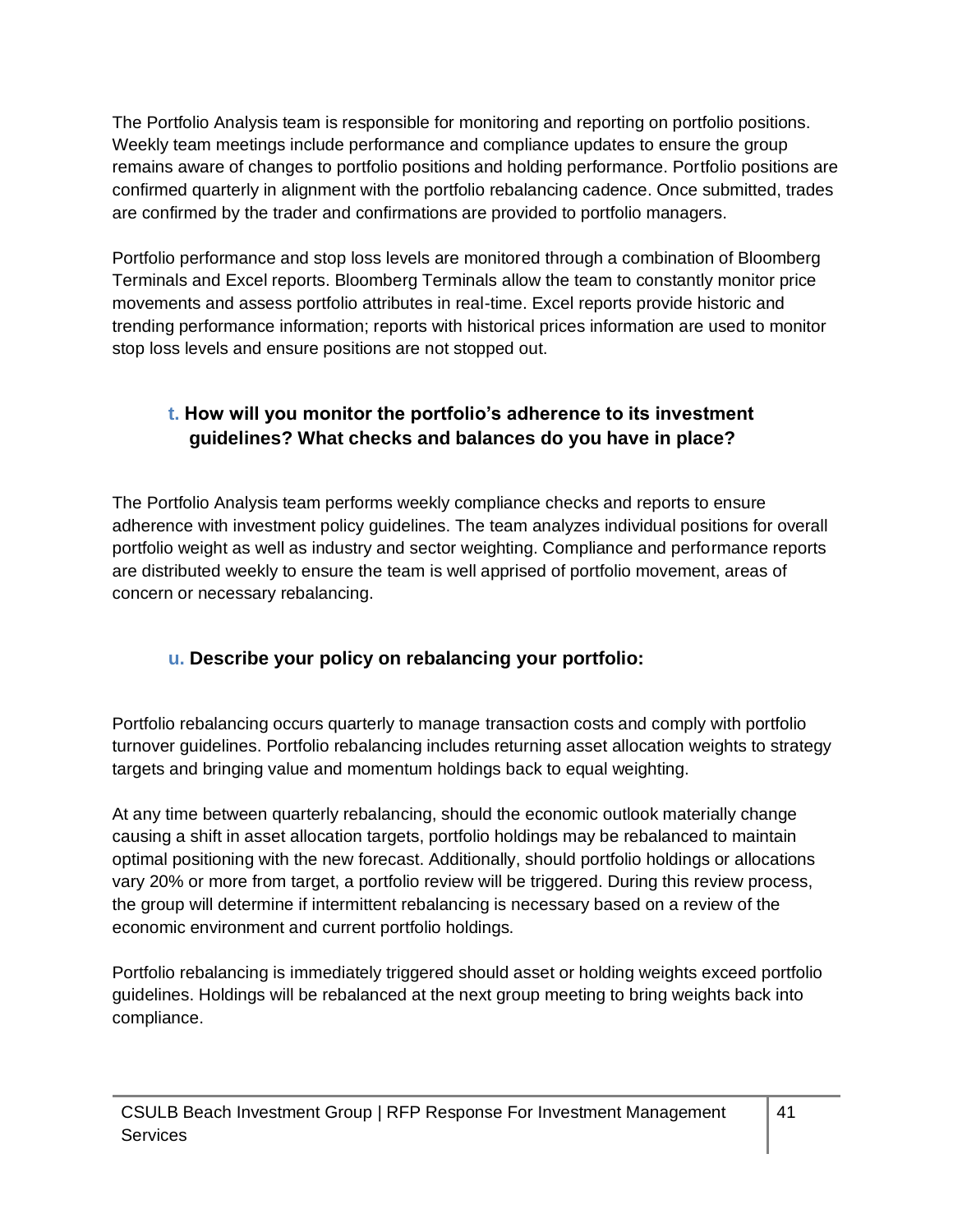## **v. Describe the sources of information used to select securities and how this information will be processed:**

Beach Investment Group utilizes multiple sources to complete macroeconomic and security analysis. Bloomberg is a fundamental information source and is used as the primary tool for portfolio analysis, consensus estimates, firm information, and market news updates. Other sources include ValueLine, Moody's, and other financial analysis and news providers, as well as firm websites, strategy statements, and quarterly and annual filings.

Beach Investment Group allocates approximately 75% of research efforts to bottom up security analysis. The remaining 25% is allocated to top-down macroeconomic research and portfolio analysis and reporting. During the analysis process, analysts and researchers use industry respected methods of researching, analyzing and evaluating macro and firm specific information to arrive at fundamentally sound recommendations and investment theses.

In efforts to further enhance student participation and learning, the team engages in active research and development of unique or alternative analysis methods, including potential projection models, allocation tools, and risk management methods. Internally developed methods are generally used to validate positions or theories otherwise asserted using the industry accepted analysis principles discussed in this RFP response.

## **w. Attach any additional information to describe your investment process that you would like the CFAOC to consider?**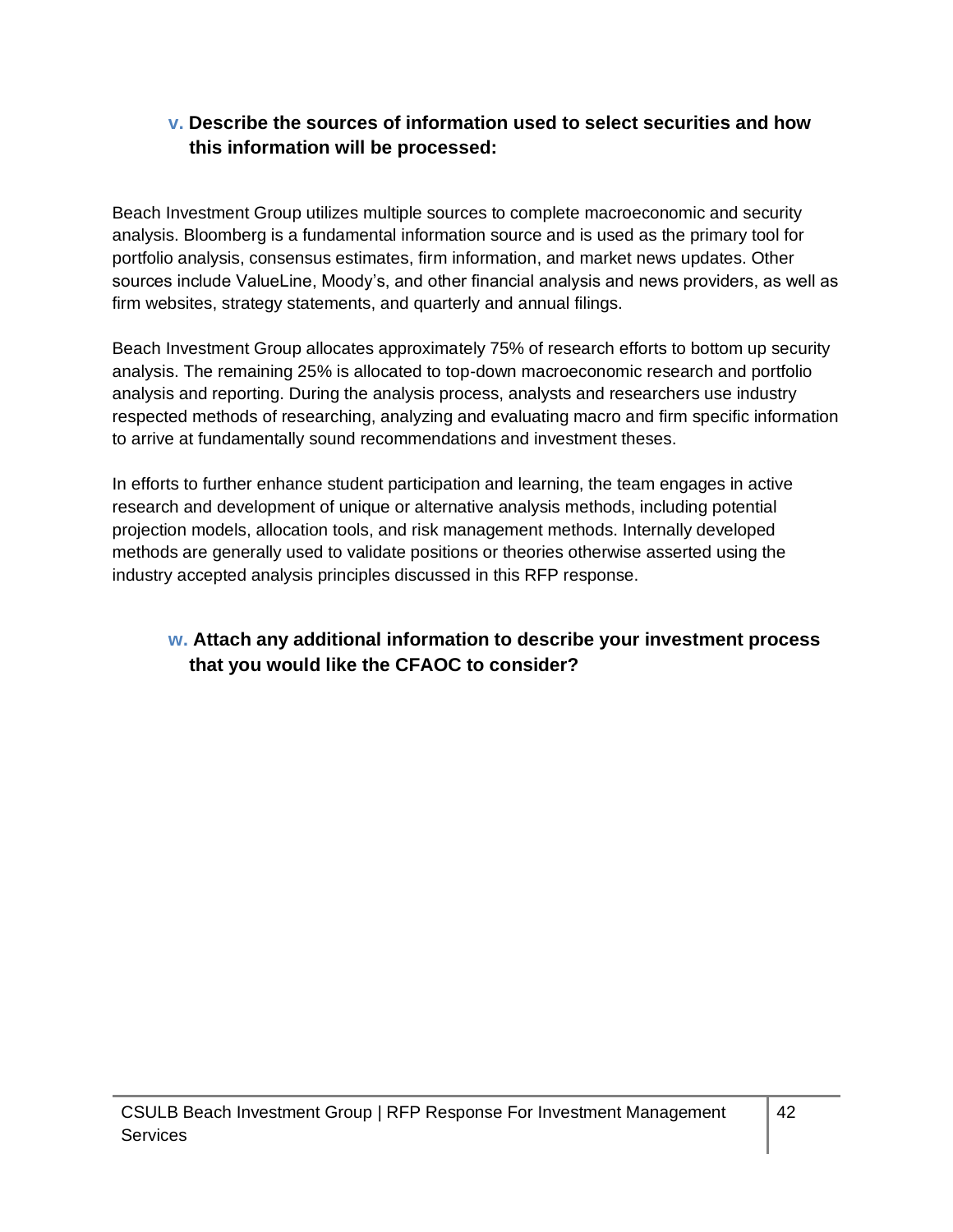#### **References**

Asness, C. S., Moskowitz, T. J., & Pedersen, L. H. (2009). Value and Momentum Everywhere. *The Journal of Finance*, 929–985. doi: 10.2139/ssrn.1363476

Garcia-Feijóo, L., Kochard, L., Sullivan, R. N., & Wang, P. (2015). Low-Volatility Cycles: The Influence of Valuation and Momentum on Low-Volatility Portfolios. *Financial Analysts Journal*, *71*(3), 47–60. doi: 10.2469/faj.v71.n3.2

Ibbotson, R. G., Chen, Z., Kim, D. Y.-J., & Hu, W. Y. (2013). Liquidity as an Investment Style. *Financial Analysts Journal*, *69*(3), 30–44. doi: 10.2469/faj.v69.n3.4

Jegadeesh, N., & Titman, S. (1991). *Returns to buying winners and selling losers: implications for stock market efficiency*. Los Angeles: John E. Anderson Graduate School of Management at UCLA

Lakonishok, J., Shleifer, A., & Vishny, R. W. (1994). Contrarian Investment, Extrapolation, and Risk. *The Journal of Finance*, *49*(5), 1541–1577. doi: 10.2307/2329262

Moskowitz, T. J., & Grinblatt, M. (1999). Do Industries Explain Momentum? *The Journal of Finance*, *54*(4), 1249–1290. doi: 10.1111/0022-1082.00146

Piotroski, J. D. (2000). Value Investing: The Use of Historical Financial Statement Information to Separate Winners from Losers. *Journal of Accounting Research*, *38*, 1–30. doi: 10.2307/2672906

Yardeni, E. (n.d.). Home. Retrieved November 10, 2019, from https://www.yardeni.com/.

Ammermann, Peter & Runyon, L.R. & Conceicao, Reuben. (2011). A new quantitative approach for the management of a student-managed investment fund. Managerial Finance. 37. 624-635. 10.1108/03074351111140261.

Beaumont Capital Management. (2016, March 3). *A Clear View of Quantitative Investing.* 8-17.

Faber, Mabane, Cambria Investment Management. (2010, April). *Relative Strength Strategies for Investing.* 5-20.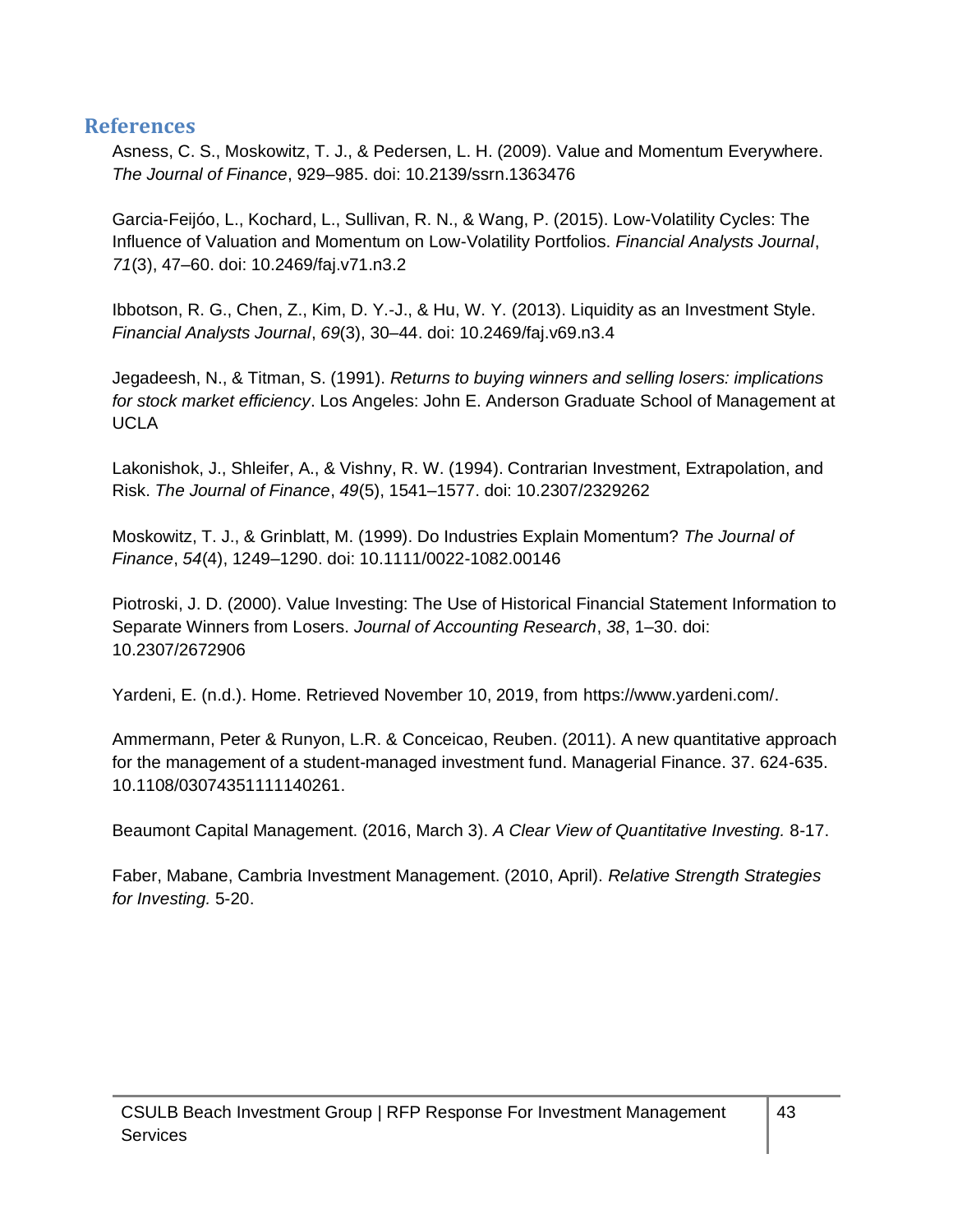





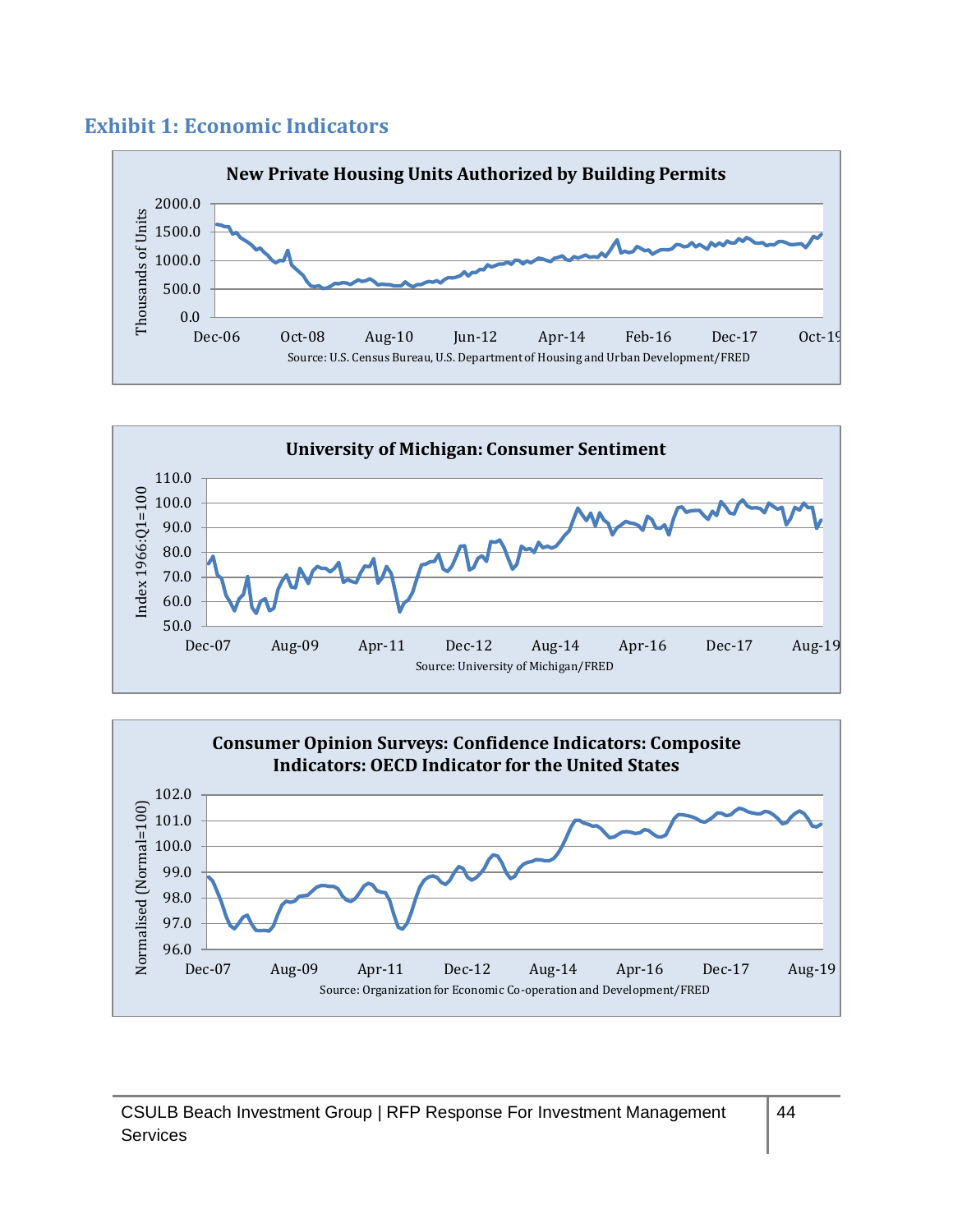

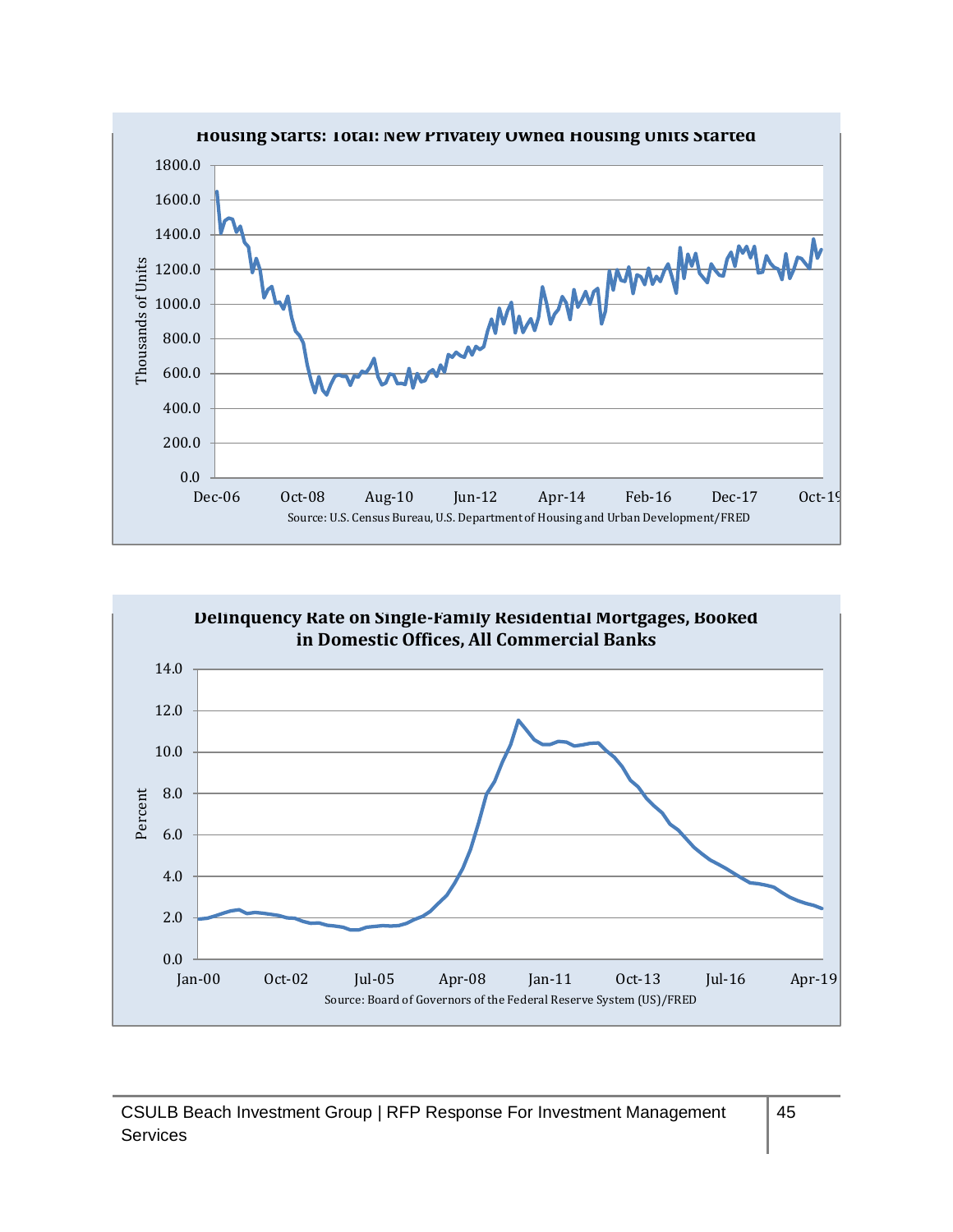## **Exhibit 2: Value and Momentum Sharpe Ratio**



Source: Asness, C. S., Moskowitz, T. J., & Pedersen, L. H. (2009). Value and Momentum Everywhere.

## **Exhibit 3: Liquidity and Capitalization Returns**

|                           | Size and Liquidity Quartile Portfolios, 1972-2011 |        |                                                    |        |  |
|---------------------------|---------------------------------------------------|--------|----------------------------------------------------|--------|--|
| Quartile                  | <b>Low Liquidity</b>                              |        | Mid-Low Liquidity Mid-High Liquidit High Liquidity |        |  |
| Microcap                  |                                                   |        |                                                    |        |  |
| Arithmetic Mean           | 17.92%                                            | 20.00% | 15.40%                                             | 6.78%  |  |
| <b>Standard Deviation</b> | 23.77%                                            | 29 41% | 35.34%                                             | 34.20% |  |
| Average no. of stocks     | 323                                               | 185    | 132                                                | 103    |  |
| <b>Small Cap</b>          |                                                   |        |                                                    |        |  |
| Arithmetic Mean           | 17.07%                                            | 16.82% | 15.38%                                             | 9.89%  |  |
| <b>Standard Deviation</b> | 20.15%                                            | 24 63% | 28.22%                                             | 31.21% |  |
| Average no. of Stocks     | 196                                               | 193    | 175                                                | 179    |  |
| Midcap                    |                                                   |        |                                                    |        |  |
| Arithmetic Mean           | 15.01%                                            | 15.34% | 14.51%                                             | 11.61% |  |
| <b>Standard Deviation</b> | 17.91%                                            | 20.10% | 22.41%                                             | 28.71% |  |
| Average no. of Stocks     | 141                                               | 171    | 197                                                | 233    |  |
| Large Cap                 |                                                   |        |                                                    |        |  |
| Arithmetic Mean           | 12.83%                                            | 12.86% | 12.81%                                             | 11.58% |  |
| <b>Standard Deviation</b> | 16.68%                                            | 15.99% | 18.34%                                             | 25.75% |  |
| Average no. of Stocks     | 83                                                | 194    | 238                                                | 227    |  |

Source: Value Investing: The Use of Historical Financial Statement Information to Separate Winners from Losers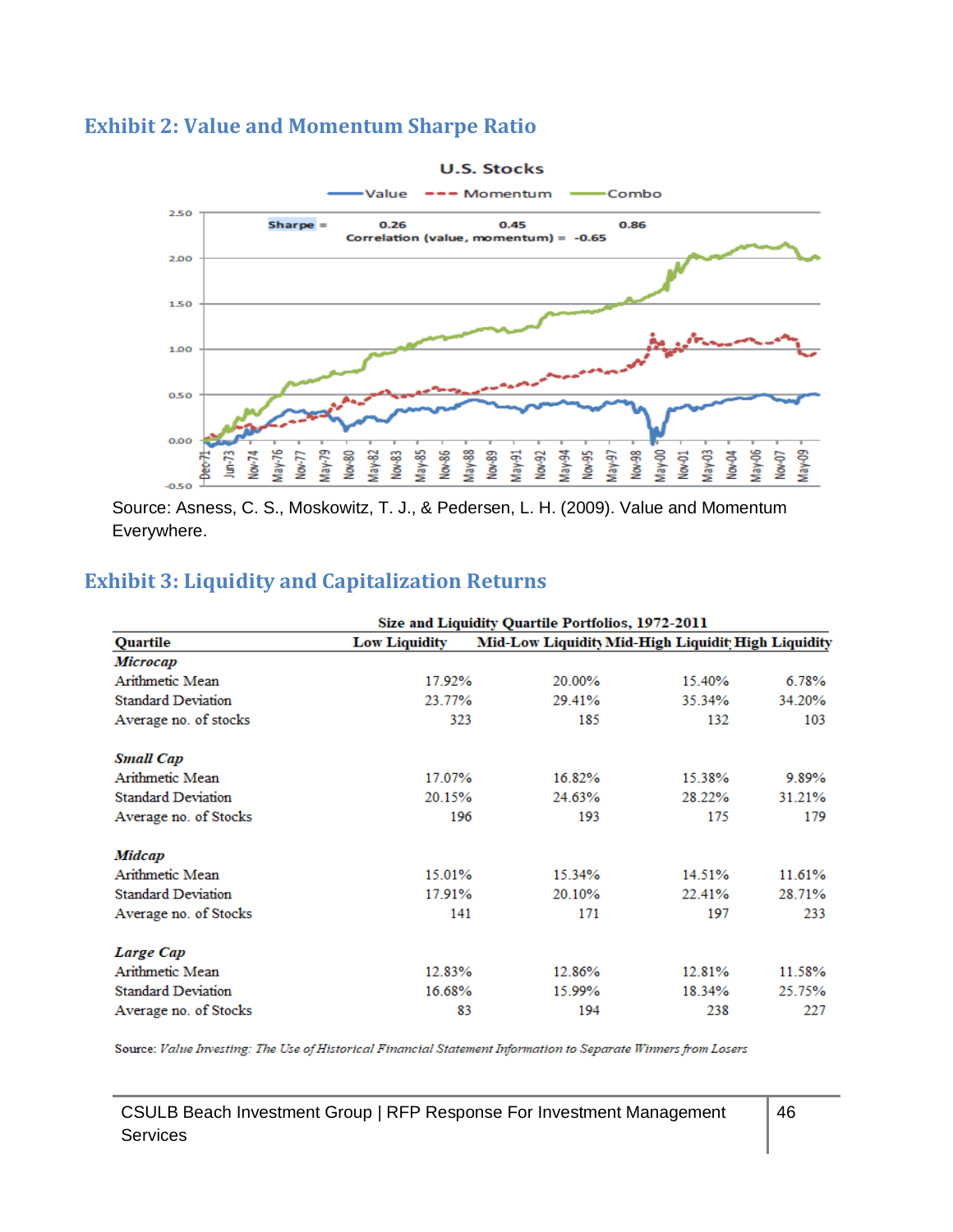

## **Exhibit 4: Sector ETF Rotation Performance**

Source: Ammermann, Peter & Runyon, L.R. & Conceicao, Reuben. (2011). A new quantitative approach for the management of a student-managed investment fund. Managerial Finance.

Note: Buy-and-hold vs long-flat vs long-flat with style-rotation overlay, December 31, 2002-June 2, 2010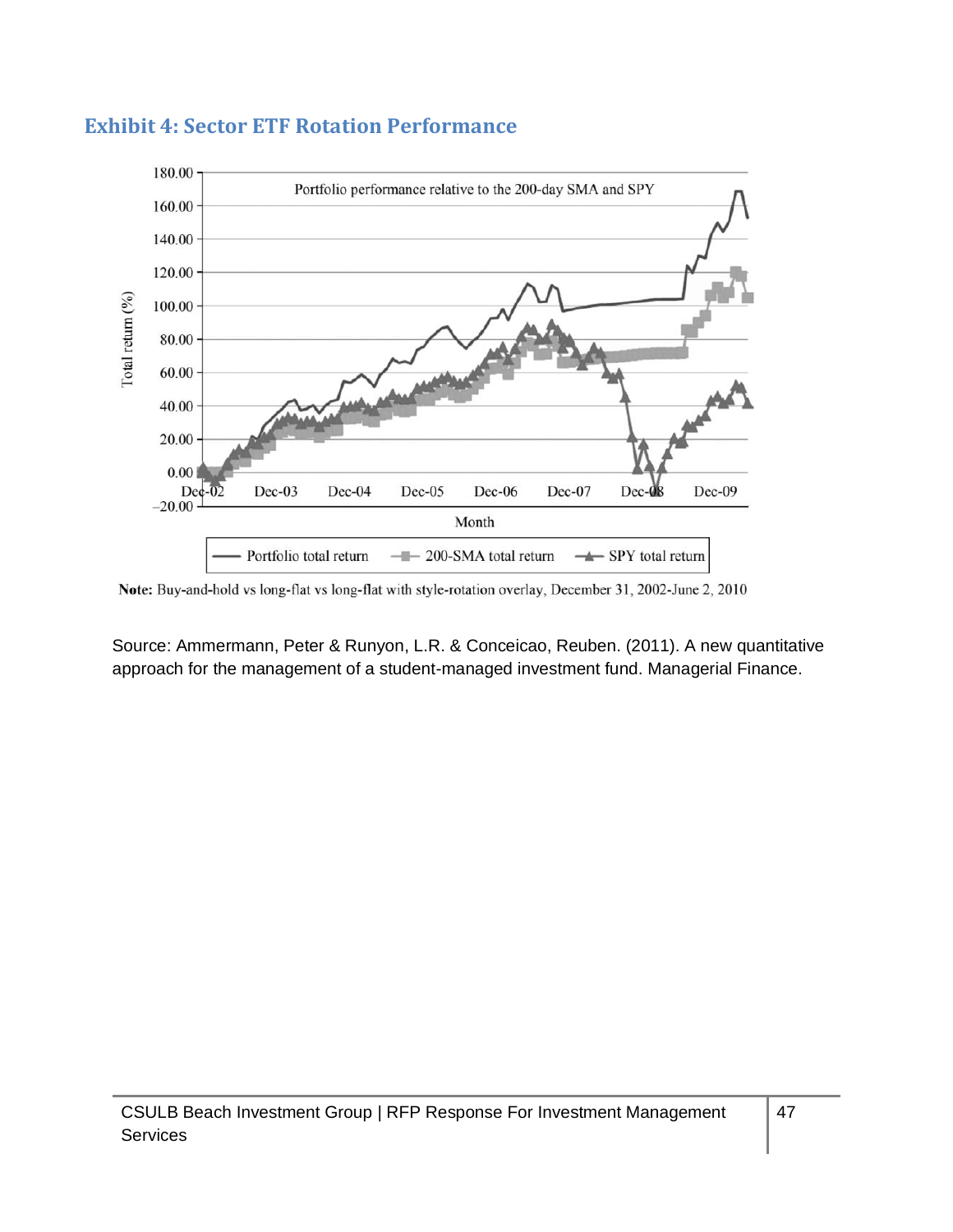## **CFA Society Orange County SMIF Investment Policy Statement**

#### **PURPOSE**

The purpose of this Statement is to provide a clear understanding of the investment objectives, policies, and guidelines for the CFAOC SMIF Portfolio(s). This Statement will outline an overall philosophy that is specific enough to allow the Student Investment Management Team to know what is expected, while at the same time giving flexibility for changing economic conditions.

#### **RETURN OBJECTIVE**

The CFAOC's total annual return objective is equal to the spending rate plus the expected tuition inflation rate, thus maintaining the real value of the Portfolio and any applicable scholarships.

● To guide the Student Investment Management Team, it is directed that this long-term objective be achieved by adhering to a benchmark composed of 50% Russell 3000, 20% MSCI All Country World ex US Index and 30% Bloomberg Barclays U.S. Aggregate Bond Index. Rebalancing to this benchmark is to occur regularly by the SMIF teams.

## **DEFINITIONS**

*Total annual return* equals the sum of dividends, interest, and other current income, plus the net impact of price change, time-adjusted for capital additions and withdrawals, all after transaction costs and management fees, for a given fiscal year.

*Spending rate*, set as a percentage of the previous year's ending market value, includes annual scholarships and all management expenses, and is initially targeted at 6% (5% for scholarships and 1% for operating expenses).

*Tuition inflation rate* is the average rise in tuition cost at the 6 major Orange County/Long Beach Universities offering business programs in Orange County, California (Chapman, CSULB, CSUF, Pepperdine, UCI, and USC) over the academic year.

*Risk Tolerance:* The need to pay out annual scholarships and to maintain the real value of those scholarships; the inexperienced and annually rotating management team; and the expectations of the learning process, all dictate moderate risk for the fund.

*Time Horizon:* Infinite Portfolio horizon, short-term management horizon.

*Liquidity Requirements:* Due to the long-term time horizon, minimum liquidity is required to meet the periodic distributions described by the spending rate. The initial targeted spending rate is 6%, with that rate being set annually by the IPC. 1% is targeted for operating expenses throughout the year. These liquidity needs are typically satisfied via funds that are separate from the student-managed portfolios. Thus, although the Investment Policy Statement establishes target asset allocation guidelines for these portfolios (see below), there are no specific liquidity requirements imposed on the operations of the student investment-management teams. *Tax Considerations:* The Portfolio is not subject to excise taxes.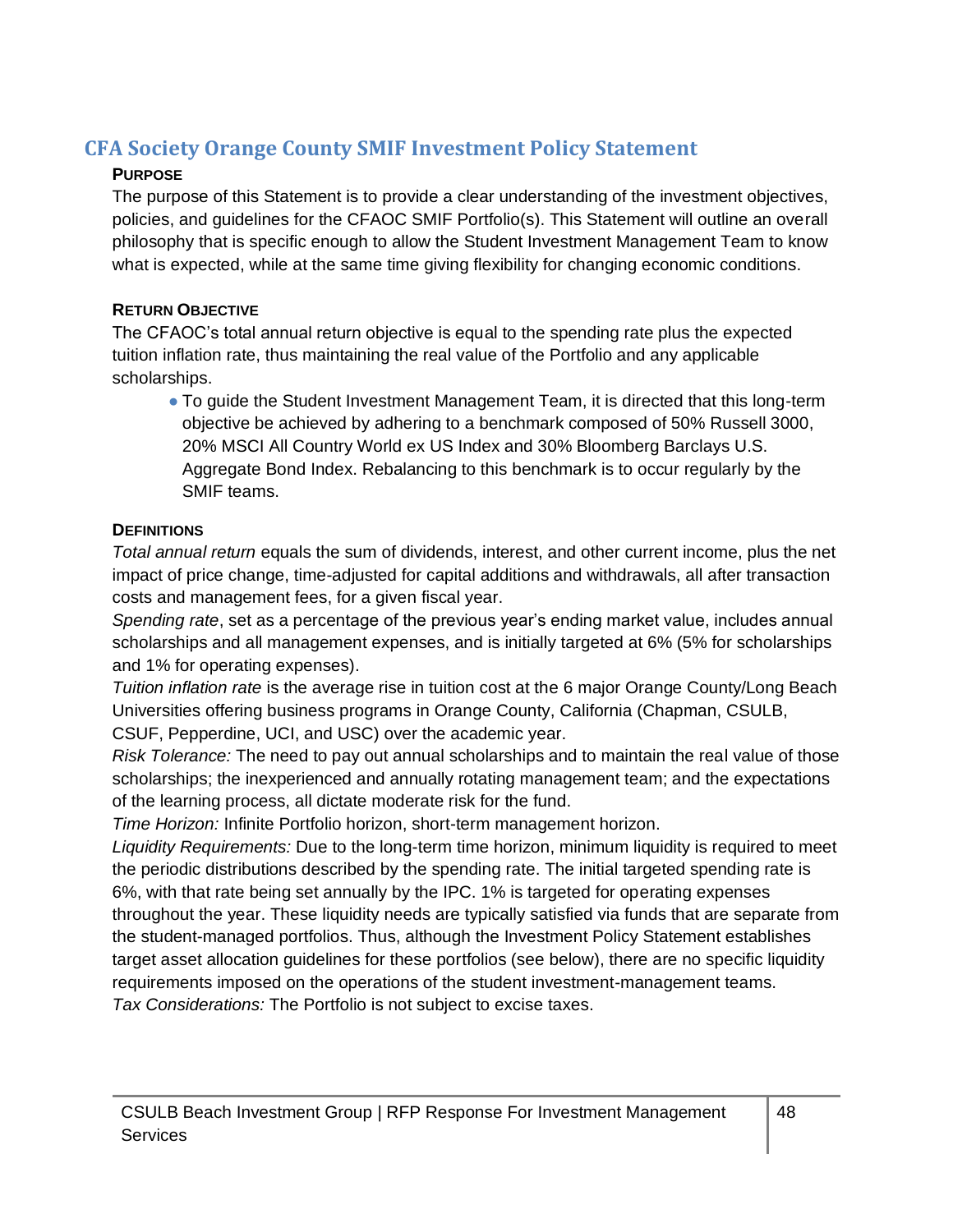*Regulatory Issues:* In general non-profits/foundations are subject to little in the way of federal regulation. The Portfolio would be subject to California State regulation of nonprofits/foundations.

*Unique Circumstances:* The CFAOC faces a unique challenge in that its Portfolio assets are overseen by the volunteer Investment Policy Committee and managed by the Student Investment Management Team, both with changing memberships each year. Both of these groups will consist of members with varying levels of investment skill, experience, and understanding. They will have a wide range of personal preferences, prejudices, and investment styles.

#### **PORTFOLIO GUIDELINES**

#### *Permissible Investments*

- **All assets must have readily ascertainable market value and be easily marketable.**
- **Any proposed position requires the submission to the IPC of concrete evidence of due diligence conducted on the proposed investment. In practice - a one to threepage summary of the recommendation with discussion of investment valuation, price target and risk(s) is sufficient. Templates have been provided to all teams for this purpose.**
- **Equity**
	- o Equity investments may be chosen from the NYSE, the AMEX, the NASDAQ, and regional exchanges.
	- $\circ$  The portfolio will be generally fully invested with minimal emphasis on market timing and broadly diversified, with no individual equity exceeding 5%, no industry exceeding 10%, and no sector exceeding 30% of the equity portfolio at time of purchase. If any individual stock should rise to 10% of the equity portion of the portfolio, the security must be sold down to at least 5% of the equity portfolio.
	- o Market capitalization restrictions:
		- Investment in stocks of firms with a total market capitalization of less than \$1 billion is prohibited.
		- No more than 50% of the equity allocation of the portfolio may be invested in small-cap stocks (market capitalization of between \$1 billion and \$2 billion).
		- Up to 100% of the equity allocation of the portfolio may be invested in mid- to large-cap stocks (market capitalization of greater than \$2 billion).
	- o Foreign equities are limited to ADRs, U.S. listed foreign stocks, and ETFs and should not exceed 30% of the portfolio at time of purchase.

## ● **Fixed Income**

- $\circ$  Investments in fixed income securities should be limited to mutual funds, exchange traded funds (ETFs), and or preferred stock until such time as the Portfolio grows to \$500,000 in assets. All Non-Investment Grade debt not to exceed 25% of the entire Fixed Income allocation.
- $\circ$  The maximum allocation of Preferred Stock is capped at a maximum of 10% of the entire portfolio.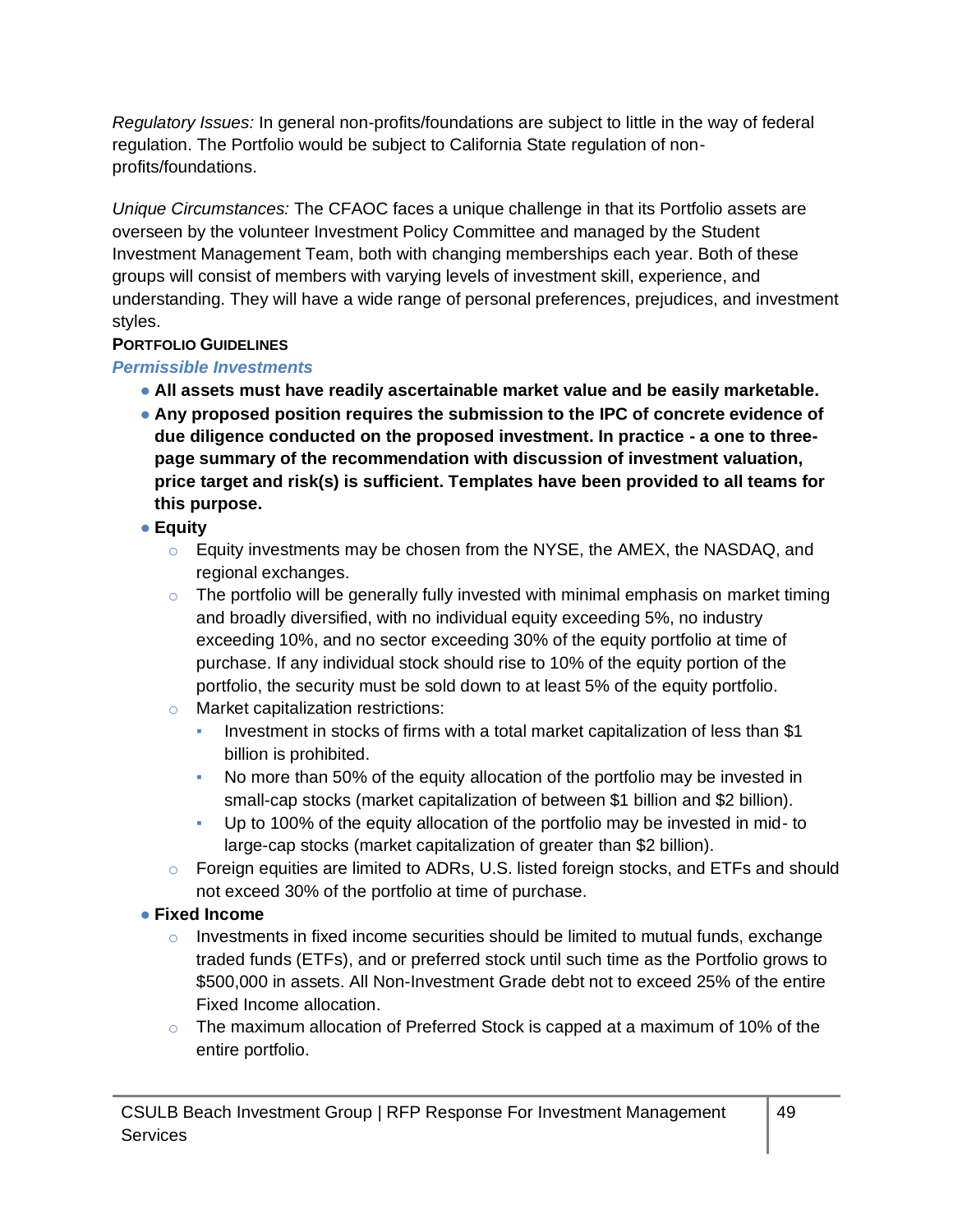#### ● **Exchange-Traded Funds (ETFs)**

- o The use of ETFs must be consistent with the guidelines of the IPS.
- $\circ$  The holdings of any proposed ETF position must conform to the restrictions and diversification guidelines of the IPS.
- o The trading techniques utilized by the proposed ETF must also conform with the trading techniques allowed by the IPS.
- o Equity ETFs:
	- One or more broad market ETFs (e.g., SPY, NYC) can comprise a total of no more than 50% of the equity allocation of the portfolio.
	- No non-broad-based equity ETFs can comprise more than 10% of the equity allocation of the portfolio.
- o Fixed Income ETFs:
	- Up to 100% of the fixed income allocation of the portfolio may be invested in one or more well-diversified fixed income ETFs.

#### ● **Other Assets**

o The Manager may not purchase assets other than those previously mentioned without a written permission from the CFAOC Board of Directors.

#### *Prohibited Transactions and Types*

- **Buying on margin**
- **Short selling**
- **Any ETFs utilizing leverage, short positions, or the equivalent are also prohibited**
- **Options, Futures, and Commodities**
- **Private Placements**

#### *Asset Allocation*

It is understood that changing market cycles require that some flexibility in asset allocation be permissible. Minimum and maximum asset allocation restrictions are given to allow movement of capital within the asset classes as deemed appropriate by the Managers for the purpose of increasing investment returns and/or reducing risk. Accordingly, the allowable asset mix ranges are as follows:

|                     | <b>Acceptable Target Range</b> |
|---------------------|--------------------------------|
| Cash & Equivalents  | $0 - 20%$                      |
| <b>Equities</b>     | 60-80%                         |
| <b>Fixed Income</b> | $20 - 40%$                     |

#### *Review Procedures*

The Investment Policy Committee will review all objectives, policies, and guidelines for appropriateness and adherence, on at least an annual basis.

#### *Evaluating Performance*

● The IPC will evaluate the performance of the Portfolio against a benchmark consisting of 50% Russell 3000, 20% MSCI All Country World ex US Index and 30% Bloomberg